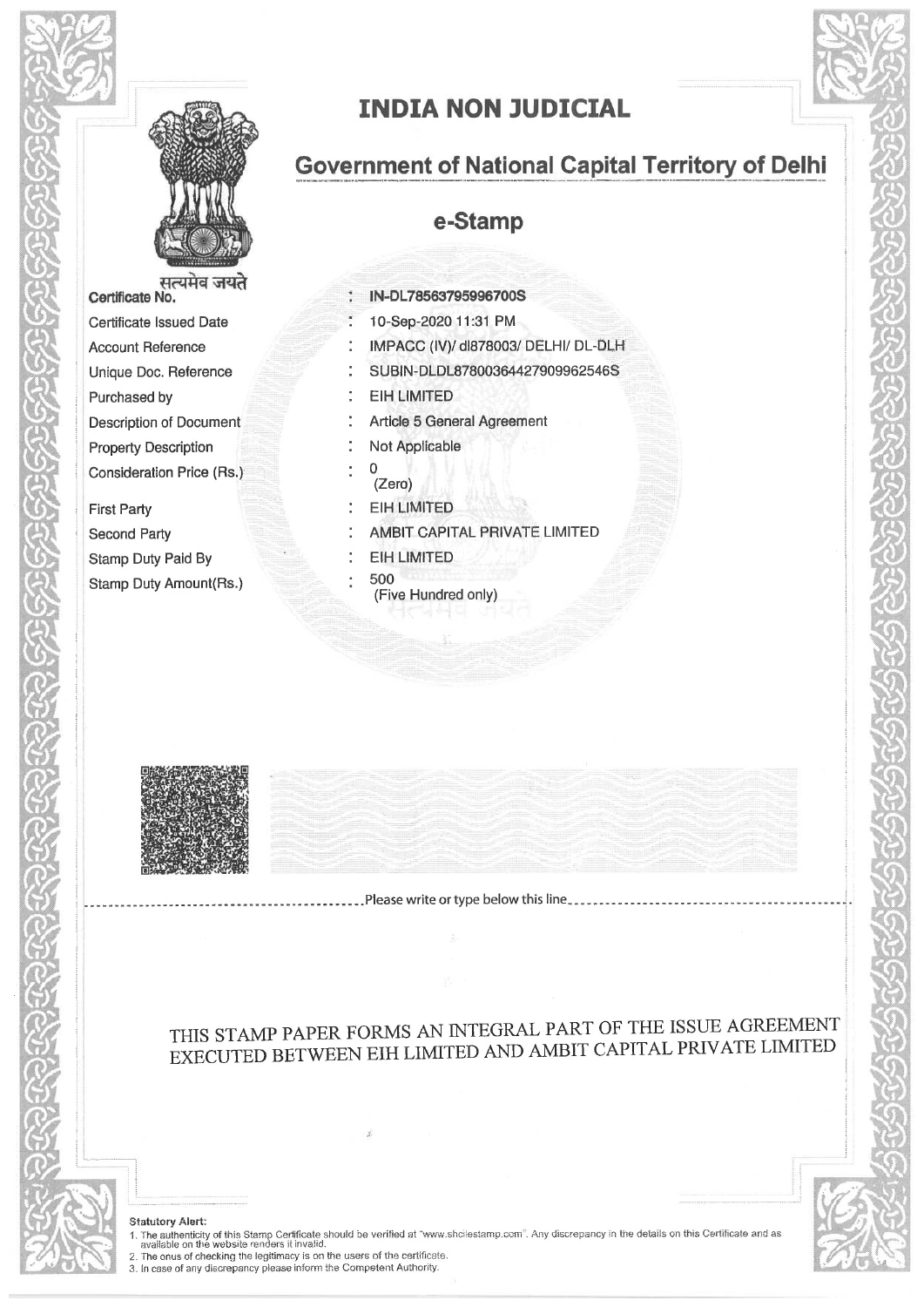



Certificate No. Certificate Issued Date **Account Reference** Unique Doc. Reference Purchased by **Description of Document Property Description** Consideration Price (Rs.)

**First Party Second Party Stamp Duty Paid By** Stamp Duty Amount(Rs.)

# **INDIA NON JUDICIAL**

## **Government of National Capital Territory of Delhi**

### e-Stamp

IN-DL78563772430255S 10-Sep-2020 11:30 PM IMPACC (IV)/ dl878003/ DELHI/ DL-DLH SUBIN-DLDL87800364427922287080S **EIH LIMITED Article 5 General Agreement** Not Applicable  $\mathbf 0$  $(Zero)$ **EIH LIMITED** AMBIT CAPITAL PRIVATE LIMITED **EIH LIMITED** 200 (Two Hundred only)



### THIS STAMP PAPER FORMS AN INTEGRAL PART OF THE ISSUE AGREEMENT EXECUTED BETWEEN EIH LIMITED AND AMBIT CAPITAL PRIVATE LIMITED

#### **Statutory Alert:**

1. The authenticity of this Stamp Certificate should be verified at "www.shcilestamp.com". Any discrepancy in the details on this Certificate and as available on the website renders if invelid.<br>
2. The onus of checking the

<u> La componente de la componente de la co</u>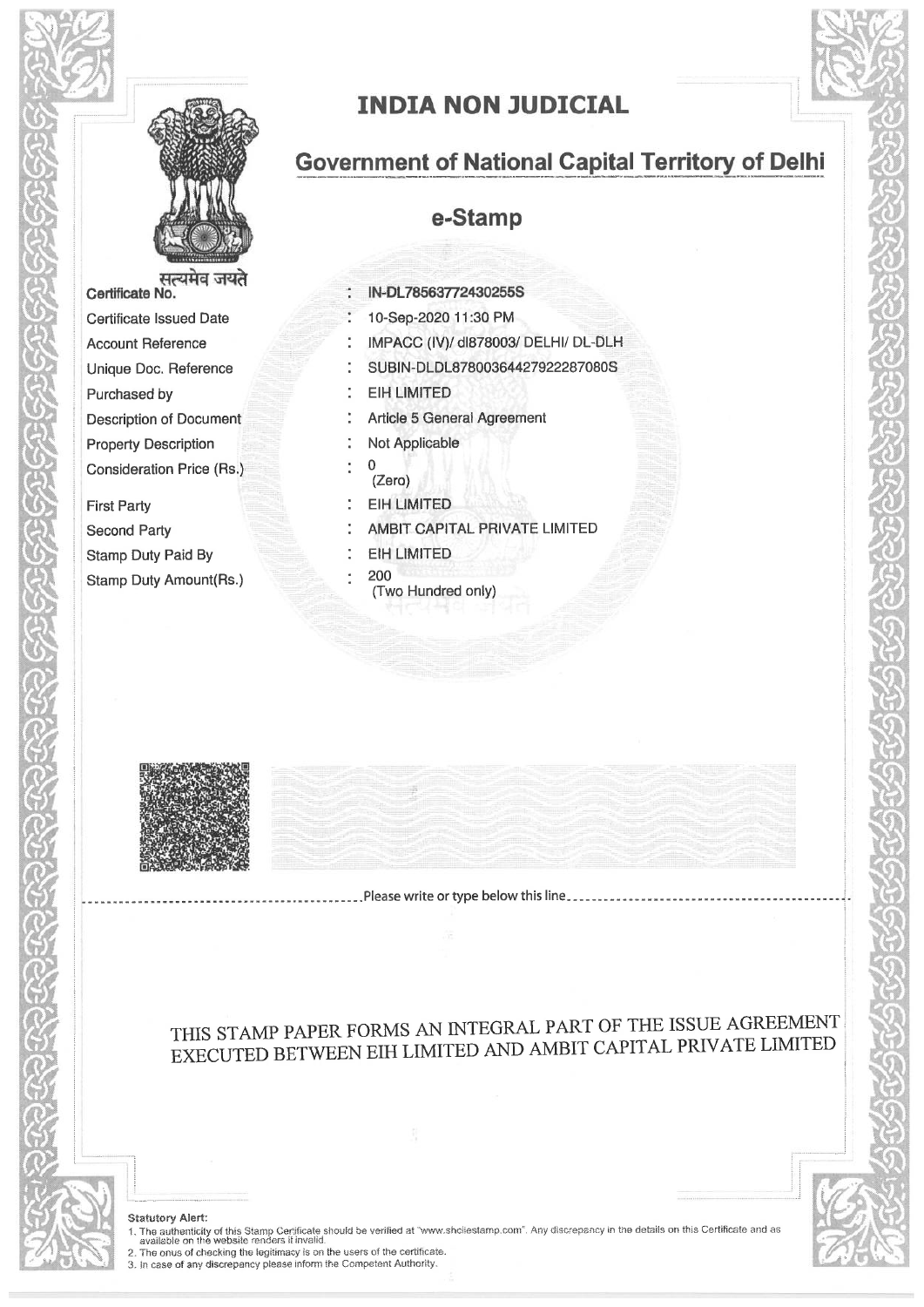

# ISSUE AGREEMENT

*dated*

SEPTEMBER 21, 2020

*between*

**EIH LIMITED**

*and*

#### **AMBIT CAPITAL PRIVATE LIMITED**

Bangalore

Simal II Floor, 7/1 Ulsoor Road Bangalore 560 042, India T: +91 80 2559 7466 F: +91 80 2559 7452 E[: bangalore@khaitanco.com](mailto:bangalore@khaitanco.com)

#### Kolkata (Calcutta)

Emerald House 1B Old Post Office Street Kolkata 700 001, India T: +91 33 2248 7000 F: +91 33 2248 7452 E[: kolkata@khaitanco.com](mailto:kolkata@khaitanco.com)

#### Mumbai (Bombay)

One Indiabulls Centre 13th Floor, Tower 1 Mumbai 400 013, India T: + 91 22 6636 5000 F: +91 22 6636 5050 E[: mumbai@khaitanco.com](mailto:mumbai@khaitanco.com)

#### New Delhi

12th Floor, Ashoka Estate 24 Barakhamba Road New Delhi 110 001, India T: +91 11 4151 5454 F: +91 11 4151 5318 E[: delhi@khaitanco.com](mailto:delhi@khaitanco.com)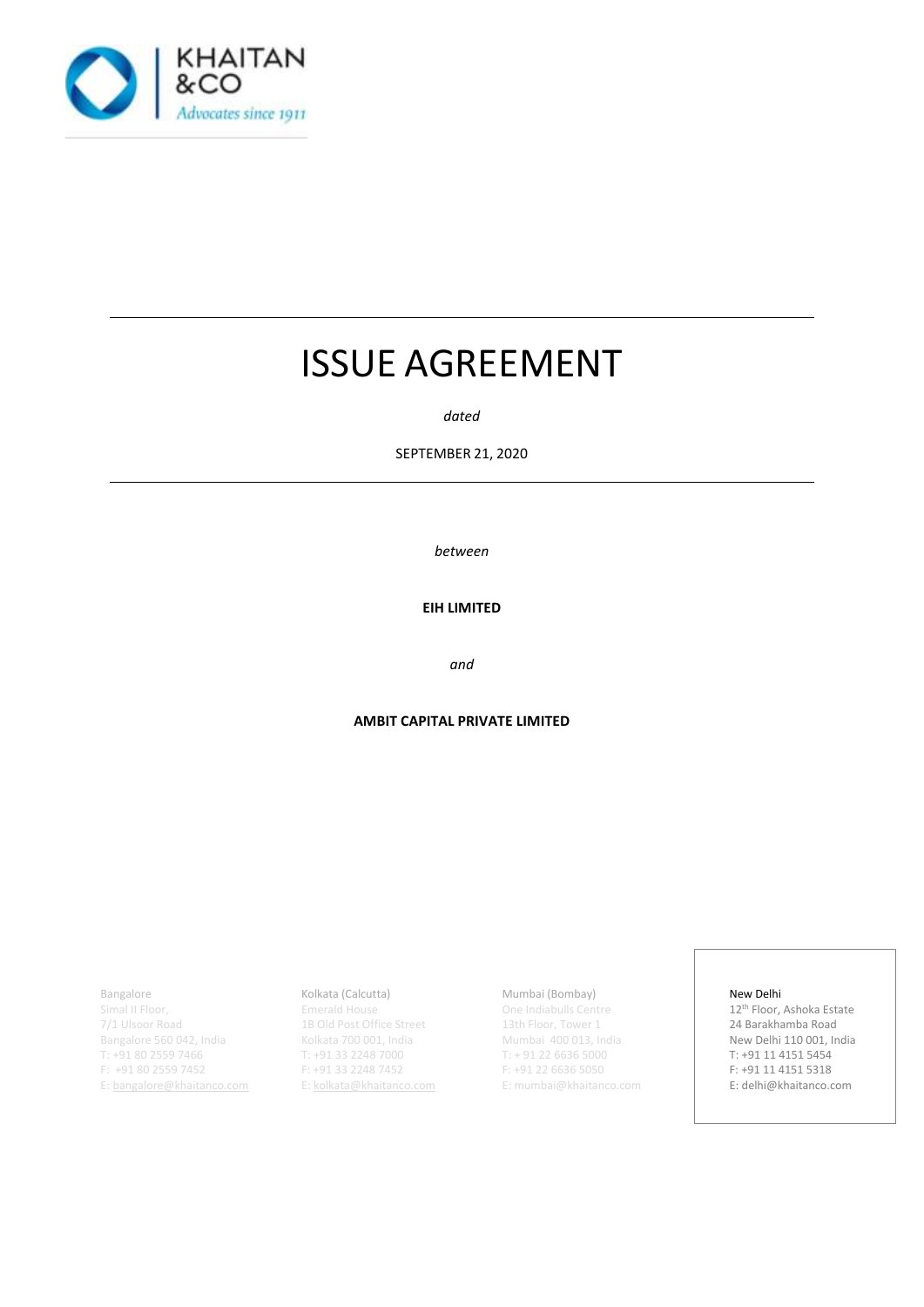#### **TABLE OF CONTENTS**

| 1.  | <b>DEFINITIONS</b>                                        | $\mathbf 1$             |
|-----|-----------------------------------------------------------|-------------------------|
| 2.  | <b>INTERPRETATION</b>                                     | 5                       |
| 3.  | <b>PAYMENTS</b>                                           | 5                       |
| 4.  | <b>TERM</b>                                               | 6                       |
| 5.  | <b>SCOPE OF SERVICES</b>                                  | $\bf 6$                 |
| 6.  | <b>ISSUE TERMS</b>                                        | $\overline{\mathbf{z}}$ |
| 7.  | <b>SUPPLYING OF INFORMATION AND DOCUMENTS</b>             | 9                       |
| 8.  | <b>INDEPENDENT VERIFICATION BY THE LEAD MANAGER</b>       | 12                      |
| 9.  | <b>REPRESENTATIONS AND WARRANTIES OF THE ISSUER</b>       | 12                      |
| 10. | <b>REPRESENTATIONS AND WARRANTIES OF THE LEAD MANAGER</b> | 25                      |
| 11. | <b>APPOINTMENT OF INTERMEDIARIES</b>                      | 25                      |
| 12. | <b>PUBLICITY FOR THE ISSUE</b>                            | 26                      |
| 13. | <b>POST-ISSUE WORK</b>                                    | 26                      |
| 14. | <b>DUTIES OF THE LEAD MANAGER</b>                         | 27                      |
| 15. | <b>INDEMNITY</b>                                          | 28                      |
| 16. | <b>NOTICES</b>                                            | 30                      |
| 17. | <b>ARBITRATION</b>                                        | 30                      |
| 18. | <b>TERMINATION</b>                                        | 31                      |
| 19. | <b>CONFIDENTIALITY</b>                                    | 33                      |
| 20. | <b>CONSEQUENCES OF BREACH</b>                             | 34                      |
| 21. | <b>GOVERNING LAW</b>                                      | 34                      |
| 22. | <b>SEVERABILITY</b>                                       | 34                      |
| 23. | <b>BINDING EFFECT, ENTIRE AGREEMENT</b>                   | 35                      |
| 24. | <b>MISCELLANEOUS</b>                                      | 35                      |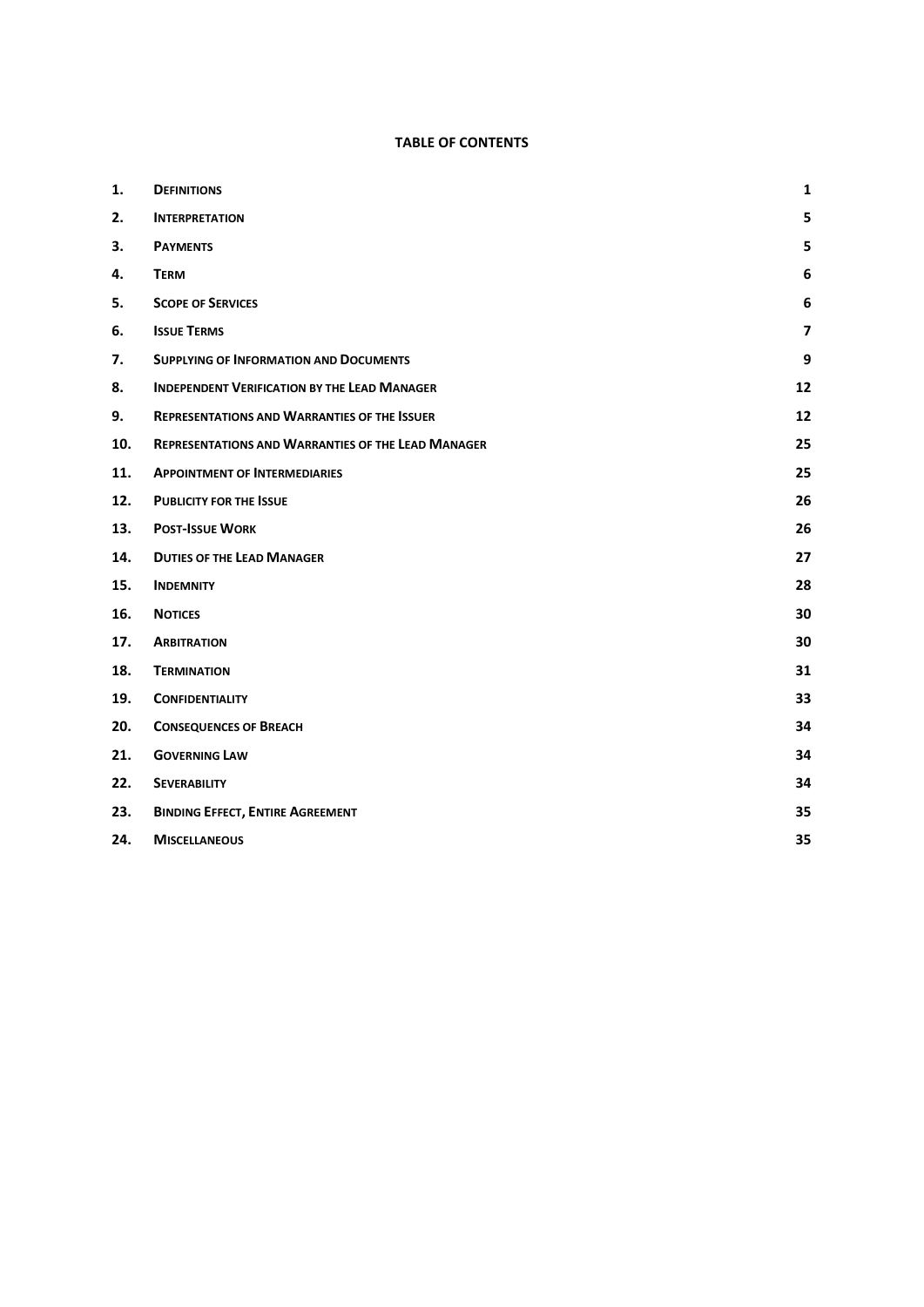#### **THIS ISSUE AGREEMENT ("AGREEMENT") IS ENTERED ON THIS 21st DAY OF SEPTEMBER 2020 BY AND BETWEEN:**

**EIH LIMITED**, a public limited company incorporated under the provisions of the Companies Act, 1956, and having its registered office at 4 Mangoe Lane, Kolkata 700 001, West Bengal, India (hereinafter referred to as the "**Company**" or the "**Issuer**", which expression shall unless repugnant to the context or meaning thereof mean and include its successors and permitted assigns) of the **FIRST PART**;

#### **AND**

**AMBIT CAPITAL PRIVATE LIMITED**, a company incorporated under the provisions of the Companies Act, 1956, as amended, and having its registered office at Ambit House, 449, Senapati Bapat Marg, Lower Parel, Mumbai 400 013, Maharashtra, India (hereinafter referred to as the "**Ambit**" or the "**Lead Manager**"), which expression shall, unless it be repugnant to the context or meaning, be deemed to mean and include its successors and permitted assigns) of the **SECOND PART.**

The Lead Manager and the Issuer are collectively referred to as "**Parties**" and individually as "**Party**".

#### **WHEREAS**

- A. The Issuer is proposing to undertake an issue of its equity shares of face value of ₹ 2 (the "**Rights Equity Shares**"), for an amount aggregating up to ₹ 3,496,659,920, on a rights basis to the Eligible Equity Shareholders, in accordance with the provisions of the Companies Act, 2013 and the Securities and Exchange Board of India (Issue of Capital and Disclosure Requirements) Regulations, 2018, as amended ("**SEBI ICDR Regulations**") read with the SEBI Rights Issue Circular and the SEBI Rights Issue Relaxation Circulars and other applicable statutory and/or regulatory requirements, at such price as may be decided by the Issuer, in consultation with the Lead Manager ("**Issue**"). The Rights Equity Shares referred are being offered and sold outside the United States in "offshore transactions" as defined in and in compliance with Regulation S under the U.S. Securities Act of 1933, as amended ("**Securities Act**") to existing shareholders located in jurisdictions where such offer and sale of the Rights Equity Shares is permitted under laws of such jurisdictions.
- B. The Board of Directors has, pursuant to a resolution dated September 7, 2020, authorised the Issue. The Issue is a 'fast track issue' in terms of Regulation 99 of the SEBI ICDR Regulations.
- C. The Issuer has approached the Lead Manager to manage the Issue. The Lead Manager has accepted the engagement on the terms and conditions of the engagement letter executed with the Issuer in connection with the Issue, ("**Engagement Letter**"), which is *inter alia* subject to the Issuer entering into this Agreement as more particularly described in these presents. The fees and expenses payable to the Lead Manager for managing the Issue have been mutually agreed upon as per the Engagement Letter.
- D. Pursuant to the SEBI ICDR Regulations, the Parties hereby enter into this Agreement and set forth certain additional terms and conditions for and in connection with the Issue.

**NOW, THEREFORE, in consideration of the foregoing and the mutual promises, covenants, and agreements set forth in this Agreement, and for other good and valuable consideration, the sufficiency of which is hereby acknowledged by the Parties, the Parties hereby agree as follows:**

#### <span id="page-4-0"></span>**1. Definitions**

Capitalised terms used in this Agreement, unless the context otherwise requires, shall have the meanings ascribed to such terms as set out below. All other capitalised terms used herein and not otherwise defined shall have the same meanings assigned to such terms in the letter of offer for the Issue (the "**Letter of Offer**").

"**Affiliates**" with respect to any Party shall mean (a) any other person that, directly or indirectly, through one or more intermediaries, Controls or is Controlled by or is under common Control with such Party,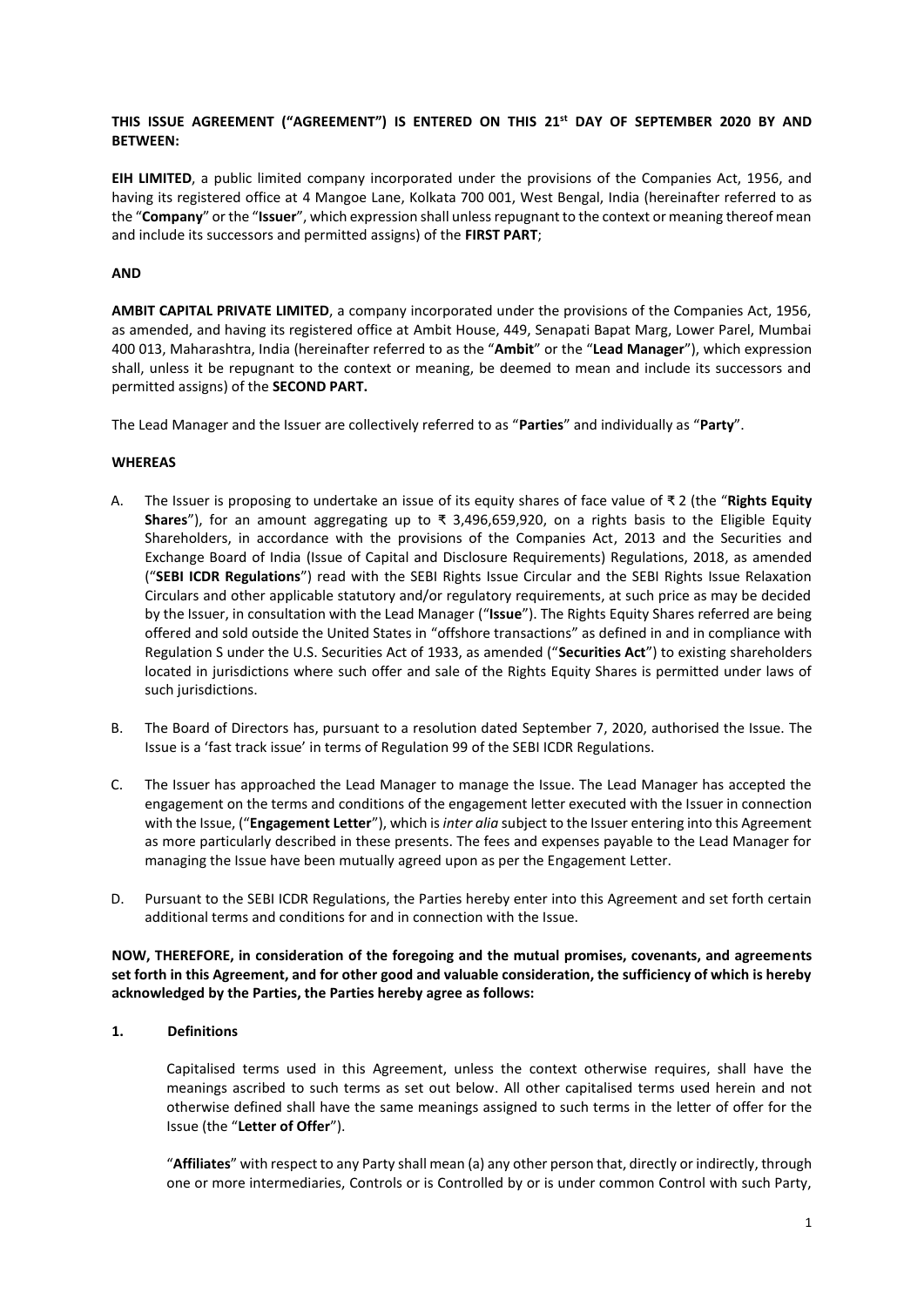(b) any other person which is a holding or subsidiary or associate or joint venture of such Party, and/or (c) any other person in which such Party has a "significant influence" or which has "significant influence" over such Party, where "significant influence" over a person is the power to participate in the management, financial or operating policy decisions of that person but is less than Control over those policies and that shareholders beneficially holding, directly or indirectly through one or more intermediaries, a 10% or more interest in the voting power of that person are presumed to have a significant influence over that person. Any reference in this Agreement to Affiliates includes any party that would be deemed an "affiliate" under Rule 405 or Rule 501(b) under the Securities Act. In addition, the "**Promoter(s)**", the members of the "**Promoter Group**" and "**Group Companies**" are deemed to be Affiliates of the Company. For the purposes of this definition, (i) the term "holding Company" "subsidiary" and "Associates" have the meanings set forth in Sections 2(46), 2(87) and 2(6) of the Companies Act, 2013 respectively and (ii) the terms "**Promoter**", "**Promoter Group**" and "**Group Companies**" shall have the respective meanings set forth in the SEBI ICDR Regulations;

"**Agreement"** shall mean this agreement between the Parties hereto;

"**Applicable Law**" shall mean any applicable law, regulation, byelaw, rule, guideline, circular, order, notification, regulatory policy (including any requirement under, or notice of, any regulatory body), listing agreements with the Stock Exchanges (as defined hereafter), compulsory guidance, rule, order or decree of any court or any arbitral authority, or directive, delegated or subordinate legislation in any applicable jurisdiction, within or outside India, including any applicable law in any relevant jurisdiction, including the Securities and Exchange Board of India Act, 1992, the SCRA as defined hereafter, the SCRR (as defined hereafter), the Companies Act (as defined hereinafter) the SEBI ICDR Regulations, the SEBI Listing Regulations (as defined hereafter), the Foreign Exchange Management Act, 1999 and rules and regulations thereunder ("**FEMA**"), SEBI circular, bearing reference number SEBI/HO/CFD/DIL2/CIR/P/2020/13 dated January 22, 2020, bearing reference number SEBI/HO/CFD/CIR/CFD/DIL/67/2020 dated April 21, 2020 and SEBI circular bearing reference number SEBI/HO/CFD/DIL2/CIR/P/2020/78 dated May 6, 2020, and the guidelines, instructions, rules, communications, circulars and regulations issued by the Government of India ("**GoI**"), the Registrar of Companies (as defined hereinafter), SEBI, RBI (as defined hereinafter), the Stock Exchanges or by any other Governmental Authority and similar agreements, rules, regulations, orders and directions in force, whether in India or overseas;

"**Closing Date**" shall have the meaning ascribed to it in Clause 4.2 of this Agreement;

"**Companies Act**" shall mean the Companies Act, 2013 and the rules and regulations framed thereunder;

"**Confidential Information**" shall have the meaning ascribed to it in Clause 19.1 of this Agreement;

"**Comfort Letter**" shall have the meaning ascribed to it in Clause 7.16 of this Agreement;

"**Control**" shall have the meaning set forth in Section 2(27) of the Companies Act, 2013 and the terms "**Controlling**", "**Controlled by**" or "**under common Control with**" shall be construed accordingly;

"**Disputing Parties**" shall have the meaning ascribed to it in Clause 17.1 of this Agreement;

"**Eligible Equity Shareholders**" shall mean the equity shareholder of the Company that is a shareholder on the Record Date or to persons in favour of whom such Eligible Equity Shareholders renounce their rights, in accordance with the provisions of the Companies Act, 2013 and other Applicable Law.

"**Engagement Letter**" shall mean the engagement letter executed between the Issuer and Ambit;

"**Environmental Laws**" shall have the meaning as ascribed to it in Clause 9.33 of this Agreement;

"**Equity Shares**" shall mean the equity shares of face value of ₹ 2 each of the Issuer;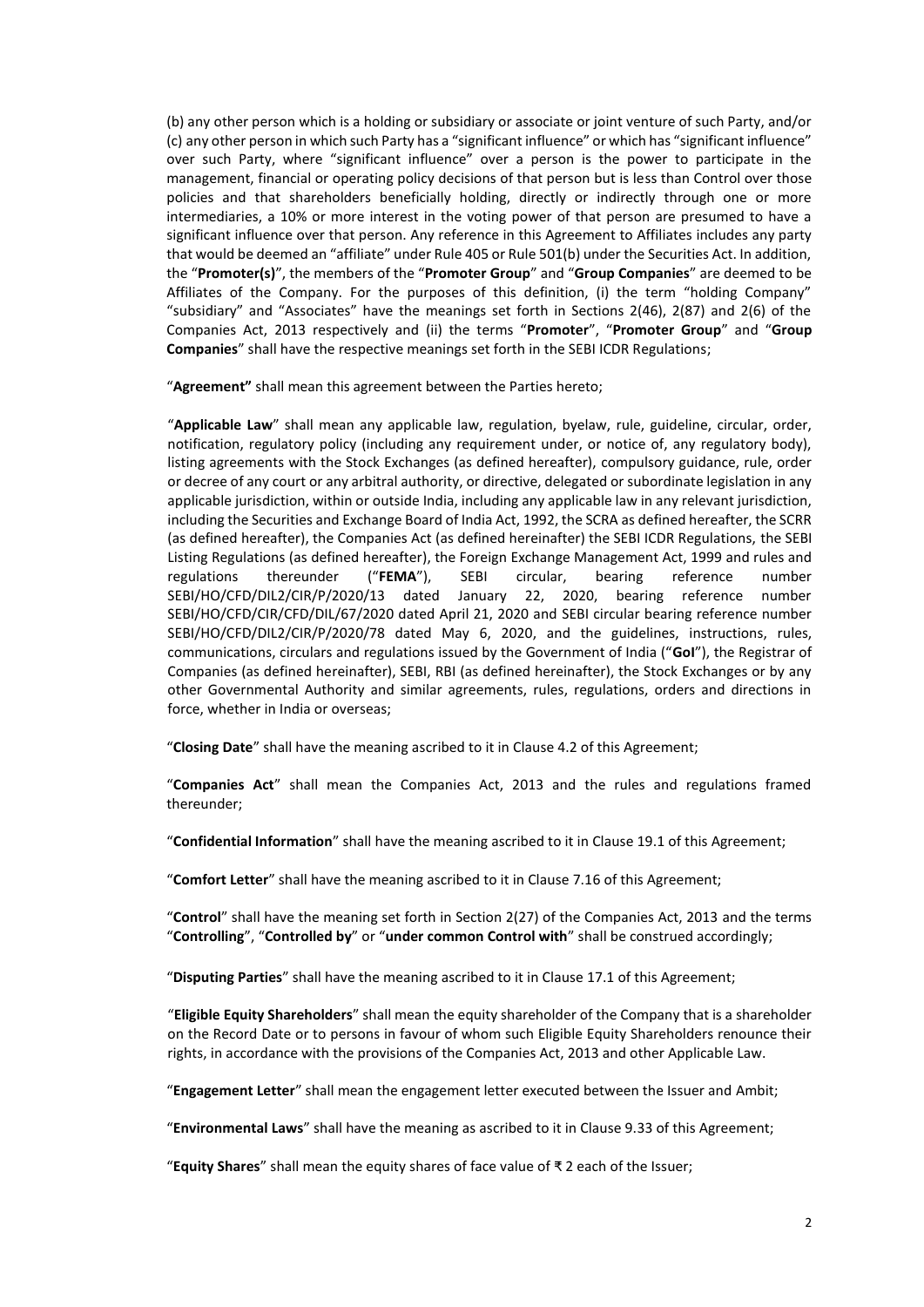"**FCPA**" shall have the meaning ascribed to it in Clause 9.40 of this Agreement;

"**Governmental Licenses**" shall have the meaning ascribed to it in Clause 9.58 of this Agreement;

"**ICAI**" shall mean the Institute of Chartered Accountants of India;

**"Intellectual Property"** shall have the meaning ascribed to it in Clause 9.54 of this Agreement;

"**Intermediary**" / "**Intermediaries**" shall have the meaning ascribed to it in Clause 5.1(c) of this Agreement;

"**Issue**" shall have the meaning ascribed to it in Recital A of this Agreement;

"**Issue Documents**" shall mean the Letter of Offer, the Abridged Letter of Offer and the Application Form, together with all amendments, corrigendum, corrections, supplements or notices to investors, for use in connection with the Issue;

"**Issuer**" shall have the meaning ascribed to it in the Preamble to this Agreement;

"**Lead Manager"** shall have the meaning ascribed to it in the Preamble to this Agreement;

"**Letter of Offer**" shall mean the Letter of Offer proposed to be filed with the Designated Stock Exchange containing inter alia, the Issue Price, the size of the issue and certain issue information and shall include the abridged version of the Letter of Offer, if any;

"**Liabilities**" shall have the meaning ascribed to it in Clause 15.1 of this Agreement;

"**LM Group**" shall have the meaning ascribed to it in Clause 14.4 of this Agreement;

**"Material Adverse Effect**" shall mean, individually or in the aggregate, a material adverse effect, or any development involving a prospective material adverse effect, individually or in the aggregate, as determined by the Lead Manager, (a) in the condition, financial or otherwise, or in the assets, liabilities, earnings, business, management, operations or prospects of the Issuer, on a standalone basis or the Company and Subsidiaries on a consolidated basis (including, without limitation, any material loss or interference with its business from fire, explosions, flood or other calamity, whether or not covered by insurance, or from court or governmental action, order or decree), (b) in the ability of the Issuer to execute or deliver this Agreement or the Engagement Letter, or perform its obligations under, or to consummate the transactions contemplated by, this Agreement or the Engagement Letter, including the issuance, Allotment and delivery of the Rights Equity Shares to the successful Applicants, or (c) in the ability of the Issuer and its Subsidiaries to conduct their respective businesses, as was previously conducted and to own or lease its assets or properties in substantially the same manner in which such businesses were previously conducted or such assets or properties were previously owned or leased as described in the Issue Documents;

"**Material Contracts**" shall have the meaning ascribed to it in Clause 9.35 of this Agreement;

"**Material Subsidiaries**" shall mean Mumtaz Hotels Limited, Mashobra Resort Limited, EIH Holdings Limited and EIH International Limited which have been identified by our Company based on the materiality threshold adopted by our Board under SEBI Listing Regulations;

"**Money Laundering Laws**" shall have the meaning as ascribed to it in Clause 9.34 of this Agreement;

**"Parties" / "Party"** shall have the meaning ascribed to it in the Preamble to this Agreement;

"**Regulation S**" shall have the meaning ascribed to it in Recital A of this Agreement;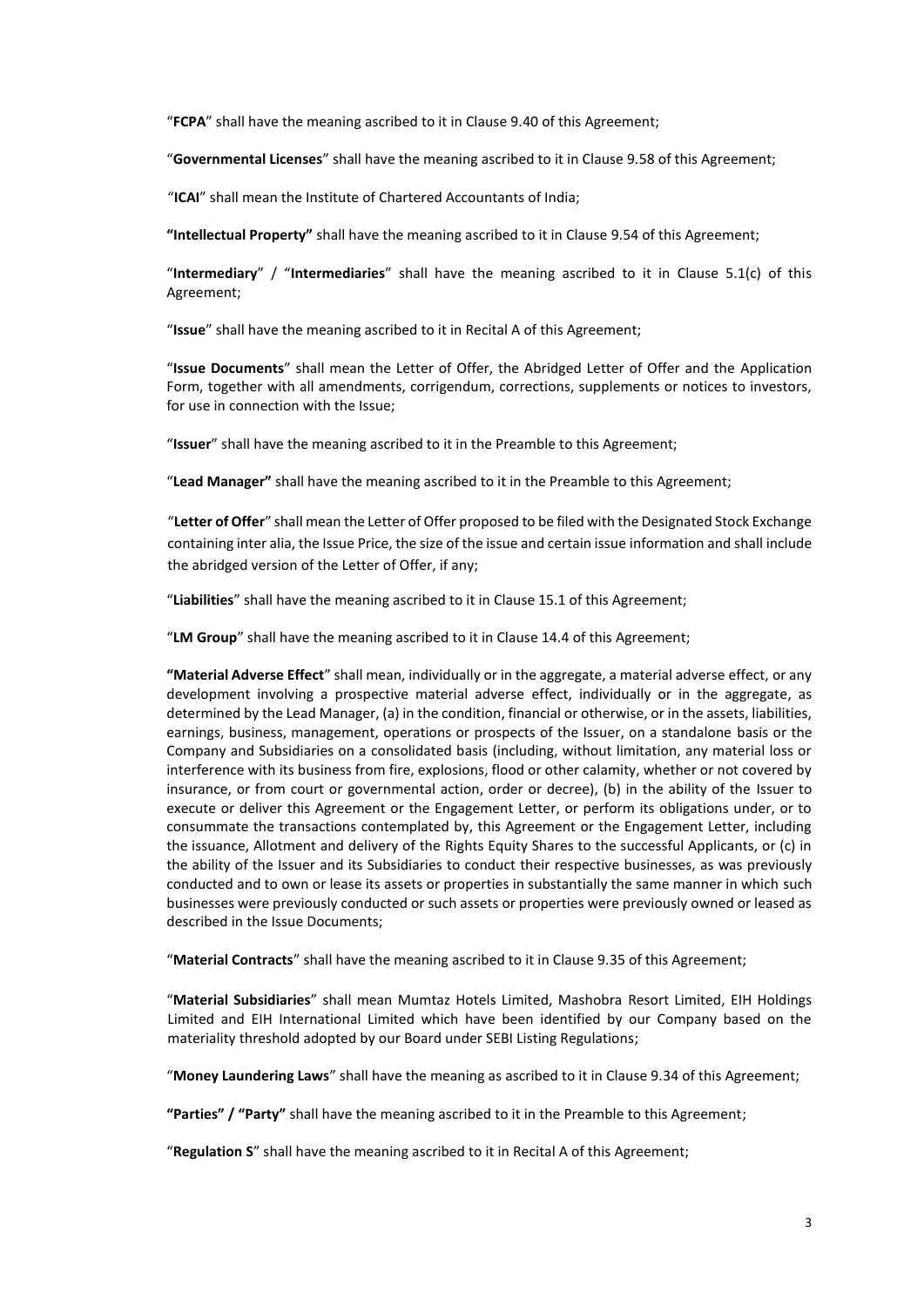"**Restricted Party**" means a person that is: (i) listed on, or owned or controlled by a person listed on, or acting on behalf of a person listed on, any Sanctions List; or (ii) located, registered, domiciled or has its principal place of business in, incorporated under the laws of, or owned (directly or indirectly) or controlled (directly or indirectly) by, or acting on behalf of, a person located in or organized under the laws of a country or territory that is the target of country-wide or territory-wide Sanctions; (iii) otherwise a target of Sanctions ("target of Sanctions" signifying a person with whom a U.S. Person or other person required to comply with the relevant Sanctions would be prohibited or restricted by law from engaging in trade, business or other activities);

"**Rights Entitlement**" shall mean the number of Rights Equity Shares that an Eligible Equity Shareholder is entitled to in proportion to the number of Equity Shares held by such Eligible Equity Shareholder on the Record Date;

"**Sanctions**" means: (i) the economic sanctions laws, regulations, embargoes or restrictive measures administered, enacted or enforced by: (a) the United States government; (b) the United Nations; (c) the European Union or its Member States, including, without limitation, the United Kingdom; or (d) any other relevant sanctions authority; or (e) the respective governmental institutions and agencies of any of the foregoing, including, without limitation, the Office of Foreign Assets Control of the U.S. Department of the Treasury, United Nations Security Council, the United States Department of State, and Her Majesty's Treasury, the State Secretariat for Economic Affairs of Switzerland, the Swiss Directorate of International Law, the Hong Kong Monetary Authority and the Monetary Authority of Singapore (collectively, the "Sanctions Authorities"); or (ii) any sanctions or requirements imposed by, or based upon the obligations or authorities set forth in, the U.S. International Emergency Economic Powers Act, the Comprehensive Iran Sanctions, Accountability, and Divestment Act of 2010, the U.S. Trading With the Enemy Act, the U.S. United Nations Participation Act or the U.S. Syria Accountability and Lebanese Sovereignty Restoration Act, all as amended, or any enabling legislation or executive order relating thereto;

"**Sanctions List**" means, the 'Specially Designated Nationals and Blocked Person' maintained by the Office of Foreign Assets Control of the US Department of Treasury, the Consolidated List of Financial Sanctions Targets and Investment Ban List maintained by HMT, or any similar list maintained by, or public announcement of Sanctions designation made by, any of the Sanctions Authorities;

"**SEBI ICDR Regulations**" shall have the meaning ascribed to it in Recital A of this Agreement;

"**SEBI Rights Issue Circular**" shall mean the SEBI circular bearing reference no. SEBI/HO/CFD/DIL2/CIR/P/2020/13 dated January 22, 2020;

"**SEBI Rights Issue Relaxation Circulars**" shall mean the SEBI circular bearing reference no. SEBI/HO/CFD/CIR/CFD/DIL/67/2020 dated April 21, 2020 and SEBI circular bearing reference no. SEBI/HO/CFD/DIL2/ CIR/P/2020/78 dated May 6, 2020;

"**Securities Act**" shall have the meaning ascribed to it in Recital A of this Agreement;

"**Services**" shall have the meaning ascribed to it in Clause 5.1 of this Agreement;

"**Stock Exchanges**" shall mean the BSE Limited and the National Stock Exchange of India Limited;

"**Subsidiaries**" shall mean the subsidiaries of the Issuer;

"**TDS**" shall mean tax deducted at source;

"**Transactions**" shall have the meaning ascribed to it in Clause 9.1 of this Agreement; and

"**Working Day**" shall have the meaning ascribed to it under Regulation 2(1)(mmm) of the SEBI ICDR Regulations.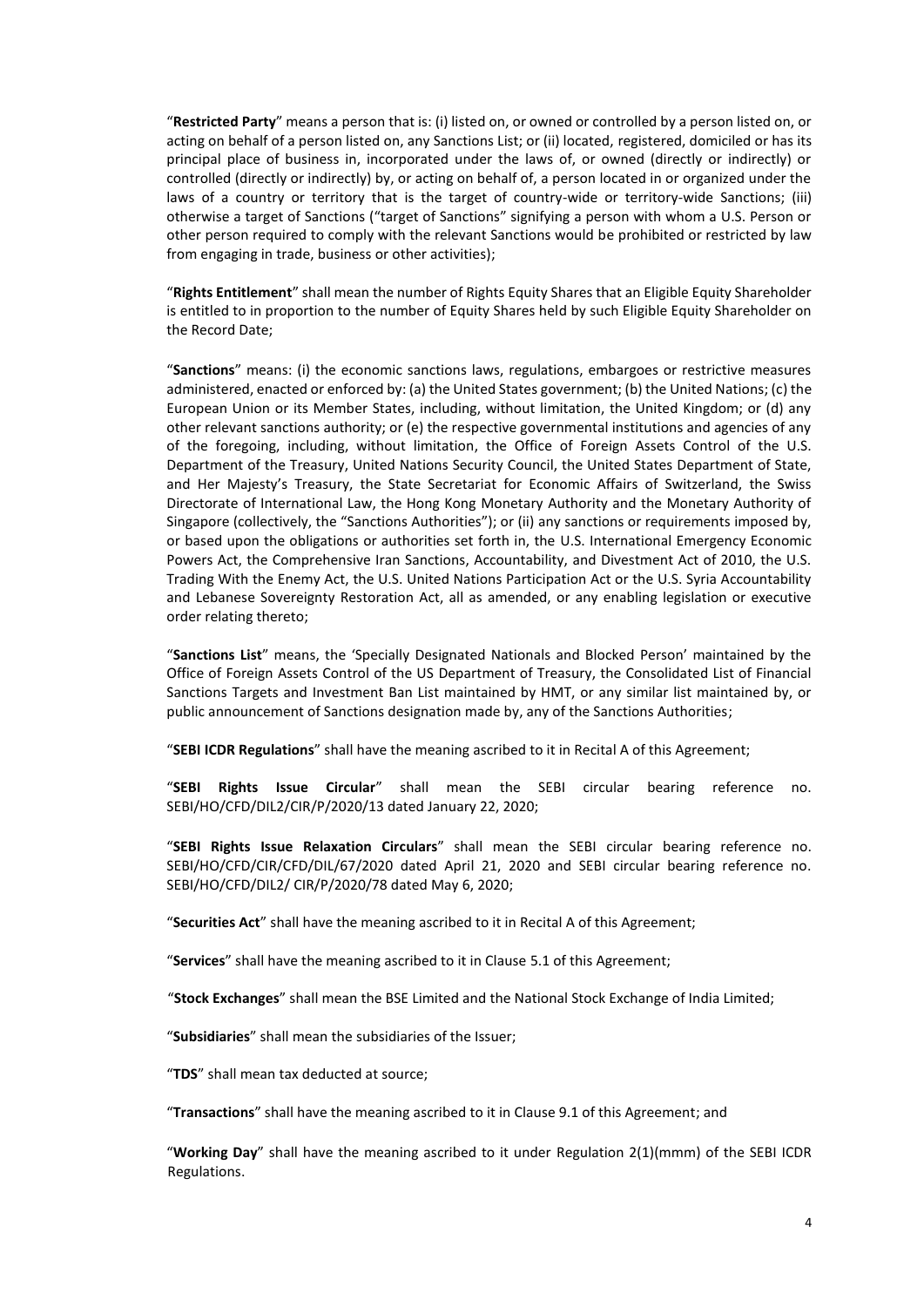#### <span id="page-8-0"></span>**2. Interpretation**

In this Agreement, unless the context otherwise requires:

- 2.1 words denoting the singular or plural number also include the plural or singular number, respectively;
- 2.2 heading and bold typeface are only for convenience and shall be ignored for the purposes of interpretation;
- 2.3 the recitals hereto shall constitute an integral part of this Agreement;
- 2.4 references to persons shall include individuals, bodies corporate (wherever incorporated), unincorporated associations and partnerships;
- 2.5 Any phrase introduced by the terms "other", "including", "include" and "in particular" or any similar expression shall be construed as illustrative and shall not limit the sense of the words preceding those terms;
- 2.6 the terms "herein", "hereof", "hereto", "hereunder" and "hereby" and derivative or similar words refer to this Agreement as a whole or specified Clauses of this Agreement, as the case may be;
- 2.7 words of any gender are deemed to include those of the other gender;
- 2.8 references to Agreement or to any other agreement, deed or other instrument shall be construed as a reference to such agreement, deed, or other instrument as the same may from time to time be amended, varied or supplemented or any replacement or novation thereof;
- 2.9 reference to any Party to this Agreement or any other agreement or deed or other instrument shall include its successors, heirs or permitted assigns;
- 2.10 a reference to a Clause, unless indicated to the contrary, is a reference to the Clauses of this Agreement;
- 2.11 unless otherwise defined the reference to the word 'days' shall mean calendar days;
- 2.12 references to any legislation or law or to any provision thereof shall include references to any such law as it may, after the date hereof, from time to time, be amended, supplemented or re-enacted, and any reference to a statutory provision shall include any subordinate legislation made from time to time under that provision;
- 2.13 time is of the essence in the performance of the Parties' respective obligations. If any time period specified herein is extended, such extended time shall also be of the essence; and
- 2.14 references to "Allotment" of Rights Equity Shares by way of the Issue, unless indicated otherwise, includes references to a "credit" of the Rights Equity Shares to the demat accounts of the successful Applicants.

#### <span id="page-8-1"></span>**3. Payments**

- 3.1 The fees and expenses payable to the Lead Manager for managing the Issue has been mutually agreed upon as per the Engagement Letter entered into with the Lead Manager.
- 3.2 All payments to be made by the Issuer to the Lead Manager under this Agreement shall be made in accordance with the terms of the Engagement Letter. All payments are subject to deductions (excluding deduction of applicable income tax, other than tax deduction at source stipulated under the provisions of the Income Tax Act) on account of any taxes, duties or levies applicable in connection with performance of services hereunder. The Issuer shall provide tax deducted at source ("**TDS**") certificate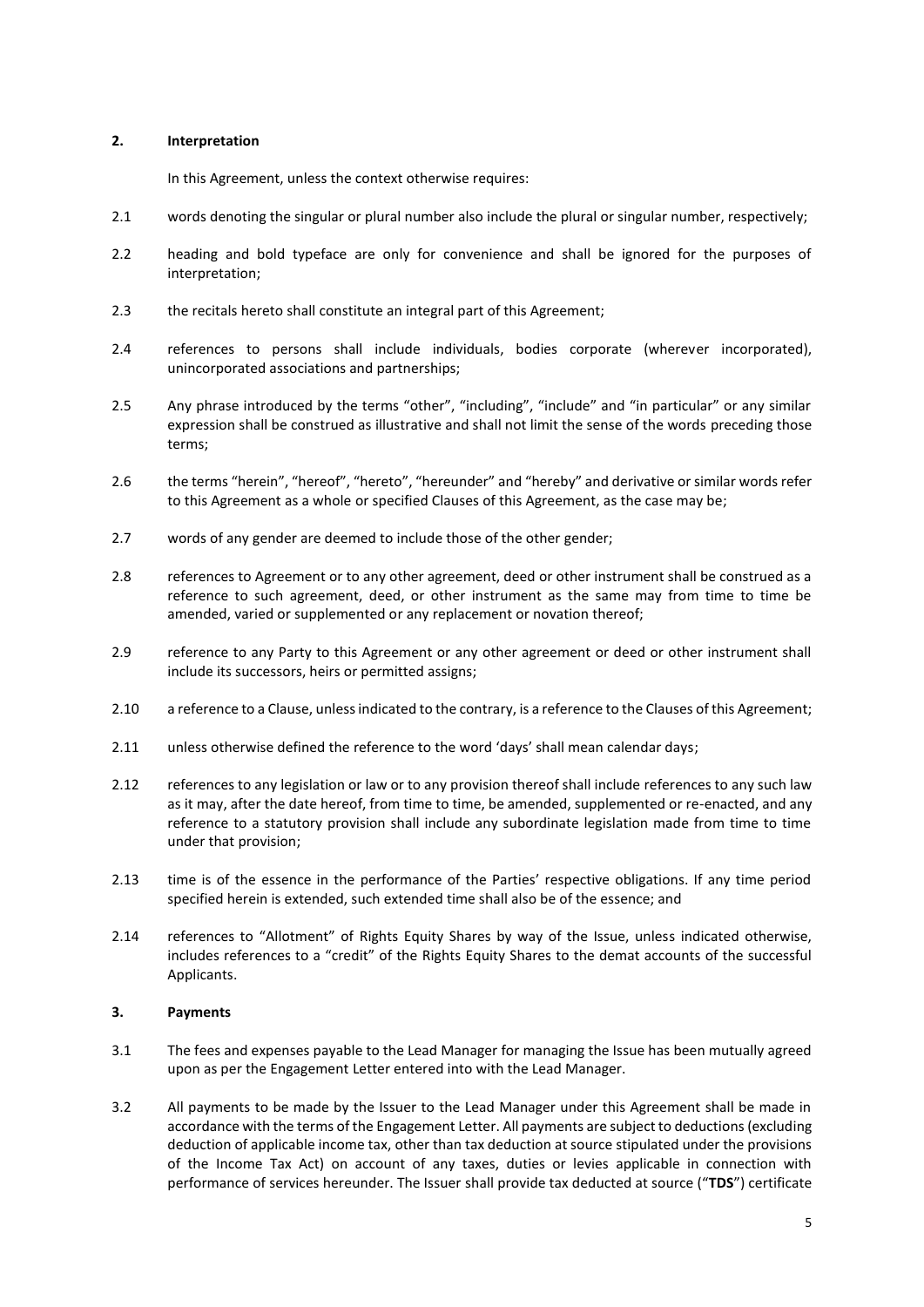in respect of the withholding tax in original. Goods and services tax on the fees payable to the Lead Manager will be borne by the Issuer and the same shall be invoiced together with the fees.

3.3 The terms of the Engagement Letter in connection with the payments payable by the Issuer to the Lead Manager, i.e. fees and out of pocket expenses, shall *mutatis mutandis* apply to this Agreement. In the event of any inconsistency or dispute between the terms of this Agreement and the Engagement Letter, the terms of this Agreement shall prevail, provided that the Engagement Letter shall prevail over this Agreement solely where such inconsistency or dispute relates to the fees or expenses payable to the Lead Manager for the Issue or any goods and services tax, service tax, education cess, value added tax or any similar taxes imposed by any Governmental Authority payable with respect thereto.

#### <span id="page-9-0"></span>**4. Term**

- 4.1 The Issue will be managed by the Lead Manager in terms of the allocation of responsibilities as annexed to this Agreement as **Annexure A**.
- 4.2 The Lead Manager's appointment as Lead Manager to the Issue has commenced as of the date of this Agreement and will continue until (a) termination of this Agreement in accordance with the provisions hereunder, or (b) upon listing of the Rights Equity Shares pursuant to the Issue and the completion of all SEBI compliances in connection with the Issue, whichever is earlier ("**Closing Date**").

#### <span id="page-9-1"></span>**5. Scope of Services**

- 5.1 The Lead Manager shall provide the following services ("**Services**") in relation to the Issue:
	- (a) Assistance in drafting the Letter of Offer and the Application Form, to be prepared in connection with the Issue including any replacement, supplement (other than international wraps) or amendment thereto. However, where preparation of an international wrap is necessary, the Lead Manager will co-ordinate the preparation of such document in consultation with the international legal counsel;
	- (b) Management of the Issue covering, amongst others, (i) formulation of shareholder contact programs, (ii) arrangements for assisting selection of collection centers, (iii) deciding on the quantum of Issue material, and (iv) distribution of publicity and Issue material including the Issue Documents;
	- (c) Assisting in the selection of various intermediaries or such other persons as required in connection with Issue, including bankers to the Issue, refund bankers, advertising agencies, monitoring agencies, legal advisor, registrar to the Issue and printers of the Issue Documents, application forms, allotment advices, allotment letters, share certificates, refund orders or any other instruments, circulars or advices (collectively, "**Intermediaries**" and individually as an "**Intermediary**");
	- (d) Follow-up with Registrar to the Issue to get estimates of collection and advising the Issuer about the performance of the Issue based on the information received from Registrar to the Issue;
	- (e) Assisting in applying for, and obtaining, applicable regulatory approvals from statutory and/ or regulatory authorities in connection with the Issue;
	- (f) The post-Issue activities involving essential follow-up steps with the various Intermediaries connected with the post-Issue activities, such as bankers, refund bankers and Registrar to the Issue. To the extent that these post-Issue activities would be the responsibility of other Intermediaries and agencies, the Lead Manager shall coordinate with these Intermediaries and agencies to enable these Intermediaries and agencies to fulfil their functions;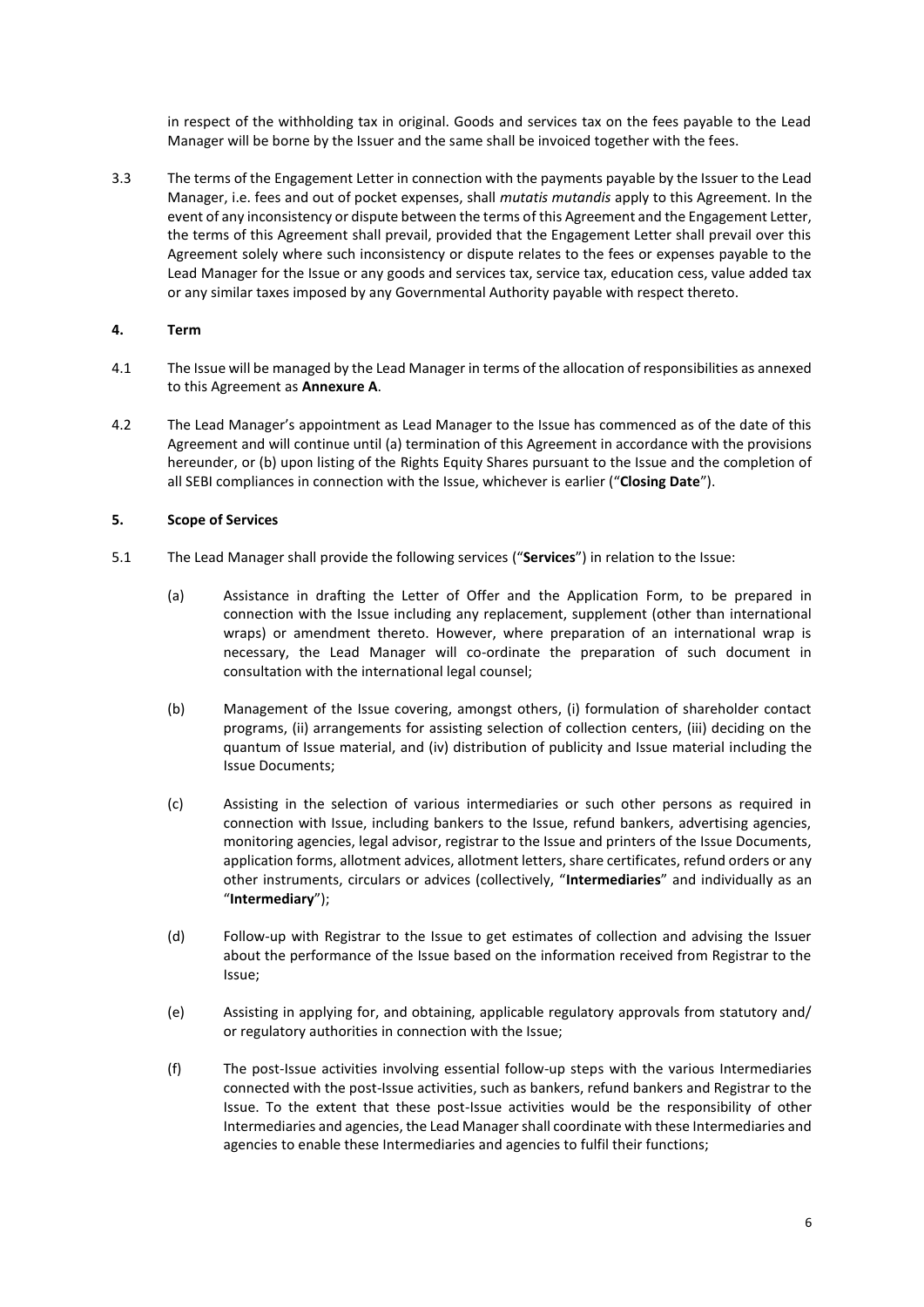- (g) Assisting, together with other advisors and legal counsel (as appropriate), with completion of the necessary due diligence exercise based on the information provided by the Issuer in connection with the Issue as prescribed under the SEBI ICDR Regulations; and
- (h) Advising/ assisting on matters connected and incidental to (a) to (g) above.
- 5.2 The Lead Manager shall act as an independent party and conduct its duties only in accordance with the terms of this Agreement and any duties arising out of this Agreement shall be owed solely to the Issuer.
- 5.3 The Issuer agrees that the Lead Manager shall be liable for only its own actions and omissions in terms of this Agreement and shall have no liability for the advice, acts or any omission to act, of the other Intermediaries or for any Losses arising therefrom.
- 5.4 The Lead Manager will have no duty or obligations whether as a fiduciary to the Issuer or any other party as a result of this Agreement.

#### <span id="page-10-0"></span>**6. Issue Terms**

- 6.1 The Issuer, in consultation with the Lead Manager, shall decide the terms of the Issue, being the timing, pricing, method, structure and size of the Issue.
- 6.2 In connection with the Issue, the Company will prepare and file the Issue Documents, as applicable, with SEBI and the Stock Exchanges, in accordance with the Applicable Law.
- 6.3 The Issuer shall not, without the prior written consent of the Lead Manager, file the Issue Documents with SEBI, the Stock Exchanges or any other authority whatsoever.
- 6.4 The Issuer shall determine the opening and closing dates of the Issue in consultation with the Lead Manager.
- 6.5 All allocations / Allotments made pursuant to the Issue shall be in accordance with the SEBI ICDR Regulations and shall be undertaken by the Issuer, in consultation with the Registrar.
- 6.6 The Issuer hereby declares that the Rights Equity Shares proposed to be issued pursuant to the Issue are and will be free and clear from any liens, charges or any other encumbrances, existing or future. The Issuer further declares that the Rights Equity Shares shall rank *pari-passu* with the existing Equity Shares of the Issuer.
- 6.7 The Issuer undertakes that it will make applications to the Stock Exchanges for listing of the Rights Equity Shares and shall obtain in-principle approvals from the Stock Exchanges and designate one of the Stock Exchanges as the Designated Stock Exchange. The Issuer undertakes that all the steps will be taken for the completion of the necessary formalities for listing and commencement of trading of the Rights Equity Shares at all the Stock Exchanges.
- 6.8 The Issuer undertakes to appoint a monitoring agency to monitor the utilisation of the proceeds from the Issue, if required, in terms of the SEBI ICDR Regulations.
- 6.9 The Issuer hereby confirms, represents and declares that as of the date of the Letter of Offer, it has complied with or agrees to comply with all the statutory formalities under the Companies Act, and the rules framed thereunder, the SEBI ICDR Regulations, and applicable instructions, rules, regulations and other relevant statutes to enable the Issuer to undertake the Issue, and the Issuer confirms, represents and declares that it has complied with: (i) all laws applicable to the Issuer and its Affiliates in relation to their respective business and operations (except where a non-compliance would not, either singly or in aggregate, result in a Material Adverse Effect), and (ii) all laws and regulations applicable to the Issue (except where a noncompliance would not, either singly or in aggregate, result in a Material Adverse Effect).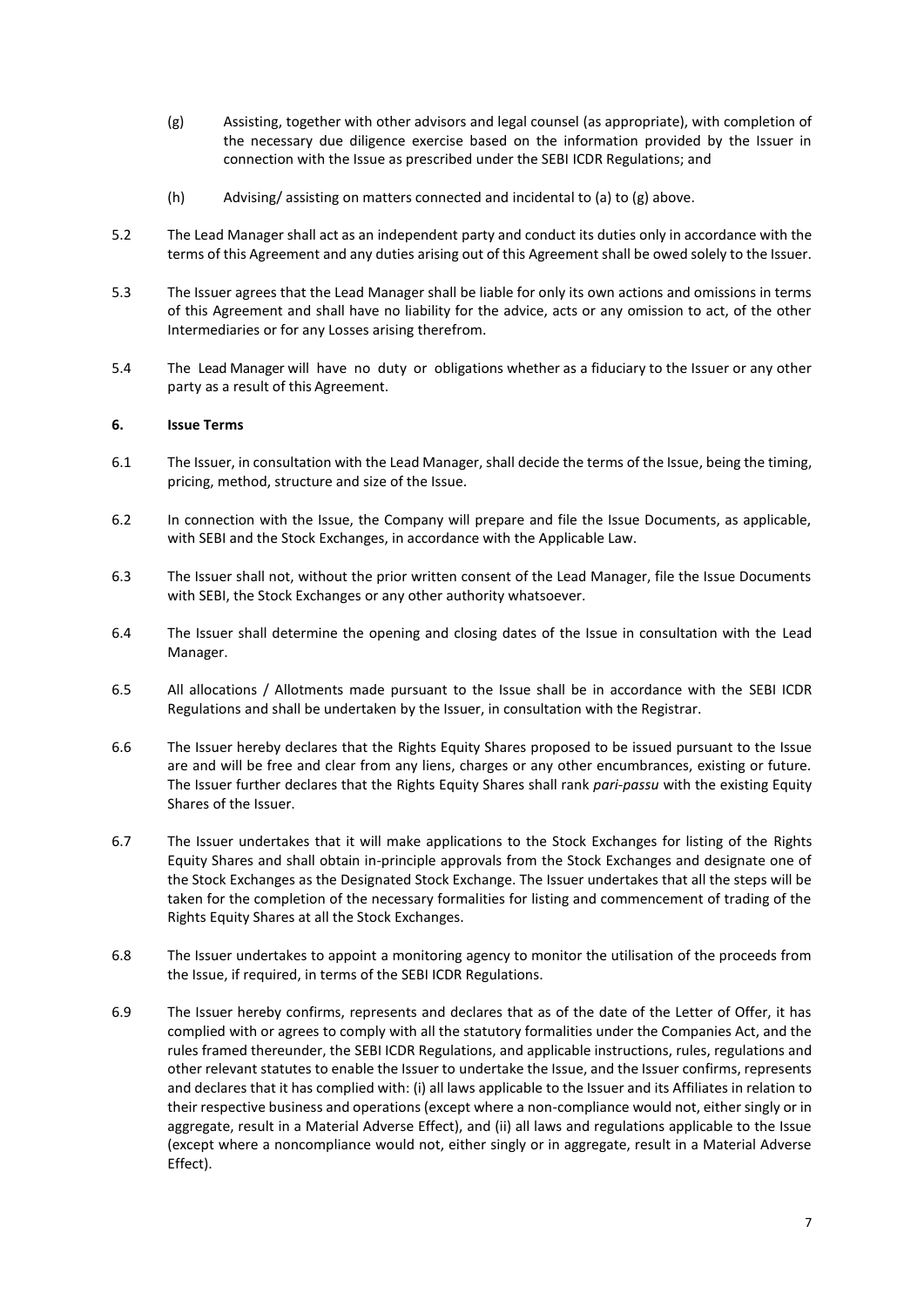- 6.10 The Issuer has obtained authority for the Issue through a board resolution dated September 7, 2020 and no other consent from the Board of Directors of the Issuer is required for the Issue.
- 6.11 It is clarified that this Agreement is not a commitment, express or implied, on the part of Lead Manager to underwrite or purchase the Rights Equity Shares issued pursuant to the Issue or to commit any capital, nor does it obligate the Lead Manager to enter into an underwriting agreement or similar commitment to finance. The Issue will be conditional, among other things, upon the following:
	- (a) The existence of market conditions before launch of the Issue, which in the sole opinion of the Lead Manager, are satisfactory for launching the Issue and the Company not breaching any representations, warranties, terms and conditions of this Agreement;
	- (b) The absence of any Material Adverse Effect, in the international or Indian financial markets or, in the condition, business, results, operations or prospects of the Issuer, which are described in the Issue Documents, as the case may be;
	- (c) Receipt of the audit reports and comfort letter in connection with the audited financial statements to be included in the Letter of Offer from the independent statutory auditors, Deloitte Haskins & Sells LLP, Chartered Accountants, in a manner satisfactory to the Lead Manager and Issuer;
	- (d) The completion of business, financial and legal due diligence to the satisfaction of the Lead Manager in order to enable the Lead Manager to file the due diligence certificate with SEBI and as is customary in issuances of the kind contemplated herein;
	- (e) Completion of all applicable regulatory requirements (including receipt of all necessary approvals), and compliance with (i) all applicable laws, regulations and guidelines by the Issuer and Affiliates in relation to their respective business and operations (except where a noncompliance would not, either singly or in aggregate, result in a Material Adverse Effect), and (ii) all laws and regulations applicable to the Issue (including those governing the issue of securities);
	- (f) The benefit of a clear market to the Lead Manager prior to the Issue, and in connection therewith, no debt or equity offering/issue or hybrid securities of any type, will be undertaken by the Company or its Subsidiaries subsequent to the filing of the Letter of Offer, without prior consultation with and written approval of the Lead Manager, which shall not be unreasonably withheld;
	- (g) Disclosure in the Issue Documents or any other documents to the satisfaction of the Lead Manager and receipt of all certifications, undertakings, customary agreements, including, without limitation, provisions such as representations and warranties, conditions as to closing of the Issue, in a form reasonably satisfactory to the Lead Manager;
	- (h) Approval by the Lead Manager of any changes to the terms and conditions of the Issue from those set forth in the Letter of Offer, being determined as satisfactory in the sole opinion of the Lead Manager, subject to approval from relevant regulatory authorities and the Stock Exchanges. Any change in the type, terms and conditions of the Issue will be made only in prior consultation with the Lead Manager;
	- (i) Completion of all documentation for the Issue, including the Issue Documents, and the execution of customary certifications (including from the statutory auditors of the Company), undertakings, customary legal opinions and customary agreements, such agreements shall include provisions such as representations and warranties, conditions as to closing of the Issue, force majeure, indemnity and contribution, in form and substance satisfactory to the Lead Manager;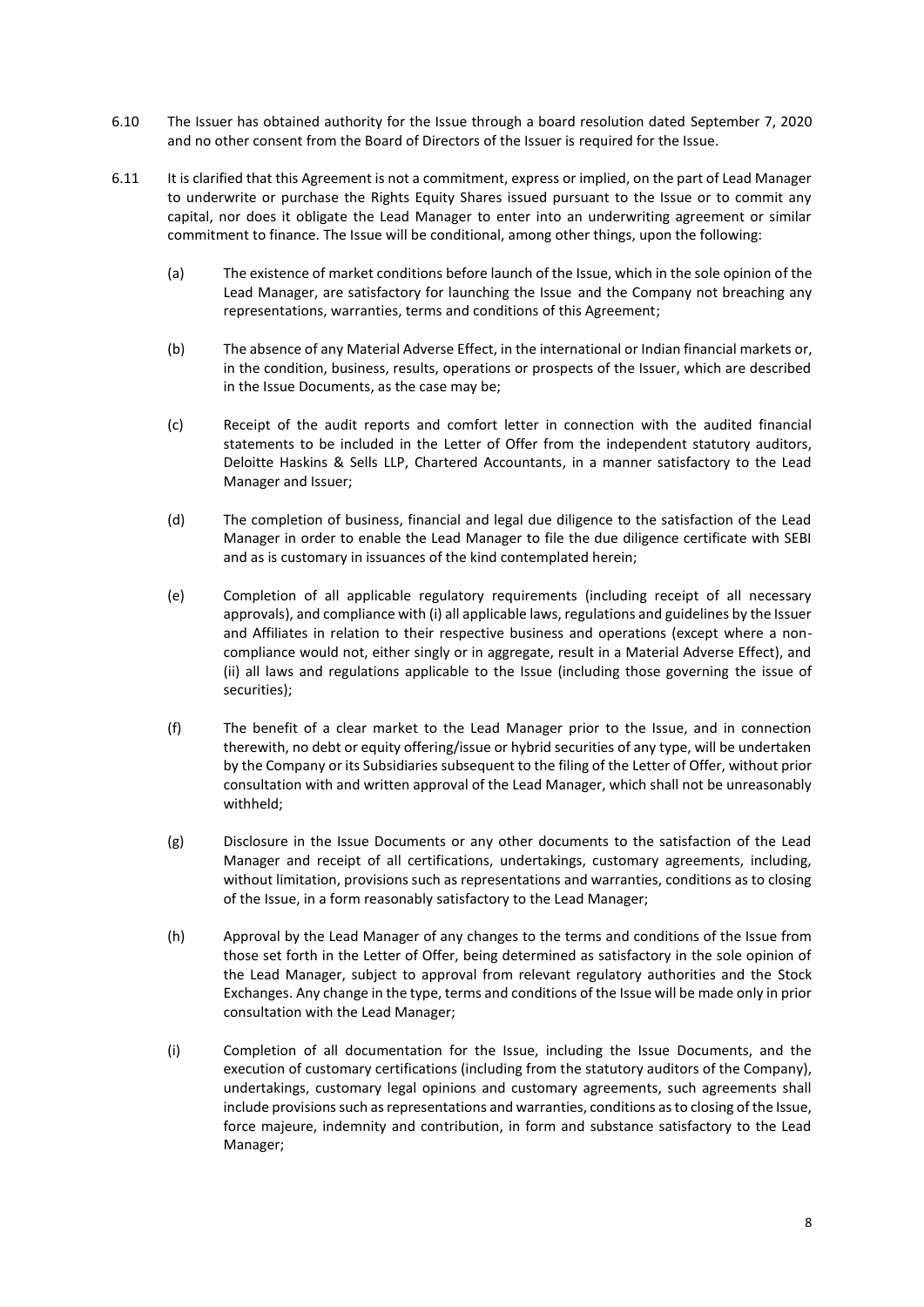- (j) Any change in the type, terms and conditions of the Issue will be made only in prior consultation with the Lead Manager;
- (k) Confirmation by the management of the Issuer, prior to the filing of the Letter of Offer with SEBI, and the Stock Exchanges, that (i) it has provided authentic, correct, valid information, reports, statements, declarations, undertakings, clarifications, documents, certifications for incorporation in the Letter of Offer, Application Form and the Abridged Letter of Offer and (ii) that the Letter of Offer is complete in all material respects and does not include any untrue statement of a material fact or omit to state any material fact that would intend to mislead any potential investor; and
- (l) Approval of the relevant internal committees of the Lead Manager.
- 6.12 The Issuer declares that except as disclosed in the Issue Documents, the consent of the Board of Directors/ Committee of the Issuer and consent of the relevant bankers, lenders, and institutions and appropriate persons, wherever applicable, have been obtained or will be obtained including in relation to any information disclosed in the Issue Documents. The Issuer also declares and represents that, wherever required, it has obtained all regulatory approvals that may be required for the Issue.
- 6.13 Until the Closing Date, the Issuer will keep the Lead Manager formally informed of details of all legal proceedings and shall not resort to any legal proceedings in respect of any matter having a bearing on the Issue, except in consultation with the Lead Manager.
- 6.14 The Issuer shall not access the money raised pursuant to the Issue until the listing and trading approval in respect to the Issue has been received and/or until refunds have been made in accordance with the SEBI ICDR Regulations, the SEBI Listing Regulations and the equity listing agreements as executed with the Stock Exchanges.
- 6.15 The Parties acknowledge that the Equity Shares have not been and will not be registered under the Securities Act and neither the Issuer nor Lead Manager will make any offers or sales of the Rights Entitlement, Equity Shares or any other security with respect to the Issue within the United States.

#### <span id="page-12-0"></span>**7. Supplying of Information and Documents**

- 7.1 The Issuer undertakes and declares that for the purposes of the Issue, it shall disclose to the Lead Manager all relevant, necessary, material and other information relating to their business, operations, financial condition and financial results, all pending litigation, any further litigation, including without limitation any enquiry, investigation, show cause notice, claims, complaints filed by or before any regulatory, government, quasi-judicial authority, tribunal or any arbitration, in relation to the Issuer and its Subsidiaries, arising until the listing of the Rights Equity Shares, in accordance with the provisions of the SEBI ICDR Regulations, and will furnish relevant documents, papers and information relating to such litigation to enable the Lead Manager to corroborate the information and statements included in the Issue Documents.
- 7.2 The Issuer undertakes to furnish such relevant information and particulars regarding the Issue, as may be required by the Lead Manager, to enable the Lead Manager to cause filing of such reports, documents and certificates in time as may be required by SEBI and/or the Stock Exchanges and/or other regulatory bodies.
- 7.3 The Issuer shall extend all necessary facilities to the Lead Manager to interact on any matter relevant to the Issue with its legal advisors, auditors, financial institutions, bankers, consultants or any other organisation, and also with any other Intermediaries including the Registrar to the Issue, who may be associated with the Issue in any capacity whatsoever. The Issuer shall instruct all Intermediaries to follow the reasonable and lawful instructions of the Lead Manager.
- 7.4 The Company undertakes, and shall cause the Company, its directors, employees, experts, auditors, advisors, intermediaries, representatives, Subsidiaries, Joint Ventures, Associates, Promoters,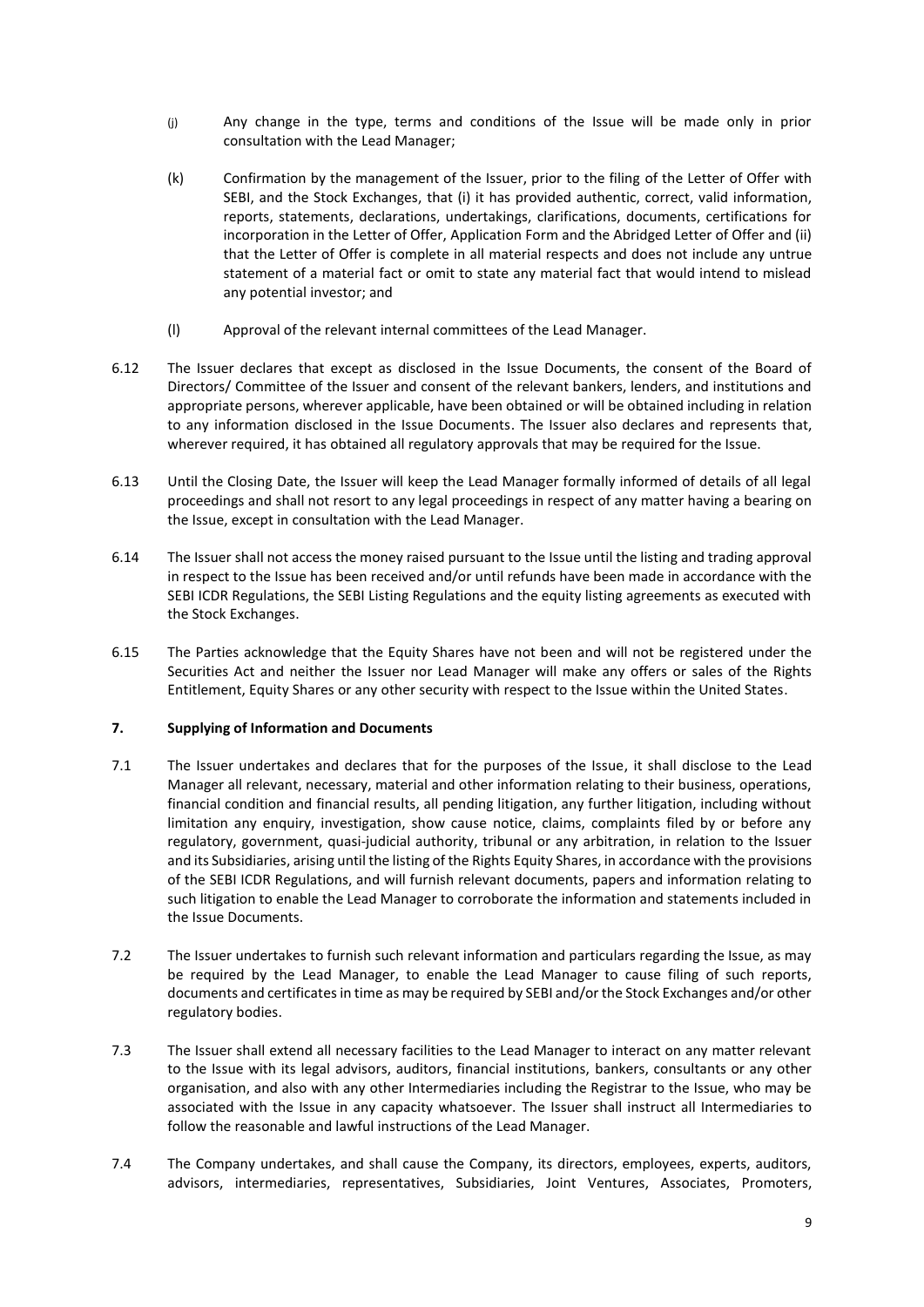Promoter Group and group companies and others to promptly furnish all information, documents, certificates, reports and particulars in relation to the Issue (at any time whether or not the Issue is completed) as may be required or requested by the Lead Manager or their respective Affiliates to (i) enable them to comply with any Applicable Law, including the filing, in a timely manner, of such documents, certificates, reports and particulars, including any post-Offer documents, certificates (including any due diligence certificate), reports or other information as may be required by the SEBI, the Stock Exchanges, the Registrar of Companies and any other Governmental Authority in respect of the Issue, (ii) enable them to comply with any request or demand from any Governmental Authority, (iii) enable them to prepare, investigate or defend in any proceedings, action, claim or suit, or (iv) otherwise enable them to review the correctness and/or adequacy of the statements made in the Issue Documents and shall extend full cooperation to the Lead Manager in connection with the foregoing. The Lead Manager shall have the right to withhold submission of the Issue Documents, if any of the information requested by the Lead Manager is not made available by the Company or its Affiliates.

- 7.5 The Issuer undertakes to prepare the Issue Documents in compliance with, and to ensure that the Issue Documents comply with, (i) the legal requirements connected with the Issue, (ii) the regulations and instructions issued by SEBI, the Government of India and any other competent governmental or regulatory authority in this behalf (including the SEBI ICDR Regulations), (iii) customary disclosure norms, and (iv) as per all applicable statutory and/or regulatory requirements, to enable investors to make a well informed decision as to the investment in the Issue. The Issuer further undertakes that the Issue Documents shall contain all information which, is material in the context of the Issue and that such information shall be true and accurate in all material respects.
- 7.6 The Issuer declares that any information made available to the Lead Manager and any statement made in the Issue Documents will be complete in all respects and will be true and correct, and that under no circumstances will it give any information or statement which is likely to mislead the concerned regulatory authorities and/or investors. The Issuer further declares that it will disclose all information, material or otherwise, which would have an impact on the judgment of the concerned regulatory authorities and/or investors.
- 7.7 The Issuer shall be solely responsible for the authenticity, correctness, validity and reasonableness of the information, reports, statements, declarations, undertakings, clarifications, documents, and certifications provided or authenticated by its Affiliates, Directors, officers, employees, agents, representatives, consultants or advisors, as applicable, or otherwise obtained or delivered to the Lead Manager in connection with the Issue. The Issuer expressly affirms that the Lead Manager and its Affiliates can rely on these statements, declarations, undertakings, clarifications, documents and certifications, and the Lead Manager and its Affiliates shall not be liable in any manner for the foregoing.
- 7.8 The Issuer accepts full responsibility for consequences, if any, of its Affiliates, directors, officers, employees, agents, representatives, consultants or advisors making a misstatement or omission, providing misleading information or withholding or concealing facts and other information which may have a bearing, directly or indirectly, on the Issue or of any misstatements or omissions in the Issue Documents, and the Lead Manager shall not be held liable for the same.
- 7.9 The Issuer agrees to, for the period up to and including, the date of listing and trading of the Rights Equity Shares issued pursuant to the Issue, (i) immediately notify the Lead Manager and at the request of the Lead Manager, immediately notify SEBI, the Stock Exchanges or any other regulatory or supervisory authority, as applicable, and the investors (a) upon discovery that any information provided in accordance herewith is, or maybe inaccurate, untrue, incomplete, or misleading or of any failure to provide any material information; (b) of developments which would result in the Issue Documents containing an untrue statement of a material fact or omitting to state a material fact necessary in order to make the statements therein, in the light of the circumstances under which they are made, not misleading; (c) of any developments in relation to any other information provided by the Issuer, including if the information has been improperly provided or that its provision or use by the Lead Manager or its advisers would be unauthorised or in breach of any law, duty or obligation, and (d) of any developments, including to the extent that the Issuer becomes aware of any pledge of Equity Shares by its Promoters or Directors, which may impact continuous listing and/or statutory and/or regulatory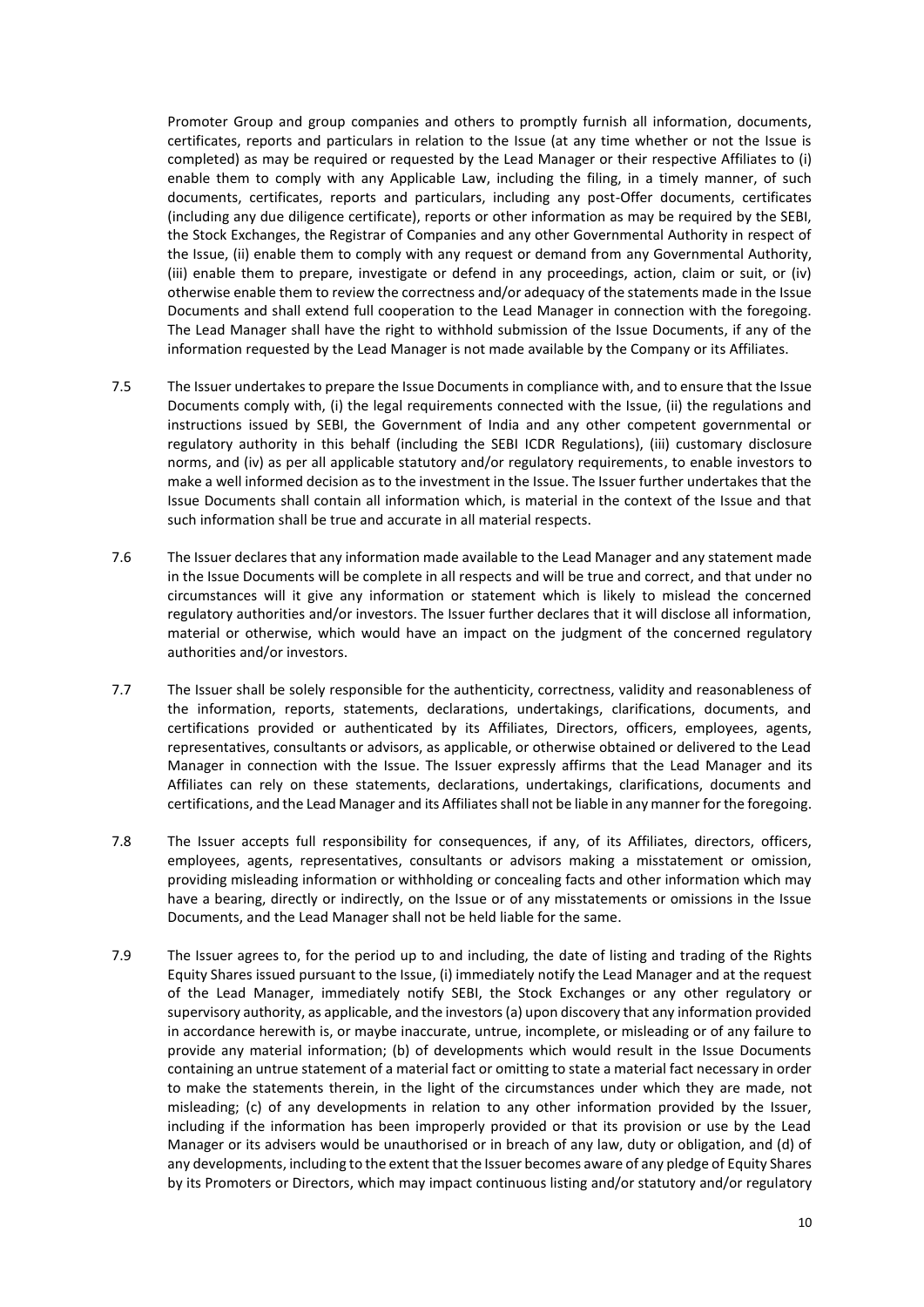compliances in relation to the Equity Shares; and (ii) disclose all information that may have an impact on the judgment of SEBI, the Registrar of Companies, the Stock Exchanges or any other regulatory or supervisory authority and/or the investment decision of the investor.

- 7.10 The Issuer agrees to (for the period up to and including the Closing Date) immediately notify the Lead Manager and at the request of the Lead Manager, immediately notify SEBI, the Stock Exchanges or any other regulatory or supervisory authority, as applicable, and the investors of material developments in the operations or business of the Issuer, which may (a) have an adverse effect on the Issue or the disclosures made in connection therewith, including but not limited to statutory and/or regulatory compliances in connection with the Issue and/or the Equity Shares, or (b) have an impact on the financial condition, operations and/or profitability of the Issuer; provided that the Issuer shall decide what is 'material' on a case to case basis, as required under applicable laws.;
- 7.11 The Lead Manager shall have the right to call for all reports, documents, papers or information, which in the opinion of the Lead Manager is relevant and necessary, from the Issuer to enable them to certify that the statements made in the Issue Documents are true and correct.
- 7.12 The Issuer shall keep the Lead Manager informed if it encounters any difficulties due to disruption of communication systems or any other material adverse circumstances which are likely to prevent or which have prevented the Issuer from complying with its obligations, whether statutory or contractual, in respect of any matter pertaining to the Issue or the Equity Shares. The Issuer shall, and accepts full responsibility to, update the information provided to the Lead Manager and to duly communicate to the Lead Manager any material change in the information already provided prior to such change.
- 7.13 The Issuer acknowledges and agrees that all relevant and necessary information, documents and statements required for any purpose related to the Issue and the Issue Documents will be signed / authenticated by authorised signatories, if requested by the Lead Manager and that the Lead Manager shall be entitled to assume without independent verification that such signatory, is duly authorized by the Company, to execute such documents and statements and that the Company shall be bound by such obligations.
- 7.14 Until the listing of the Rights Equity Shares of the Company on the Stock Exchanges, the Company undertakes to promptly notify the Lead Manager of any information (including to the extent that the Company becomes aware of any pledge of Equity Shares by its Promoter Rights, Promoter Group or Directors), corporate event or any decision whatsoever, which would or is likely to have a material bearing on the Issue or the ability of the investor or prospective investor to take an investment decision to participate in the Issue.
- 7.15 The Company on its behalf undertakes to sign and cause each of the directors of the Company and the Chief Financial Officer to sign the Letter of Offer to be filed the Stock Exchanges and such signature would be construed by the Company and the Lead Manager and any statutory authority to mean that the Company agrees that the Letter of Offer presents, a true and correct description of the Company, its Subsidiaries, Directors, Joint Ventures, Associates and the Rights Equity Shares being issued pursuant to the Issue. This signing off also means that, no relevant material information has been omitted or will be omitted to be stated in the Letter of Offer.
- 7.16 The Issuer agrees that the obligations of the Lead Manager under this Agreement and the Engagement Letter shall be subject to the receipt by the Lead Manager of the following documents:
	- (a) On the date of filing of the Letter of Offer and on the day of the allotment of the Rights Equity Shares offered and subscribed in the Issue, a customary opinion of Khaitan & Co., legal advisor to Issue as to Indian law, each in form and substance satisfactory to the Lead Manager.
	- (b) On the date of the filing of the Letter of Offer and on the day of allotment of Rights Equity Shares pursuant to the Issue a letter in form and substance satisfactory to the Lead Manager, from Deloitte Haskins & Sells LLP, Chartered Accountants, independent statutory auditors, containing statements and information in a format predefined and agreed to between the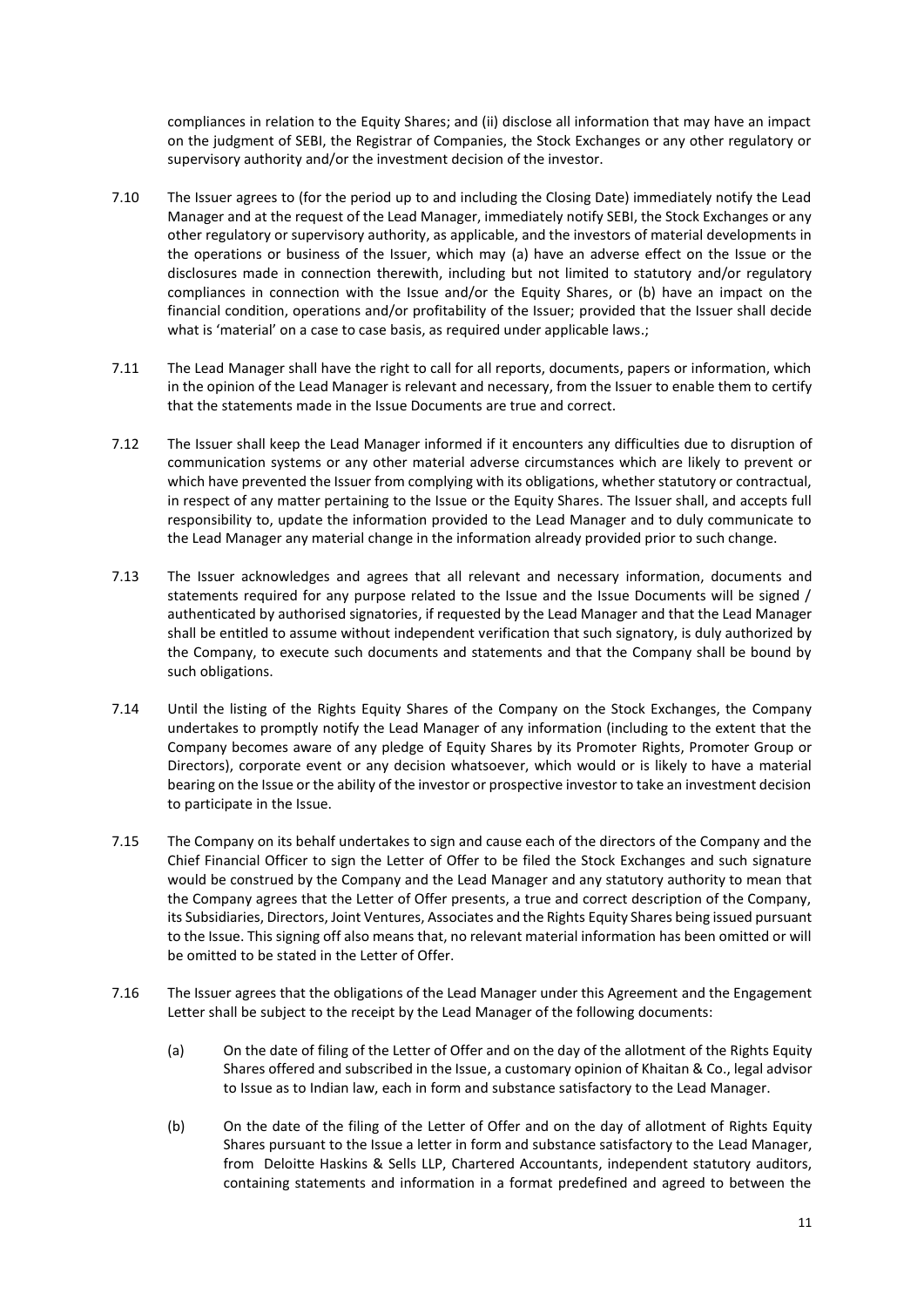afore-named statutory auditors and Lead Manager with respect to the financial statements and certain financial information contained in or incorporated by reference into the Letter of Offer and each such letter shall use a "cut–off" date not earlier than a date two days prior to the date of such letter ("**Comfort Letter**"). The Issuer undertakes to provide Deloitte Haskins & Sells LLP, Chartered Accountants, with all relevant and necessary information, documents and data as may be required for the purposes of issuing the Comfort Letter and providing the customary negative assurances therein as per the requirements of the Lead Manager.

- 7.17 The Issuer shall also keep the Lead Manager informed of the developments of any legal proceedings relating to the said Issue or otherwise from time to time
- 7.18 The Company acknowledges that it is not relying on the advice of the Lead Manager for tax, legal or accounting matters, it is seeking and will rely on the advice of its own professionals and advisors for such matters and it will make an independent analysis and decision regarding the Issue based upon such advice. If the Company requests the Lead Manager to deliver documents or information relating to the Issue via electronic transmissions or delivery of such documents or any information is required by Applicable Law to be made via electronic transmissions, the Company acknowledges and agrees that the privacy or integrity of electronic transmissions cannot be guaranteed. To the extent that any document or information relating to the Issue is transmitted electronically by the Lead Manager, the Company hereby releases the Lead Manager from any loss or liability that may be incurred under Applicable Law whether in contract, tort or otherwise, in respect of any error or omission arising from or in connection with the electronic communication of information.

#### <span id="page-15-0"></span>**8. Independent Verification by the Lead Manager**

The Issuer will, if so required, extend such facilities as may be called for by the Lead Manager to enable its representatives to visit the offices of the Issuer or its Subsidiaries, or any project site of the Issuer or of its Subsidiaries or such other place(s) to ascertain for themselves of the true state of affairs of the Issuer and its Subsidiaries including the progress made in respect of the project implementation, status and other facts relevant to the Issue. Further, the Issuer shall procure any information that the Lead Manager may reasonably request under this Clause in as timely a manner as reasonably practicable. If, in the opinion of the Lead Manager, the verification of any of the aforesaid matters requires hiring of services of technical, legal or other experts in the specialized fields, the Issuer shall in consultation with the Lead Manager appoint an independent expert for the same and provide access to such independent expert to all relevant and material facts contained in the records of the Issuer. The expenses incurred in relation to any comfort letter/report/opinion and/or documents of similar nature obtained from any such person specified in this Clause 8 shall be borne by the Company.

The Company agrees that the Lead Manager shall, at all reasonable times, and as it deems appropriate, subject to reasonable notice, have access to the Directors and key personnel of the Company and its Affiliates and external advisors in connection with matters related to the Issue.

#### <span id="page-15-1"></span>**9. Representations and Warranties of the Issuer**

The Issuer represents, warrants and agrees with the Lead Manager, as of (i) the date hereof; (ii) the date of the Letter of Offer; (iii) the Issue Opening Date; and (iv) as of the Closing Date, that:

9.1 It, all its Subsidiaries, its Joint Ventures and Associates are duly incorporated and validly existing under applicable laws, no steps have been taken for its winding up, liquidation or receivership, under the applicable laws. The Issuer has full power and authority to (i) execute, deliver and perform under this Agreement, (ii) execute, deliver and perform under the Engagement Letter, (iii) undertake and consummate the Issue, and (iv) consummate the other transactions contemplated by this Agreement and the Letter of Offer ("**Transactions**"); and all necessary actions has been duly taken by it to authorise the execution, delivery, performance, making and consummation, as the case may be, of the Issue and the Transactions. It has full power and capacity to conduct its business and is lawfully qualified to do business in those jurisdictions in which it conducts business, to the extent so required. Each of the entities mentioned hereinabove has all requisite corporate power and authority to own, lease and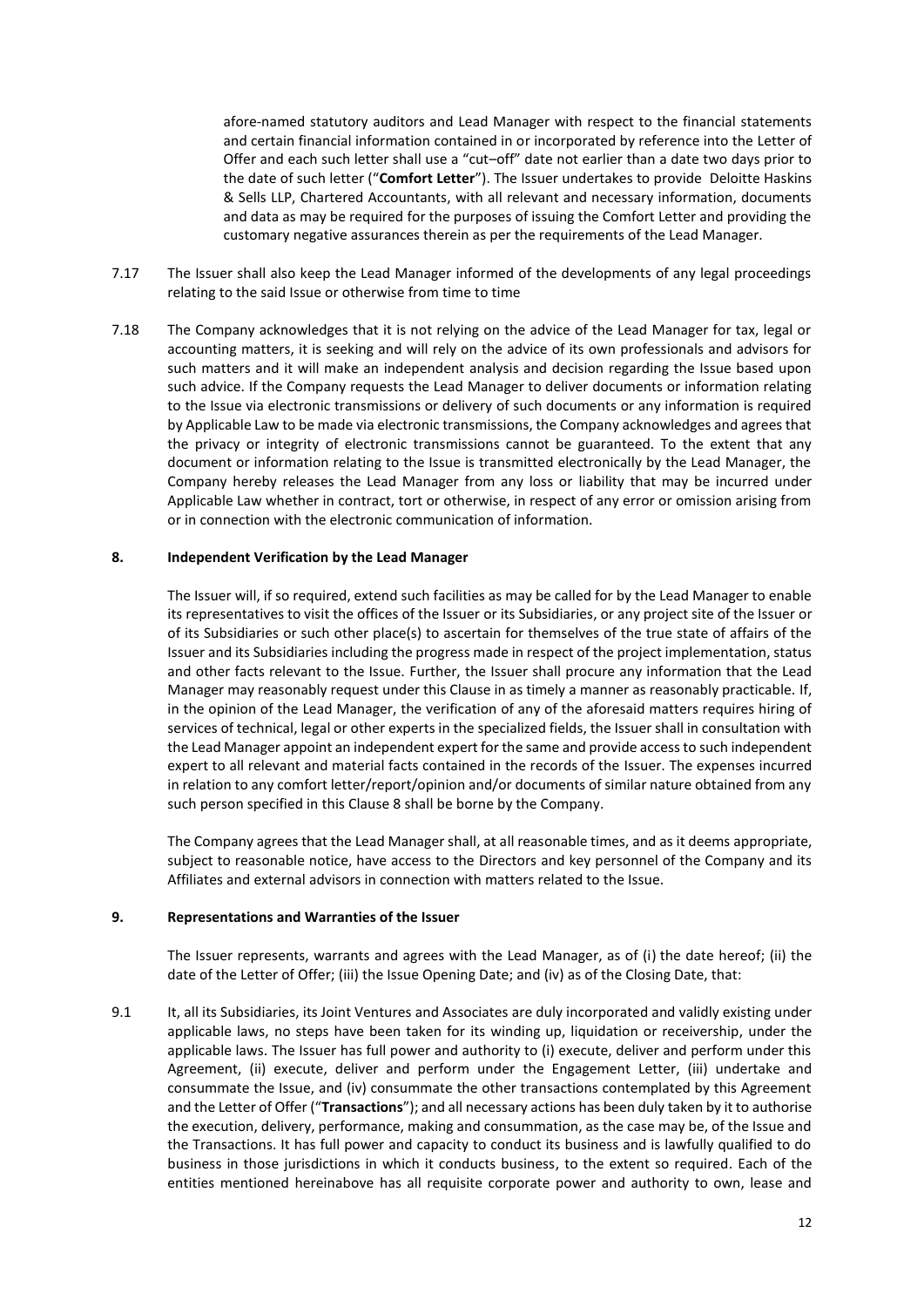operate their properties and to conduct their respective businesses. Except as disclosed in this Agreement, the Company does not have any subsidiary, joint venture or associate;

- 9.2 The terms of the Rights Equity Shares to be issued in the Rights Issue are not in violation of Applicable Law including the provisions of the Companies Act, the foreign investment regulations in India, FEMA and the rules and regulations thereunder;
- 9.3 The Company is in compliance with fast track eligibility conditions prescribed under Part IX of Chapter III of the SEBI ICDR Regulations read with (i) the SEBI Rights Issue Relaxation Circulars granting relaxations from certain provisions of the SEBI ICDR Regulations, in respect of the Issue, and is eligible to undertake the Issue under Applicable law and specifically Part B of Schedule VI of the SEBI ICDR Regulations and circulars issued by SEBI from time to time. The Company has available for issue and authority to allot, free from pre-emptive rights, sufficient authorised capital to enable the Rights Equity Shares to be issued and delivered pursuant to the terms of this Agreement;
- 9.4 The execution of each of the Issue Documents and all documents related thereto, has been duly authorised by all necessary corporate actions, and this Agreement, the Letter of Offer and all documents related thereto have been or will be duly executed and delivered, and each is, or will be upon execution, a legal, valid and binding obligation of the Issuer enforceable against the Issuer in accordance with its terms, except as such enforceability may be limited by (i) applicable bankruptcy, insolvency, reorganisation, moratorium or other similar laws affecting the enforcement of creditors' rights generally, and (ii) general principles of equity;
- 9.5 Neither (a) the Company and its Promoters, Promoter Group, Subsidiaries, Directors and Affiliates, nor (b) the companies with which any of the Affiliates, Promoters and Directors of the Company; are or were associated as a promoter, director or person in control, are debarred or prohibited from accessing the capital markets or have been restrained from buying, selling, or dealing in securities, under any order or direction passed by the SEBI or any other regulatory or administrative authority or agency or have proceedings alleging violations of securities laws initiated or pending against them by such authorities or agencies;
- 9.6 None of the Directors of the Company are or were directors of any company: (a) whose shares are currently suspended from trading by any of the stock exchanges, on which they were listed, or were suspended from trading during the period of five years preceding the date of the Issue Documents; (b) which is or was delisted from any of the stock exchanges during the tenure of such director; or (c) which is in the dissemination board;
- 9.7 The Issue Documents do not, and will not, as of their respective dates include any untrue statement of a material fact or omit to state a material fact required to be stated therein or necessary to make the statements therein, in the light of the circumstances under which they were made, not misleading; provided, however, that this paragraph shall not apply to any statement or omission in the Issue Documents relating to the Lead Manager made in reliance upon and in conformity with information furnished in writing to the Company by or on behalf of the Lead Manager expressly for use therein. For the avoidance of doubt, the only such information provided by each Lead Manager consists solely of its legal name, SEBI registration number and contact details;
- 9.8 The Company acknowledges and agrees that the proceeds of the Issue shall be utilised for the purposes and in the manner set out in "*Objects of the Issue*" in the Issue Documents and as may be permitted by Applicable Law, and the Company undertakes that any changes to such purposes after the completion of the Issue shall only be carried out in accordance with the provisions of the Companies Act and other Applicable Law; and the Company shall be responsible for compliance with Applicable Law in respect of changes in the objects of the Issue;
- 9.9 Its financial statements included in the Letter of Offer (the "**Financial Statements**") have been prepared in accordance with the requirements of (i) Section 26 of Part I of Chapter III of the Companies Act, 2013; and (ii) the Guidance Note on Reports in Company Prospectuses (Revised 2019) issued by the Institute of Chartered Accountants of India, as amended from time to time. Such financial statements give, on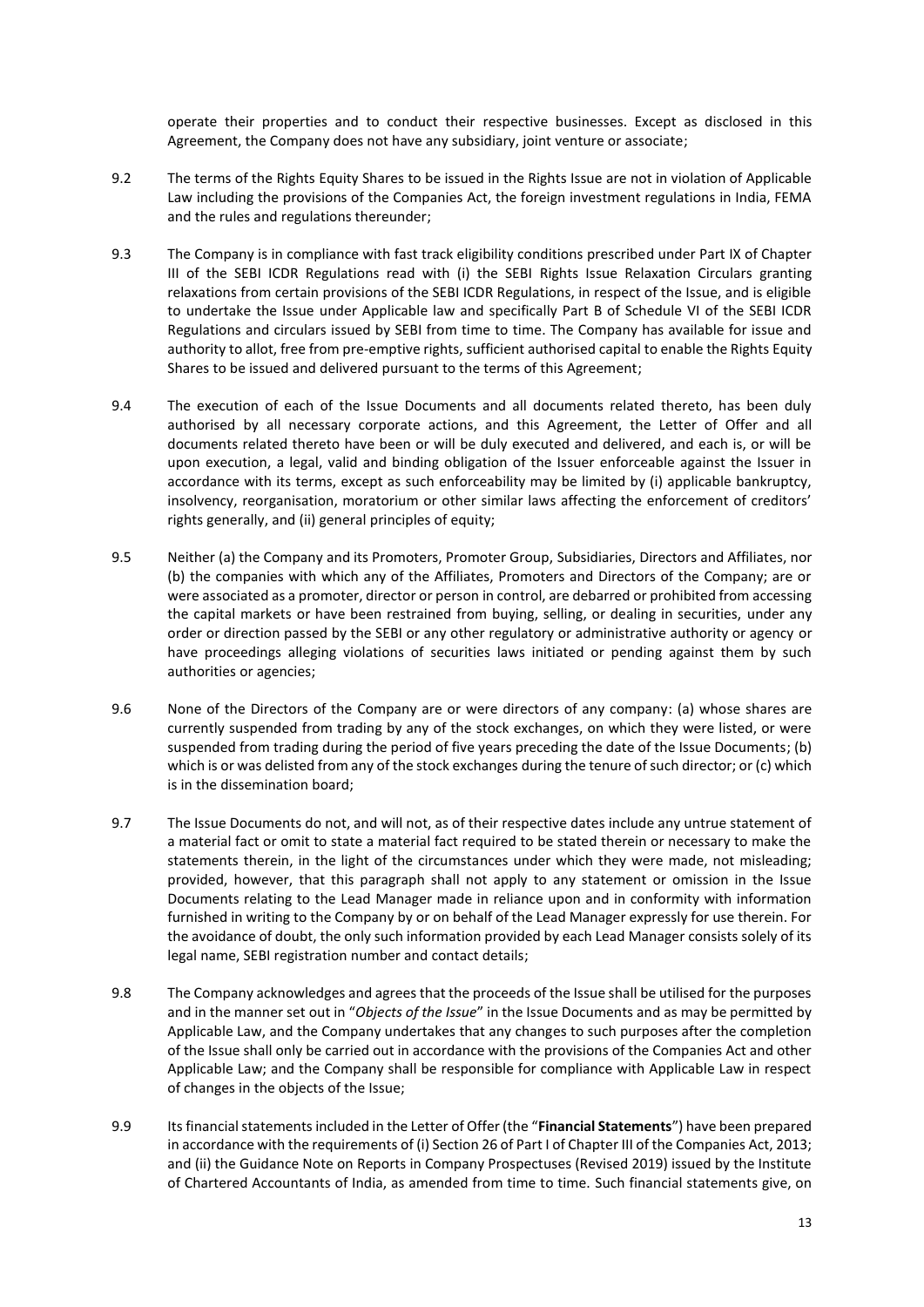the basis of and along with the accompanying notes thereto (as applicable), a complete, true and fair view of the financial condition for the periods to which such financial statements relate and of the results of the Issuer's an its Subsidiaries' operations for such period(s). The supporting annexures and notes present truly and fairly, in accordance with Ind AS, the information required to be stated therein. Additionally, Deloitte Haskins & Sells LLP, Chartered Accountants, the statutory auditors of the Company have performed a review of the consolidated unaudited financial results of the Company and its Subsidiaries, and its share of the net loss after tax and total comprehensive loss of the Associates and Joint Ventures for the three months ended June 30, 2020 ("**Unaudited Interim Consolidated Financial Results**") in accordance with the Standard on Review Engagements (SRE) 2410, "Review of Interim Financial Information Performed by the Independent Auditor of the Entity" issued by Institute of Chartered Accountants of India and have issued a review report dated August 13, 2020 on the Unaudited Interim Consolidated Financial Results which is included in the Letter of Offer. Neither the Issuer nor any of its Subsidiaries has any material contingent liabilities, any material liabilities for taxes, any material off-balance sheet liabilities or any long term leases or unusual forward or long term commitments that are not reflected in the Financial Statements. The audit reports on the Financial Statements have not been qualified by the statutory auditors of the Company and the statutory auditors of the Company has not raised doubts and concerns regarding the accounting policies adopted by the Company;

- 9.10 The Rights Equity Shares held by the Promoters are free and clear of any Encumbrances, except as disclosed in the Letter of Offer;
- 9.11 There shall be only one denomination for the Equity Shares, unless otherwise permitted by law;
- 9.12 The Company represents and undertakes to furnish complete audited financial statements along with the auditors' reports, annual reports and other relevant documents and papers, including information relating to pending legal proceedings to enable the Lead Manager to corroborate, incorporate and verify all necessary information and statements given in the Issue Documents. The financial information included in the Issue Documents, as applicable, shall be certified by only those auditors who are required to and have subjected themselves to the peer review process of the ICAI and hold a valid certificate issued by the "Peer Review Board" of ICAI;
- 9.13 The Issuer, its Subsidiaries, its Joint Ventures and Associates maintains a system of internal accounting controls sufficient to provide reasonable assurance that (i) transactions are executed in accordance with management's general and specific authorisations; (ii) transactions are recorded as necessary to enable the preparation of financial statements in conformity with Ind AS, and to maintain accountability for its assets; (iii) access to assets of the Company and each of its Subsidiaries, its Joint Ventures and Associates is permitted only in accordance with management's general or specific authorizations and (iv) the recorded assets of the Company and each of its Subsidiaries, its Joint Ventures and Associates are compared to existing assets at periodic intervals of time, and appropriate action is taken with respect to any differences. Except as described in the Issue Documents, since the end of the Issuer's most recent audited fiscal year, there has been (1) no material weakness in the Issuer's internal control over financial reporting (whether or not remediated) and (2) no change or material weakness in the Subsidiaries', Joint Ventures' or Associates' internal control over financial reporting (whether or not remediated); or (3) no change or material weakness, together, in the Issuer's or Subsidiaries', Joint Ventures' or Associates' internal control over financial reporting (whether or not remediated), that has materially affected, or is reasonably likely to materially affect, the Company's or Subsidiaries', Joint Ventures' or Associates' internal control over financial reporting;
- 9.14 Since the date of the Financial Statements, except as may be otherwise stated therein, there has not been (i) any Material Adverse Effect in, or any adverse development which affects, the business, prospects, property or assets of the Issuer, its Subsidiaries, its Joint Ventures and / or its Associates either individually or taken as a whole, or in the results of operations or financial condition of the Issuer and / or its Subsidiaries, taken as a whole, (ii) any transaction which is material to the Issuer its Subsidiaries, its Joint Ventures and / or its Associates except for transactions entered into in the ordinary course of business, (iii) any liabilities or obligations, direct or contingent, incurred by the Issuer, its Subsidiaries, its Joint Ventures and / or its Associates which would have a Material Adverse Effect on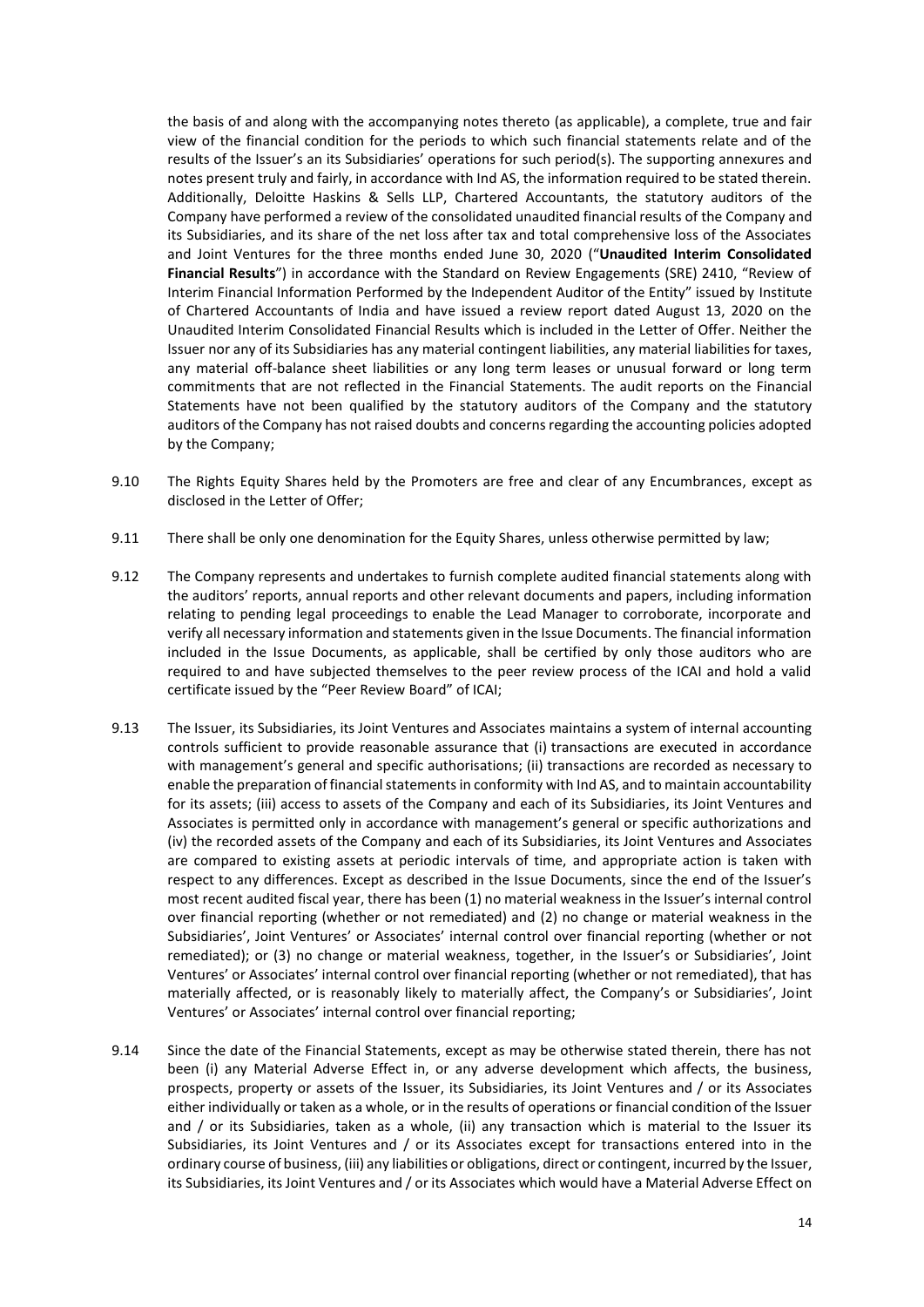the Issuer, except for liabilities and obligations incurred in the ordinary course of business, (iv) any changes in the share capital of the Issuer, its Subsidiaries, its Joint Ventures and / or its Associates which are material to the Issuer and / or its Subsidiaries, or (v) outstanding indebtedness of the Issuer, its Subsidiaries, its Joint Ventures and / or its Associates which are material to the Issuer and / or its Subsidiaries nor is there any agreement by the Issuer and / or its Subsidiaries to buyback any of their Equity Shares;

- 9.15 The Company represents that Deloitte Haskins & Sells LLP, Chartered Accountants, the statutory auditors of the Company, are duly appointed "experts" under the provisions of the Companies Act and have prepared the audited consolidated financial statements of the Company, and the statement of tax benefits in relation to the Company and its shareholders, included and to be included, in the Issue Documents, in their capacity as "experts" under the Companies Act;
- 9.16 It is not engaged in any trading activities involving commodity contracts or other trading contracts which are not currently traded on a securities or commodities exchange and for which the market value cannot be determined;
- 9.17 There are no arrangements or understanding with major shareholders, customers, suppliers or others, pursuant to which the Company has appointed a Director as of the date of the Issue Documents;
- 9.18 It and its Subsidiaries, its Joint Ventures and Associates are insured by insurers of recognised financial standing, covering their properties, operations, personnel and businesses, against such losses and risks and in such amounts as they consider are prudent and customary in the businesses in which they are engaged. All such insurance is in full force and effect, except in such cases as the failure to carry or be covered by insurance would not reasonably be expected to have a Material Adverse Effect. Neither the Issuer nor its Subsidiaries, Joint Ventures and Associates have reason to believe that all entities covered hereinabove shall not be able (A) to renew their existing insurance coverage as and when such policies expire or (B) to obtain comparable coverage from similar institutions as may be necessary or appropriate to conduct their business as now conducted and at a cost that would not result in a Material Adverse Effect. The Issuer also confirms that the entities covered hereinabove have not (i) been denied any insurance coverage which they have sought or for which they have applied; or (ii) received notice from any insurer or agent of such insurer that capital improvements or other expenditures are required or necessary to be made in order to continue such insurance. There are no material claims made by the Company, its Subsidiaries, its Joint Ventures or Associates, under the insurance policy or instruments, which are pending as of date;
- 9.19 Neither the Company nor any of its Subsidiaries is/ was in default under or in violation of, or subject to any acceleration or repayment event covered therein, of any indenture, loan or credit agreement or any other agreement or instrument, to which the Company or its Subsidiaries is/ was a party or by which the Company or its Subsidiaries are bound or to which the Company's or its Subsidiaries' properties or assets are/were subject, and the Company and any of its Subsidiaries have not received any notice declaring an event of default from any lender or any third party in this regard;
- 9.20 The issue and allotment of Rights Equity Shares, the execution, delivery and performance of this Agreement and the Engagement Letter and other transaction documents to which the Issuer is a party and the consummation of any of the transactions contemplated therein do not and will not, whether with or without the giving of notice or passage of time, conflict with or constitute a breach or violation of, or default or Default Repayment Event (as defined below) under, or result in the creation or imposition of any lien, charge or encumbrance upon any property or assets of the Issuer, its Subsidiaries, its Joint Ventures and / or its Associates (a) pursuant to the memorandum and articles of association of any of the abovementioned entities; (b) except as disclosed in the Issue Documents in respect of consents from the lenders of the Company for the Issue, the terms of any indenture, contract, lease, mortgage, deed of trust, note agreement, loan agreement or other agreement, obligation, condition, covenant or other instrument to which any of the Issuer, its Subsidiaries, its Joint Ventures and / or its Associates are a party or by which they are bound or to which any of their properties or assets are subject, or (c) pursuant to any applicable law, statute, regulation, rule, judgment, order or decree of any government, governmental or regulatory body or court, administrative agency, arbitrator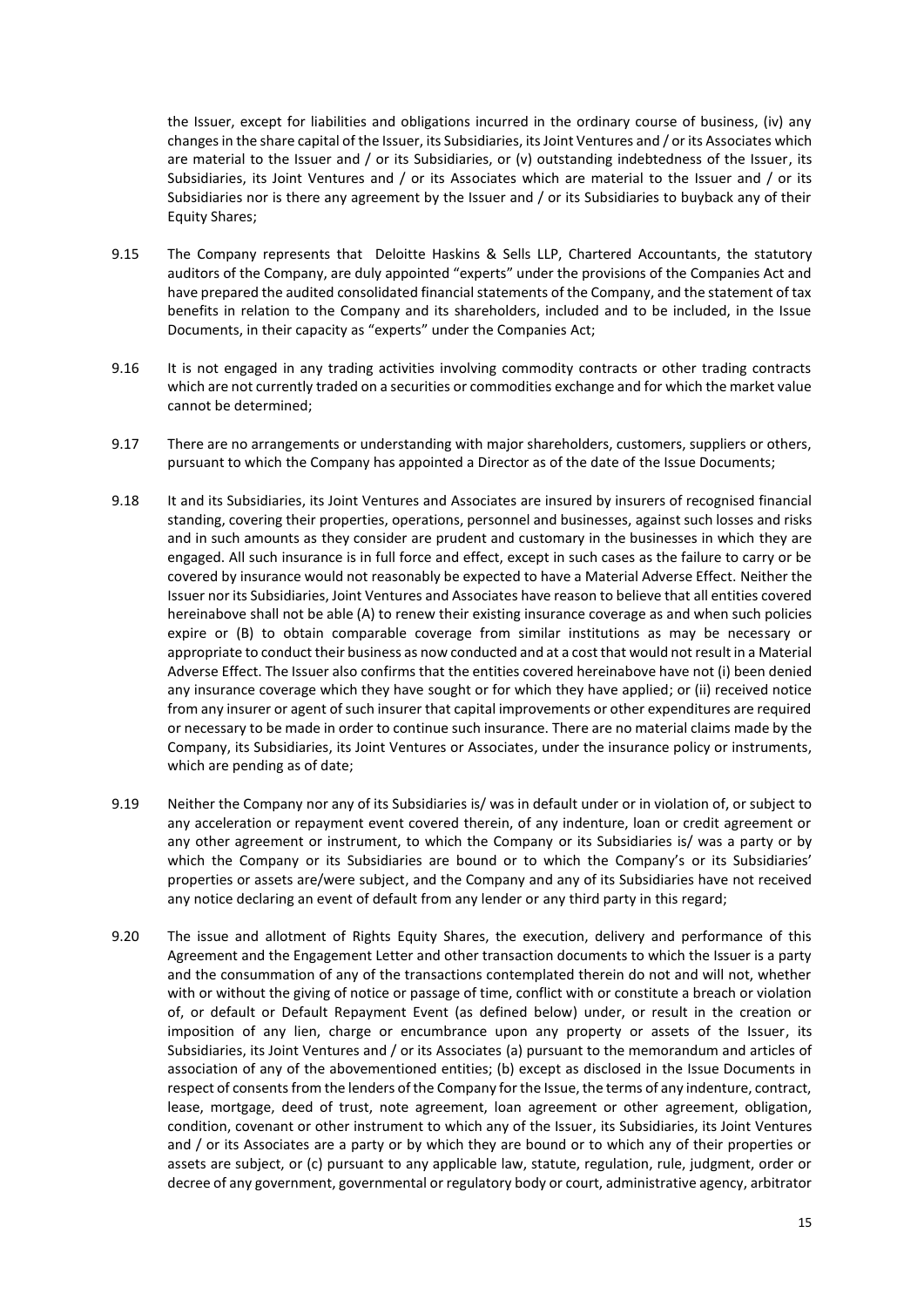or other authority, domestic or foreign, having jurisdiction over any of the abovementioned entities or any of their properties, assets or operations. As used herein, a "**Default Repayment Event**" means any event or condition that gives the holder of any note, debenture or other evidence of indebtedness (or any person acting on such holder's behalf) the right to require the repurchase, redemption or repayment of all or a portion of such indebtedness;

- 9.21 All transactions and loans, liability or obligation between the Company, its Subsidiaries, Joint Ventures and Associates on the one hand and (i) entities that Control or are Controlled by, or are under common Control with, the Company, the Subsidiaries, its Joint Ventures and Associates, (ii) entities over which the Company has a significant influence or which has a significant influence over the Company, its Subsidiaries, its Joint Ventures and Associates, (iii) persons owning an interest in the voting power of the Company, the Subsidiaries , its Joint Ventures and / or its Associates that gives them significant influence over the such entities, (iv) management personnel having authority and responsibility for planning, directing and Controlling the activities of the Company and the Subsidiaries (including relatives of such management personnel, directors and senior management of the Company, its Subsidiaries, Joint Ventures and Associates) and (v) entities in which a substantial interest in the voting power is owned, directly or indirectly, by any person described in (iii) or (iv) or over which such a person is able to exercise significant influence (including entities owned by directors or major shareholders of the Company and entities that have a member of key management in common with the Company) (A) have been and are, or will be, as the case may be, fair and conducted on an arm's length basis and in compliance with applicable laws on terms that are no less favourable to the Company than those that would have been obtained in a comparable transaction by the Company with an unrelated person and (B) will be, adequately disclosed in all material respects in the Issue Documents and (C) are, or will be, as the case may be, to the Company's knowledge, legally binding obligations of and fully enforceable against the persons enumerated in (i) to (iv) above;
- 9.22 No labour problem, dispute, slowdown, work stoppage strike, lockout or disturbance involving the employees of the Issuer, its Subsidiaries, its Joint Ventures and / or its Associates, which could result in a Material Adverse Effect, exists or, to the knowledge of the Issuer, is imminent or threatened, and the Issuer is not aware of any existing or imminent labour disturbance by the employees which could result in a Material Adverse Effect. The Issuer is not aware of any director or key managerial personnel of the Issuer, its Subsidiaries, its Joint Ventures or its Associates who plans to terminate their position or employment with the Issuer its Subsidiaries, its Joint Ventures and / or its Associates (as applicable), except to the extent such termination either singly or together with other such terminations, would not reasonably be expected to result in a Material Adverse Effect. Except as disclosed in the Issue Documents, there are no amounts owing or promised to any present or former directors or key managerial personnel of the Issuer, its Subsidiaries, its Joint Ventures or its Associates, other than remuneration accrued or for reimbursement of business expenses and no directors or key management personnel of the Issuer, its Subsidiaries, its Joint Ventures and / or its Associates have given or have been given notice terminating their employment;
- 9.23 Except as disclosed in the Issue Documents, there are no actions, suits or arbitration, governmental or administrative proceedings before or by any court or governmental agency or body or arbitration panel, domestic or foreign, pending (including any stop order, restraining order or denial of an application for approval) affecting the Issuer, its Subsidiaries, its Joint Ventures and / or its Associates, or, to the best knowledge of the Issuer, threatened against the Issuer, its Subsidiaries, its Joint Ventures and / or its Associates, which would, if adversely determined, affect or impair in any material respect the execution, delivery, performance, making or consummation, as the case may be, of the Issue and the Transactions or the financial position, conditions or results of operations of the Issuer, its Subsidiaries, its Joint Ventures and its Associates, taken as a whole;
- 9.24 Except as disclosed in the Issue Documents: (i) there are no outstanding litigation involving the Company and the Subsidiaries, considered material in accordance with the Company's "Policy for Determination and Disclosure of Material Events" framed in accordance with Regulation 30 of the SEBI Listing Regulations or in terms of the materiality threshold adopted for the purposes of the Issue and disclosed in the Issue Documents; (ii) there are no outstanding litigation involving (a) issues of moral turpitude or criminal liability on the part of the Company and/or the Subsidiaries, (b) material violations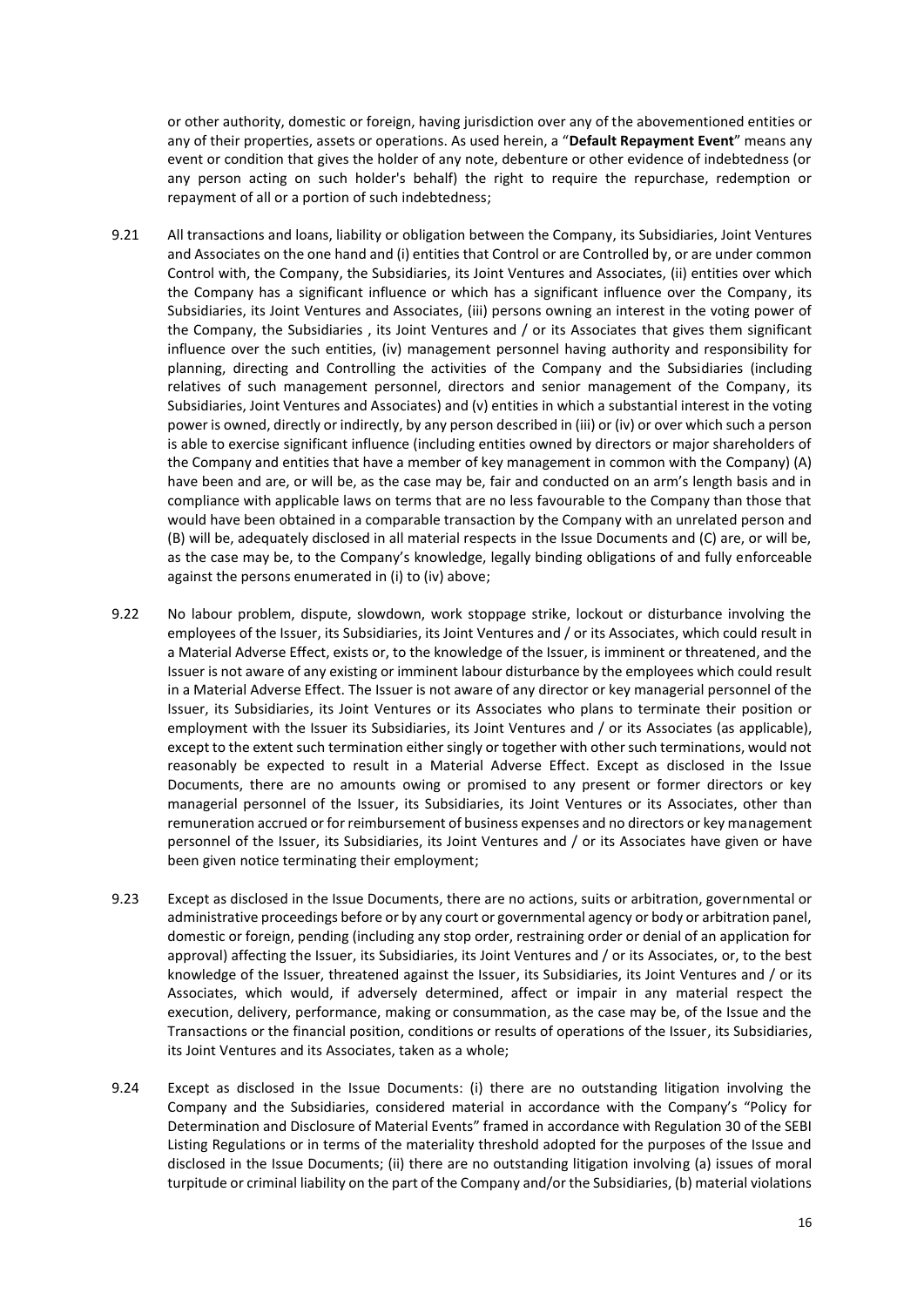of statutory regulations by the Company and/or the Subsidiaries, and (c) economic offences where proceedings have been initiated against the Company and/or the Subsidiaries;

- 9.25 It will not, without the prior written consent of the Lead Manager, during the period starting from the date hereof and ending 90 days after the Closing Date, (i) issue, offer, lend, pledge, encumber, sell, contract to sell or issue, sell any option or contract to purchase, purchase any option contract to sell or issue, grant any option, right or warrant to purchase, lend or otherwise transfer or dispose of, directly or indirectly, Equity Shares or any securities convertible into or exercisable or exchangeable for Equity Shares; or (ii) enter into any swap or other agreement that transfers, in whole or in part, any of the economic consequences of ownership of Equity Shares or any securities convertible into or exercisable as or exchangeable for the Equity Shares; or (iii) publicly announce any intention to enter into any transaction described in (i) or (ii) above; whether any such transaction described in (i) or (ii) above is to be settled by delivery of Equity Shares or such other securities, in cash or otherwise; or (iv) indulge in any publicity activities prohibited under the SEBI ICDR Regulations or under the laws of any jurisdiction other than India in which the Rights Equity Shares are being offered, during the period in which it is prohibited under each such laws;
- 9.26 Each consent, order, approval and authorisation of, and registration, filing and declaration with any court, regulatory authority, governmental agency or Stock Exchanges or any other person, required in connection with the execution, delivery or performance by the Issuer of this Agreement, the Letter of Offer and all documents related thereto, in connection with the conduct and consummation of the Issue and the Transactions, has been received, done or obtained and are in full force and effect or, as the case may be, will be received, done or obtained and be in full force and effect prior to the time such consent, order, approval, authorisation, registration, filing and declaration is required;
- 9.27 Except as disclosed in the Issue Documents, since the respective dates as of which information is given for the preparation of the Issue Documents and until the Closing Date, there has not been (i) any Material Adverse Effect in, or any adverse development which affects, the business, prospects, property or assets of Company, or in the results of operations or financial condition of the Company and its Subsidiaries, taken as a whole, (ii) any transaction which is material to the Company and/or its Subsidiaries, except for transactions entered into in the ordinary course of business, (iii) any liabilities or obligations, direct or contingent, incurred by the Company or its Subsidiaries, which would have a Material Adverse Effect on the Company, (iv) any changes in the share capital of the Company, or (v) any acquisition or disposal of or agreement to acquire or dispose of any material asset, (v) any increase in outstanding indebtedness of the Company and/or its Subsidiaries which are material to the Company, or (vi) any dividend or distribution of any kind declared, paid or made on any equity shares of the Company on any class of its capital stock or its Subsidiaries, nor is there any agreement by the Company to buyback the Rights Equity Shares;
- 9.28 It undertakes to pay all applicable stamp duties, other issuance or transfer taxes, duties, other similar fees or charges required to be paid in connection with the execution, delivery and performance of this Agreement, the Issue Documents and all documents related thereto, or the conduct and consummation of the Issue and the Transactions;
- 9.29 After due verification of relevant records by it and to the best of its knowledge, each of the Issuer, its Subsidiaries, its Joint Ventures and its Associates has clear title to all real property and clear title to all personal property which the Issuer, its Subsidiaries, its Joint Ventures and its Associates has represented as being owned by it, in each case free and clear of all liens, encumbrances and defects, except such as are described in the Issue Documents or such as do not affect the value of such property in a manner that would have a Material Adverse Effect on the financial condition or results of operations of the Issuer taken as a whole, and do not interfere with the use made and proposed to be made of such property by the Issuer in a manner that would have a Material Adverse Effect. The properties held under lease (which expression includes any letting, any under-lease or sublease (howsoever remote) and any tenancy or license to occupy and any agreement for any lease, letting, under lease, sublease or tenancy) by each of the Issuer, its Subsidiaries, its Joint Ventures and its Associates are held under valid and enforceable leases and do not interfere with the use made or proposed to be made of such property, and are in full force and effect. Further, all documents that are material to the current or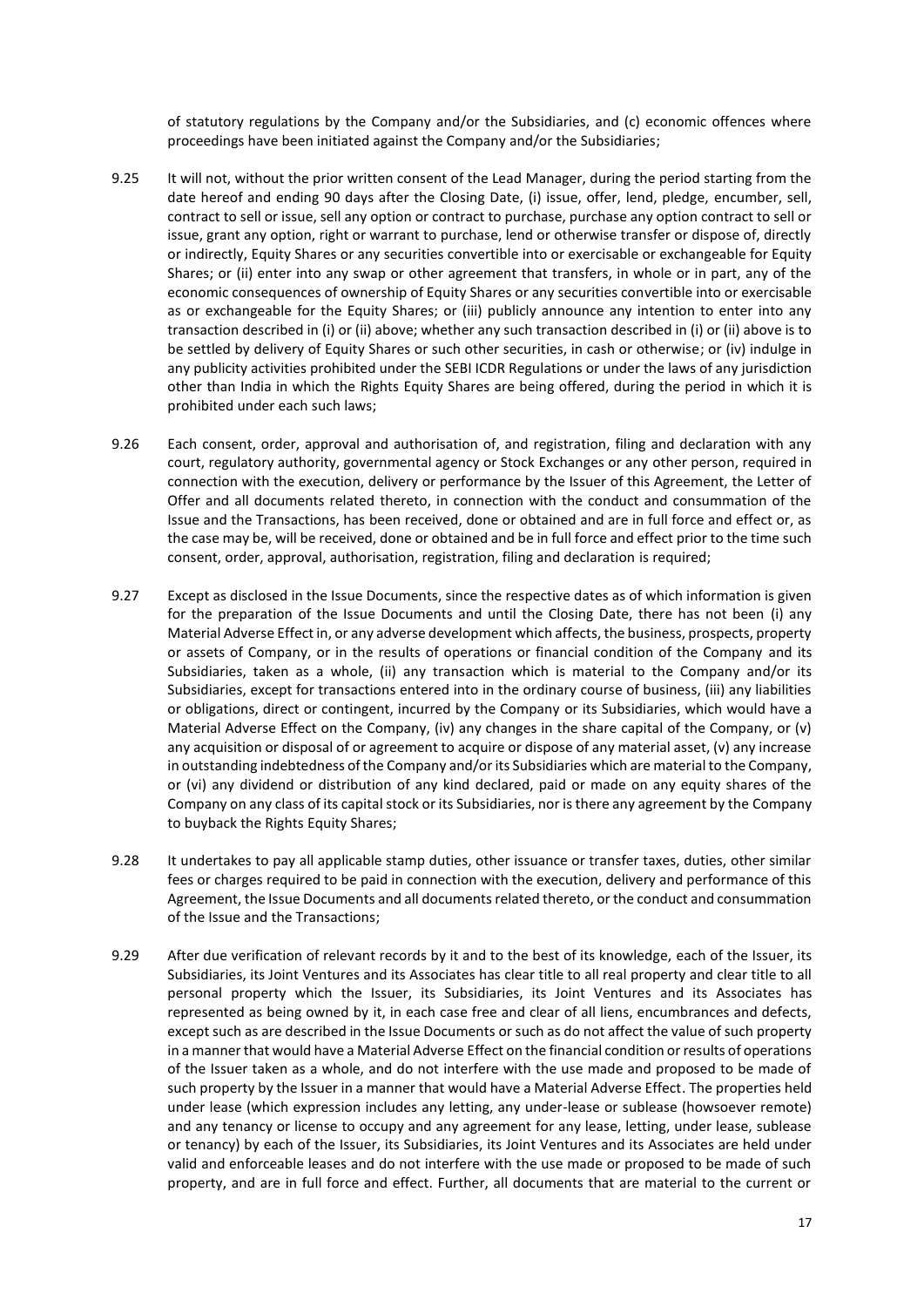proposed use of the properties which have been (or will be) described in the Issue Documents, are in full force and effect;

- 9.30 The Issuer and each of its Subsidiaries, Joint Ventures and Associates have filed all tax returns, reports and other information which are required to be filed by or with respect to it or has received extensions with respect thereof, except where any delay or omission of such filing would not reasonably be expected to have a Material Adverse Effect. Except as would not reasonably be expected to have a Material Adverse Effect, the Issuer and each of its Subsidiaries, Joint Ventures and Associates have paid all taxes required to be paid it and any other assessment, fine or penalty levied against it, to the extent that any of the foregoing is due and payable, except for any such tax, assessment, fine or penalty that is being contested in good faith;
- 9.31 No pro forma financial information or financial statements are required to be disclosed in the Letter of Offer under the SEBI ICDR Regulations or any other Applicable Law with respect to any acquisitions and / or divestments made by the Company after March 31, 2020;
- 9.32 That all related party transactions entered into by the Company and its Subsidiaries are legitimate business transactions conducted on an arms' length basis and the profits generated from the related party transactions of the Company (on a consolidated basis) have arisen from legitimate business transactions of the Company with such entities. All related party transactions entered into by the Company and its Subsidiaries, as required under Applicable Law and Ind AS, has been disclosed in the Issue Documents;
- 9.33 The Issuer and each of its Subsidiaries (i) is in compliance with all applicable laws relating to the protection of human health and safety, the environment or hazardous or toxic substances or wastes, pollutants or contaminants ("**Environmental Laws**"), (ii) has received all material and necessary permits, licenses or other approvals required by any applicable Environmental Laws, and (iii) is in compliance with all applicable terms and conditions of any such permit, license or approval; and (iv) there are no pending or, to the best knowledge of the Issuer after due inquiry, threatened administrative, regulatory or judicial actions, suits, demands, demand letters, claims, liens, notices of non-compliance or violation, investigation or proceedings relating to any Environmental Law against the Issuer or any of its Subsidiaries. Except as disclosed in the Issue Documents and except as would not, singly or in the aggregate, result in a Material Adverse Effect, there are no costs or liabilities associated with Environmental Laws (including, without limitation, any capital or operating expenditures required for clean-up, closure of properties or compliance with Environmental Laws or any permit, license or approval, or any related constraints on operating activities and any potential liabilities to third parties);
- 9.34 The operations of the Issuer, its Subsidiaries, its Joint Ventures and its Associates are and have been conducted at all times in compliance with applicable financial record keeping and reporting requirements and the applicable anti-money laundering statutes and the rules and regulations thereunder and any related or similar rules, regulations or guidelines, issued, administered or enforced by any governmental agency in the jurisdictions in which the Issuer, its Subsidiaries, its Joint Ventures or its Associates operate (collectively, the "**Money Laundering Laws**") and no action, suit or proceeding by or before any court or governmental agency, authority or body or any arbitrator involving the Issuer or any of its Subsidiaries or its Joint Ventures or its Associates with respect to the Money Laundering Laws is pending or, to the best knowledge of the Issuer, threatened. The Issuer, its Subsidiaries, its Joint Ventures and its Associates have instituted, maintained and enforced policies and procedures designed to ensure continued compliance therewith. None of the Issuer and to the knowledge of the Issuer, none of its Affiliates: (a) has taken or will take, directly or indirectly, any action that contravenes or violates any Applicable Laws of India or the United States or any other jurisdiction regarding the provision of assistance to terrorist activities and money laundering; or (b) has provided nor will provide, directly or indirectly, financial or other services to any person subject to such laws;
- 9.35 All descriptions of contracts, agreements, instruments or other material documents described in the Issue Documents, including contracts, agreements, instruments or other material documents, are accurate descriptions in all material respects, fairly summarize the contents of such contracts,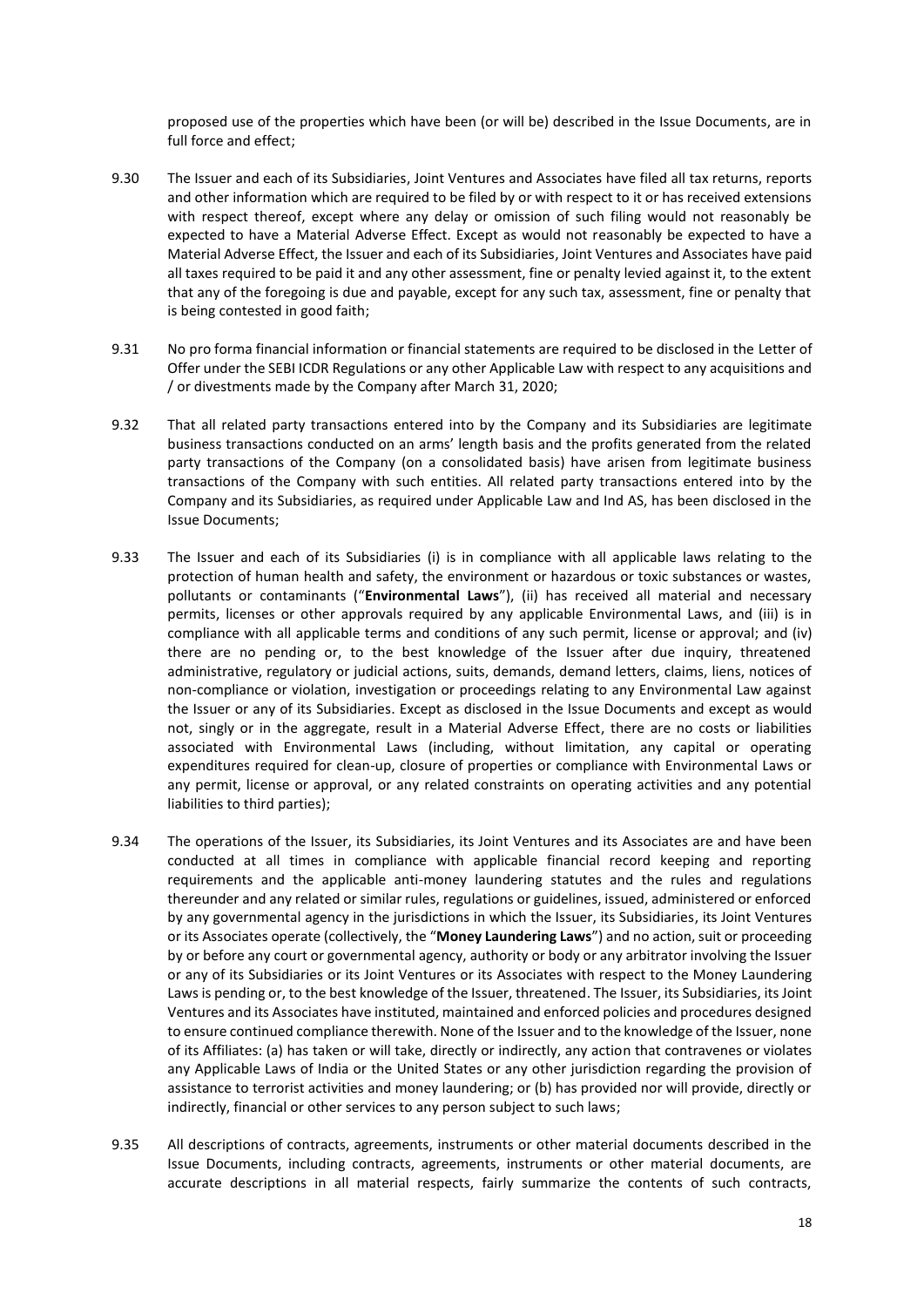agreements, instruments or documents and do not omit any material information which affects the import of such descriptions. There are no contracts or documents that would be required to be described in the Issue Documents under any Applicable Law that have not been so described. Each of the Company, its Subsidiaries, Joint Ventures and Associates has full power, authority and legal right to enter into, execute, adopt, assume, issue, deliver and perform its obligations under all contracts and agreements material to the business of the Company, its Subsidiaries, Joint Ventures and Associates (the "**Material Contracts**"), and has authorized, executed and delivered each of the Material Contracts, and such obligations constitute valid, legal and binding obligations enforceable against each of them in accordance with the terms of each Material Contract. Except as disclosed in Issue Documents each Material Contract is in full force and effect and none of the parties to any of the Material Contracts is in breach or default in the performance or observance of any of the terms or provisions of such Material Contracts. Neither the Company nor any of its Subsidiaries, Joint Ventures or Associates has sent or received any communication regarding termination of, or intention not to renew, any of the Material Contracts, and no such termination or non-renewal has been threatened by the Company or any of its Subsidiaries, Joint Ventures or Associates or any other party to any Material Contract;

- 9.36 The execution, delivery and performance by the Company of this Agreement, the Issue Documents and all documents related thereto, and the conduct and consummation of the Issue, and the Transactions, shall not:
	- a) contravene, result in any breach of, or constitute a default under, any indenture, mortgage, deed of trust, loan, purchase or credit agreement, lease, corporate charter or by-laws, or any other agreement or instrument to which the Company or any of its Subsidiaries is bound or by which it or any of its respective properties may be bound:
	- b) conflict with or result in a breach of any of the terms, conditions or provisions of any order, judgment, decree, or ruling of any court, arbitrator or governmental authority applicable to the Company or any of its Subsidiaries; or
	- c) violate any provision of any statute, law or other rule or regulation of any governmental authority applicable to the Company or any of its Subsidiaries
- 9.37 Neither the Company nor the Directors, Promoters, the Promoter Group, Subsidiaries, or companies in which the Directors of the Company are directors, have been declared as wilful defaulter by RBI or any other government authority, have been declared or associated with any vanishing company, and except as disclosed in the Issue Documents, SEBI has not initiated any action against them nor have there been any violations of securities laws committed by them in the past and no such proceedings are pending against the Company or them;
- 9.38 None of the Promoters or the Directors of the Company has been declared a fugitive economic offender under section 12 of the Fugitive Economic Offenders Act, 2018;
- 9.39 The Company is in compliance with Chapter III of the SEBI ICDR Regulations;
- 9.40 Neither the Issuer nor any of its Subsidiaries, nor any Director, officer, or employee, nor, any agent or representative of the Issuer, its Subsidiaries, has taken or will take any action (i) in furtherance of an offer, payment, promise to pay, or authorization or approval of the payment or giving of money, property, gifts, any other incentive (financial or otherwise) or anything else of value, directly or indirectly, to any "government official" (including any officer or employee of a government or government-owned or controlled entity or of a public international organization, or any person acting in an official capacity for or on behalf of any of the foregoing, or any political party or party official or candidate for political office) to influence official action or secure an improper advantage; or (ii) that has resulted or will result in a violation by the Issuer and its Subsidiaries of the U.S. Foreign Corrupt Practices Act of 1977, as amended, and the rules and regulations thereunder (the "**FCPA**"), or the U.K. Bribery Act, 2010 or any similar statutes in any of the jurisdictions in which they have operations or (iii) has used any funds for any unlawful contribution, gift, entertainment, or other unlawful expense relating to political activity; or (iv) made, offered, agreed, requested or taken an act in furtherance of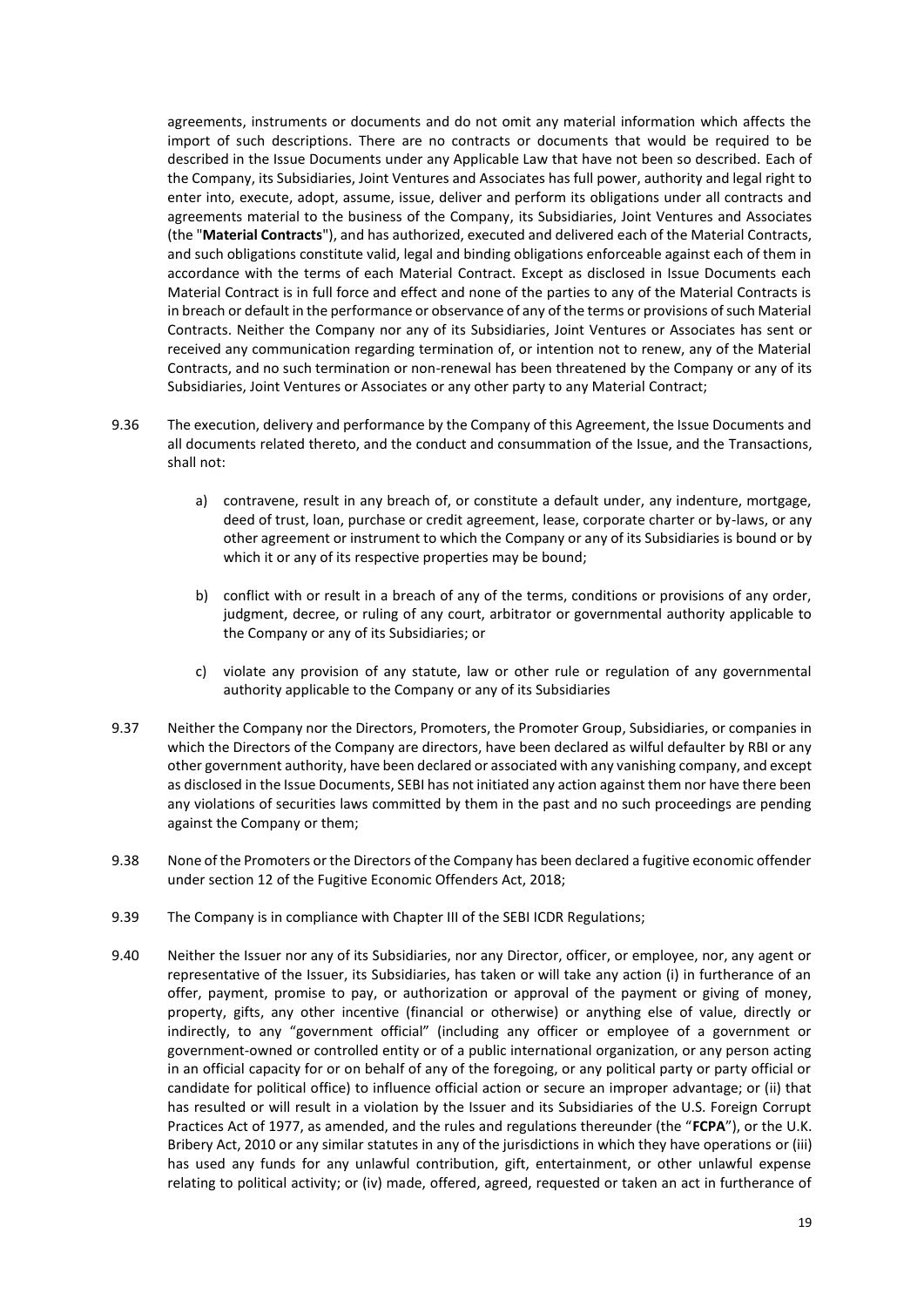any unlawful bribe or other unlawful benefit, including, without limitation, any rebate, payoff, influence payment, kickback or other unlawful or improper payment or benefit; and the Issuer and its Subsidiaries have conducted their businesses in compliance with applicable anti-corruption laws including without limitation, the FCPA, and have instituted and maintain and will continue to maintain policies and procedures designed to promote and achieve compliance with such laws and with the representation and warranty contained herein. No part of the proceeds of the offering will be used, directly or indirectly, in violation of the FCPA or the U.K. Bribery Act, 2010, each as may be amended, or similar law of any other relevant jurisdiction, or the rules or regulations thereunder;

- 9.41 Neither the Issuer nor any of its Subsidiaries, nor any Director, officer, or employee, nor, any agent or representative of the Issuer or its Subsidiaries: (i) is, or is owned or controlled by, a Restricted Party; (ii) has been engaged in any transaction, activity or conduct that could reasonably be expected to result in its being designated as a Restricted Party; or (iii) located, organised or resident in a country or territory that is the subject of Sanctions; or (iv) has received notice of or is aware of any claim, action, suit, proceeding or investigation against it with respect to Sanctions by any Sanctions Authority. The Company will not open accounts for, make investments in, or otherwise provide funds that are the property of, or are beneficially owned directly or indirectly by, a Restricted Party;
- 9.42 The Issuer shall not, and shall not permit or authorize any other person to, directly or indirectly, use, lend, make payments of, contribute or otherwise make available, all or any part of the proceeds of the transactions contemplated by this Agreement to fund any trade, business or other activities: (i) involving or for the benefit of any Restricted Party or in any country or territory that is the subject of Sanctions, or (ii) in any other manner that would reasonably be expected to result in the Issuer being in breach of any Sanctions or becoming a Restricted Party;
- 9.43 None of the issue and Allotment of the Rights Equity Shares, the execution, delivery and performance of this Agreement and the Engagement Letter, the consummation of any other transaction contemplated under this Agreement and the Engagement Letter, or the provision of services contemplated by this Agreement to the Issuer will result in a violation (including, without limitation, by the Lead Manager) of any of the Sanctions. The Issuer has instituted and maintains policies and procedures designed to prevent Sanctions violations by the Issuer, its Subsidiaries, its Joint Ventures, and its Associates and by persons associated with the Issuer, its Subsidiaries, its Joint Ventures, and its Associates;
- 9.44 None of the Issuer, its Affiliates or any person acting on its or their behalf has, directly or indirectly, made offers or sales of any security, or solicited offers to buy any security, under circumstances that would require the registration of the Rights Entitlements of Equity Shares under Securities Act. It is not necessary in connection with the offer, sale and delivery of the Equity Shares in the manner contemplated by this Agreement to register the Rights Entitlements or Equity Shares under the Securities Act;
- 9.45 The Issuer further acknowledges that the Lead Manager will not participate or otherwise be involved with any offers or sales of the Rights Entitlement, Equity Shares or each other security with respect to the Issue within the United States and agrees to instruct the Registrar to the Issue to circulate the Application Form, Rights Entitlement Letter and Abridged Letter of Offer only to shareholders with addresses in India;
- 9.46 There are no persons with registration rights or other similar rights to have any Rights Entitlement or Equity Share or securities of the same or similar class as the Equity Shares registered by the Company under the Securities Act or otherwise;
- 9.47 The Company or its Affiliates have not taken, and shall not take, directly or indirectly, any action designed, or that may be reasonably expected, to cause, or result in, stabilisation or manipulation of the price of any security of the Company or its Affiliates to facilitate the sale or resale of the Rights Equity Shares, including any buy-back arrangements for the purchase of the Rights Equity Shares;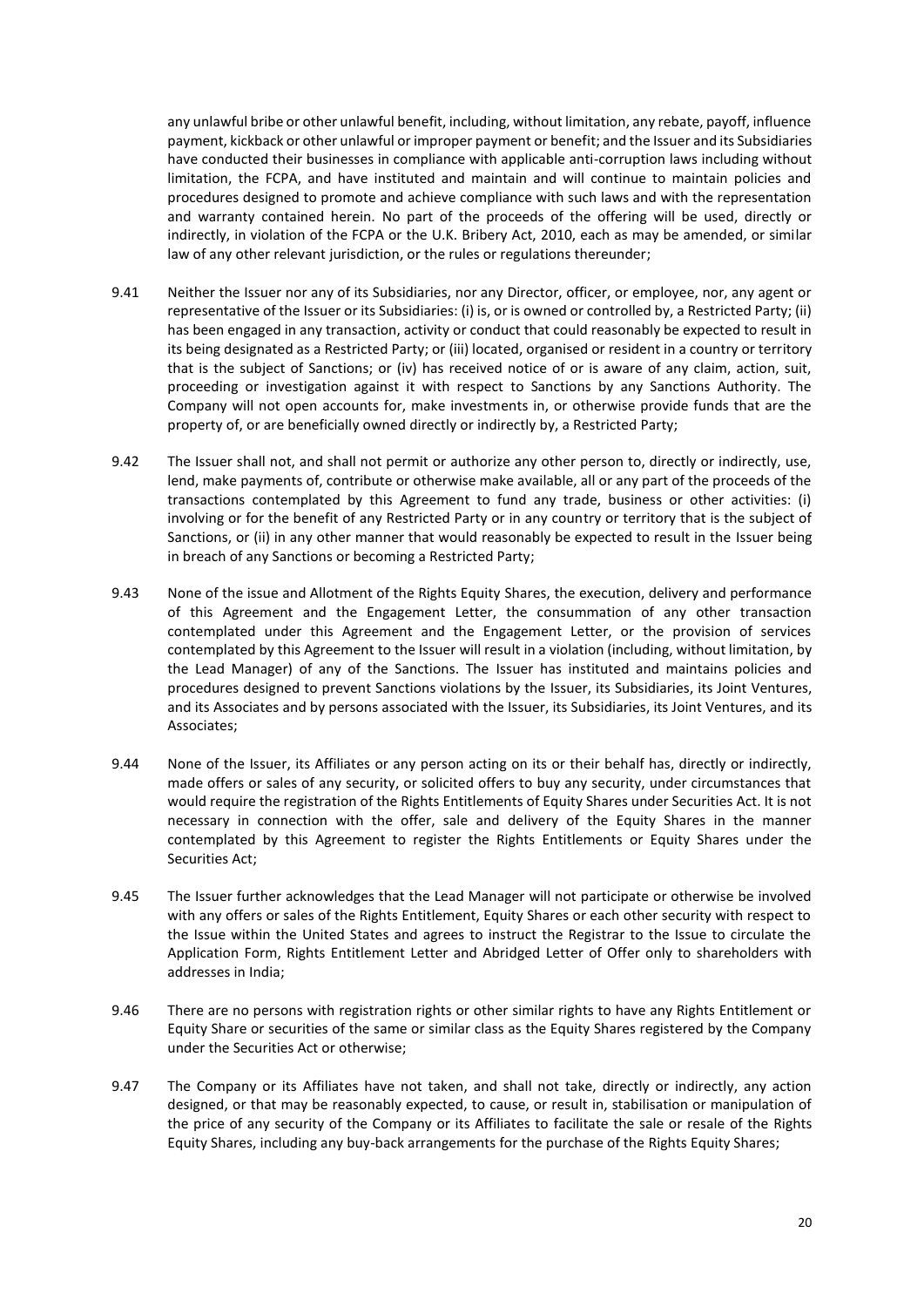- 9.48 The Issuer is a "foreign private issuer" as such term is defined in Regulation S and reasonably believe that there is no "substantial U.S. market interest" as defined in Regulation S under the Securities Act in the Rights Equity Shares or any security of the Issuer of the same class or series as the Rights Equity Shares. The offer and sale of the Equity Shares has been, and will be, made by the Issuer in an "offshore transactions" (as such term is defined in Regulation S under the Securities Act) outside the United States in compliance with Regulation S and the Applicable Laws of the jurisdiction where those offers and sales are made;
- 9.49 Neither the Issuer, its Subsidiaries nor any of its Affiliates, nor any person acting on its behalf has engaged or will engage, in connection with the offering of the Rights Equity Shares, in any form of general solicitation or general advertising within the meaning of Rule 502(c) of Regulation D of the Securities Act. In connection with the offering of the Rights Equity Shares, (i) neither the Issuer, its Subsidiaries nor any of its Affiliates, nor any person acting on its behalf has engaged or will engage in any directed selling efforts (as such term is defined in Regulation S) and (ii) each of the Issuer, its Subsidiaries and its Affiliates and any person acting on its behalf has complied and will comply with the offering restrictions requirement of Regulation S;
- 9.50 It shall not make any further issue of capital in any manner by way of issue of bonus shares, preferential allotment, rights issue, public issue or otherwise; during the period commencing from the submission of the Letter of Offer with the Stock Exchanges and SEBI for the Issue, till the Rights Equity Shares to be offered and issued pursuant to the Issue as referred to in the Letter of Offer have been listed or application money is refunded on account of non-listing or under-subscription, etc.;
- 9.51 All of the issued and outstanding share capital of the Issuer has been duly authorised and validly issued and fully paid and none of the outstanding share capital of the Issuer is subject to any pre-emptive or similar rights, or restrictions under Applicable Law or the Company's constitutional documents, or any agreement or instrument binding on the Company. Except as disclosed and as will be disclosed in the Issue Documents, there are no outstanding rights (including, without limitation, pre-emptive rights), warrants or options to acquire, or instruments convertible into or exchangeable for, any shares or other equity interests in the Issuer, or any contract, commitment, agreement, understanding or arrangement of any kind relating to the issuance of any share capital of the Issuer, any such convertible or exchangeable securities or any such rights, warrants or options. All Equity Shares of the Company are listed and admitted for trading on the Stock Exchanges;
- 9.52 Except as disclosed in the Issue Documents, neither the Company nor any of its Subsidiaries, Joint Ventures or Associates is in breach, violation of, or in default (nor has any event occurred which, with the giving of notice or lapse of time or both would result in a default by the Company or such Subsidiary, Joint Venture or Associate) under its constitutional documents, its agreements and instruments or any statute, law, rule, regulation, policy, judgement, order or decree applicable to the Company, its Subsidiaries, Joint Ventures and Associates, of any Governmental authority having jurisdiction over them or any of their assets and properties, where such breach, violation, default or event could result in a Material Adverse Effect. Except as disclosed in the Issue Documents, there are no overdue amounts payable by or due from the Company or its Subsidiaries, Joint Ventures or Associates under any of their financing agreements or sanction letters and the Company and its Subsidiaries, Joint Ventures and Associates are in compliance with the financial covenants specified under the financing agreements or sanction letters in relation to their indebtedness;
- 9.53 No approvals of any governmental or regulatory authorities are required in India (including any foreign exchange or foreign currency approvals) in order for the Company to pay dividends declared by the Issuer to the holders of Equity Shares;
- 9.54 Except as described in the Issue Documents, as the case may be, the Company and the Subsidiaries own or possesses adequate rights or is licensed to use all patents (as applicable to the Company), trademarks, service marks, trade names, trademark registrations, service mark registrations, copyrights, licenses, trade secrets, technology, know-how and other patented and/or unpatentable proprietary or confidential information, systems, procedures and materials (collectively, the "**Intellectual Property**") legally required for the conduct of their respective businesses except where it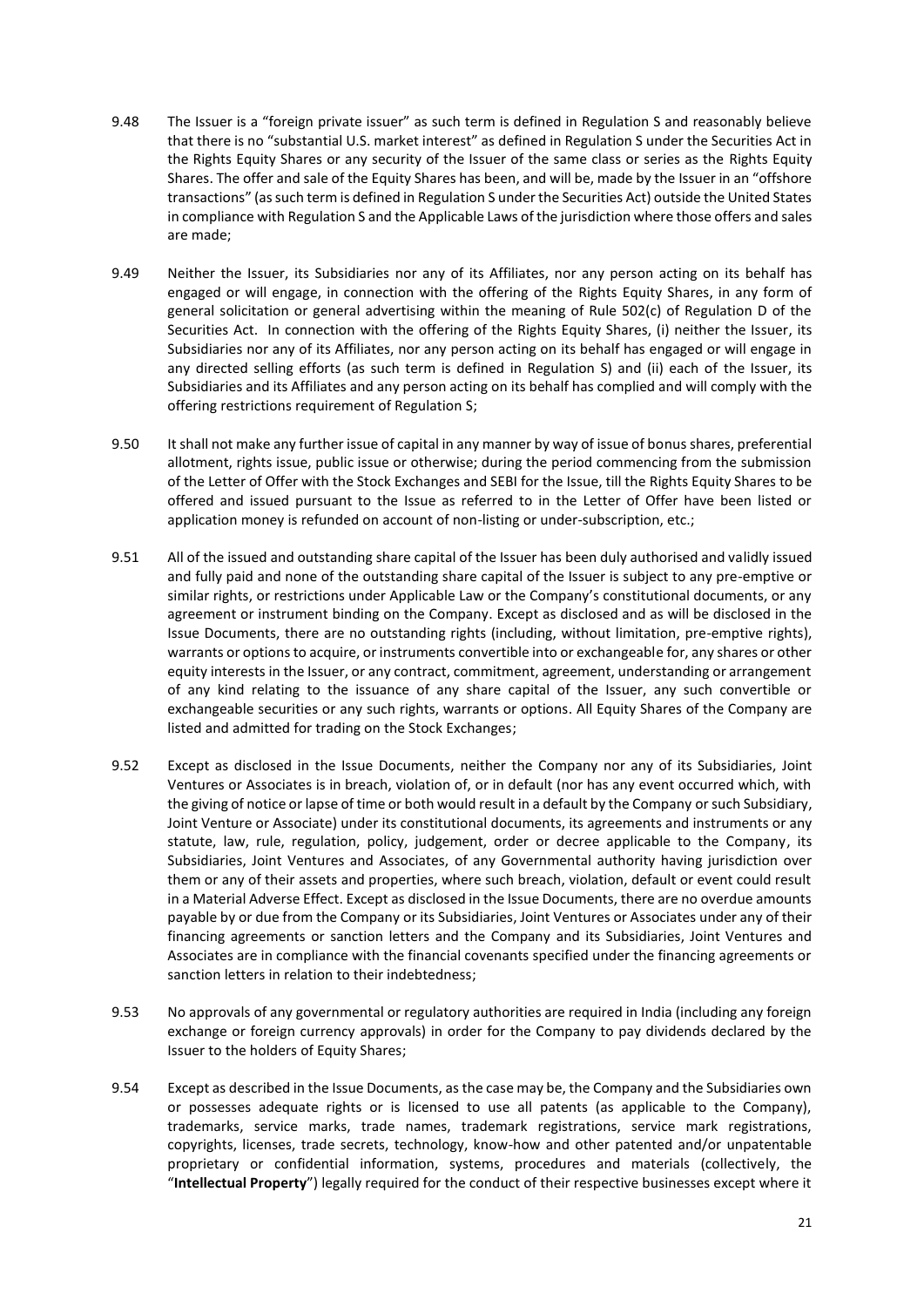would not reasonably be expected to result in a Material Adverse Effect. Further, except where it would not reasonably be expected to result in a Material Adverse Effect (i) neither the Company nor its Subsidiaries, are infringing or otherwise violating any such rights of others, (ii) each of the Company and the Subsidiaries have no reason to believe that the conduct of their respective businesses will conflict with, and have not received any notice of any claim of conflict or infringement with, any such rights of others, (iii) there is no pending or, to the best knowledge and belief of the Company or the Subsidiaries, any threatened action, suit, proceeding or claim by any third party challenging the validity, scope or enforceability of any such Intellectual Property, and neither is the Company or the Subsidiaries aware of any facts that would form a reasonable basis for any such claim; (iv) to the best knowledge and belief of Company, there is no threatened action, suit, proceeding or claim by any third party that Company or the Subsidiaries infringes or otherwise violates any patent, trademark, copyright, trade secret or other proprietary rights of any third party, and the Company is unaware of any other fact which would form a reasonable basis for any such claim; and (v) there is no valid and subsisting patent or published patent application that would preclude Company or its Subsidiaries in any material respect, from making use of any such Intellectual Property;

- 9.55 The Company, its Subsidiaries, Joint Ventures and Associates are Solvent and have no reason to believe that they will cease to be so in the next 12 months. As used in this paragraph, the term "Solvent" means, with respect to a particular date, that on such date (i) the present fair market value (or present fair saleable value) of the assets of the entity is not less than the total amount required to pay the liabilities of the entity on its total existing debts and liabilities (including contingent liabilities) as they become due and payable, (ii) the entity is able to realize upon its assets and pay its debts and other liabilities, contingent obligations and commitments as they mature and become due and payable in the normal course of business, (iii) the entity is not incurring debts or liabilities beyond its ability to pay as such debts and liabilities become due and payable, (iv) the entity is not engaged in any business or transaction, and does not propose to engage in any business or transaction, for which its property would constitute unreasonably small capital after giving due consideration to the prevailing practice in the industry in which the entity is engaged, (v) the entity will be able to meet its obligations under all its outstanding indebtedness as they fall due, (vi) the entity is not a defendant in any civil action that in the reasonable expectation of the entity would result in a judgment that the entity is or would become unable to satisfy, (vii) the entity has not received any notice under Section 13(2) of the Securitisation and Reconstruction of Financial Assets and Enforcement of Security Interest Act, 2002 or having received the notice, the claim under the notice has not remained unsatisfied for a period of 60 days or more and (viii) are no actions initiated against the entity under the Insolvency and Bankruptcy Code, 2016 and neither has any application been filed before any National Company Law Tribunal nor any interim resolution professional or resolution professional has been appointed in this regard under the Insolvency and Bankruptcy Code, 2016;
- 9.56 Except as disclosed in the Issue Document, the Company and its Material Subsidiaries have obtained or shall obtain all necessary approvals and consents, which may be required under Applicable Law and/or under contractual arrangements by which they may be bound, including consents from their lenders to undertake the Issue under all agreements, sanction letters and/or any other arrangements with the lenders, which require such consent. The Company and its Material Subsidiaries have complied with and shall comply with the terms and conditions of such approvals and consents and Applicable Law in relation to the Issue;
- 9.57 The Company has obtained written consent or approval, where required, for the use of information procured from the public domain or third parties and included and as will be included in the Issue Documents, and that such information is based on or derived from the sources that it believes to be reliable and accurate;
- 9.58 Other than as disclosed in the Issue Documents, the Company and its Subsidiaries, Joint Ventures and Associates possess and are in compliance with all the necessary permits, licenses, approvals, consents and other authorisations (including those required under the Applicable Laws in relation to employment and labour laws) (collectively, "**Governmental Licenses**") issued by, and have made all necessary declarations and filings with, the appropriate central, state, local or foreign regulatory agencies or bodies, for the business carried out by them, except where the non-possession of any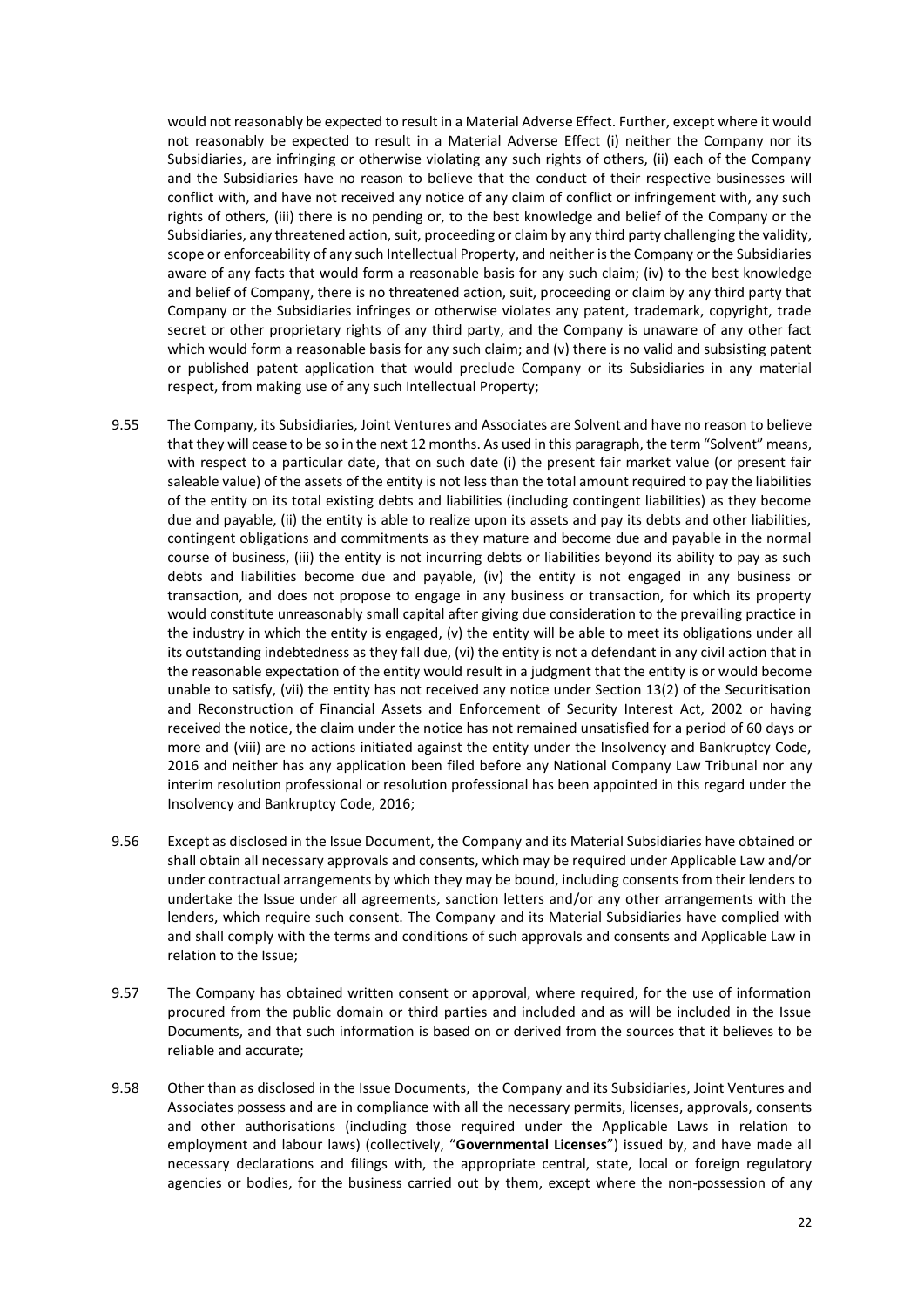Governmental License would not result, individually or in aggregate, in a Material Adverse Effect. Except as disclosed in the Issue Documents, the Governmental Licenses are valid and in full force and effect and no notice of proceedings has been received relating to the revocation or modification of any such Governmental Licenses. Further, in the case of Governmental Licenses which are required in relation to the Company's business as described in the Issue Documents and which have not yet been obtained, the Company has made the necessary applications for obtaining such Governmental Licenses and no such application has been rejected by any concerned authority, except where not making the necessary application of any Governmental License would not result, individually or in aggregate, in a Material Adverse Effect. The business of the Company, its Subsidiaries, Joint Ventures and Associates is not, as of the date hereof, in breach or violation of Governmental Licenses. Furthermore, the material terms and conditions of all such Governmental Licenses have been duly complied with as of the date of this Agreement;

- 9.59 The Company, and each of its Promoters and members of Promoter Group are in compliance with the Companies (Significant Beneficial Ownership) Rules, 2018, as amended;
- 9.60 The Company agrees and undertakes that they will not circulate or will cause the circulation of the Issue Documents in those jurisdictions where the circulation of the Issue Documents would be contrary to law;
- 9.61 The directors of the Company are eligible and qualified to be appointed as a director under the provisions of the Companies Act, 2013, as applicable, including pursuant to the Sections 149 and 164 of the Companies Act, 2013, and the applicable rules thereunder and are not otherwise disqualified;
- 9.62 The Company does not possess any information (including without limitation any information regarding any material or price-sensitive change or prospective material or price-sensitive change) concerning the Issue, that is not in the public domain but which is required to be disclosed under applicable laws and regulations in India, including the SEBI Listing Regulations, and SEBI (Prohibition of Insider Trading) Regulations, 2015, as amended;
- 9.63 The Company undertakes to prepare the Issue Documents in compliance with, and to ensure that the Issue Documents comply with, (i) the applicable legal requirements connected with the Issue, (ii) the regulations and instructions issued by SEBI, the Government of India and any other competent governmental or regulatory authority in this behalf (including the SEBI ICDR Regulations, the SEBI Rights Issue Circular and the SEBI Rights Issue Relaxation Circulars), (iii) customary disclosure standards for a rights issue under Part B of Schedule VI of the SEBI ICDR Regulations and such disclosures as confirmed to SEBI in the exemption application, and (iv) all Applicable law, including any applicable statutory and/or regulatory requirements, to enable the investors to make a well informed decision as to the investment in the Issue. The Company further undertakes that the Issue Documents prepared in compliance with Applicable Law (including Part B of Schedule VI of the SEBI ICDR Regulations) shall contain all information which, is material in the context of the Issue, to enable investors to make a well informed decision as to the investment in the Issue and that such information shall be true and accurate in all material respects;
- 9.64 The Company confirms that the R-WAP Facility is transparent, robust and has the necessary checks and balances and tie-ups with payment gateways to process Application in accordance with Applicable Law. The Company along with the Registrar has done and will be undertaking sufficient testing to satisfy itself that about the transparency, fairness and integrity of the R-WAP mechanism, including the capacity required to process the Applications proposed to be received in the Issue through the R-WAP facility;
- 9.65 The Company has set up an online dedicated investor helpdesk, helpline and links to 'frequently asked questions' on its website and the website of the Registrar to guide Applicants in gaining familiarity with the Application process and to resolve difficulties faced by Applicants and the Company shall be responsible along with the Registrar to suitably address any investor complaints, including those received in relation to the R-WAP process;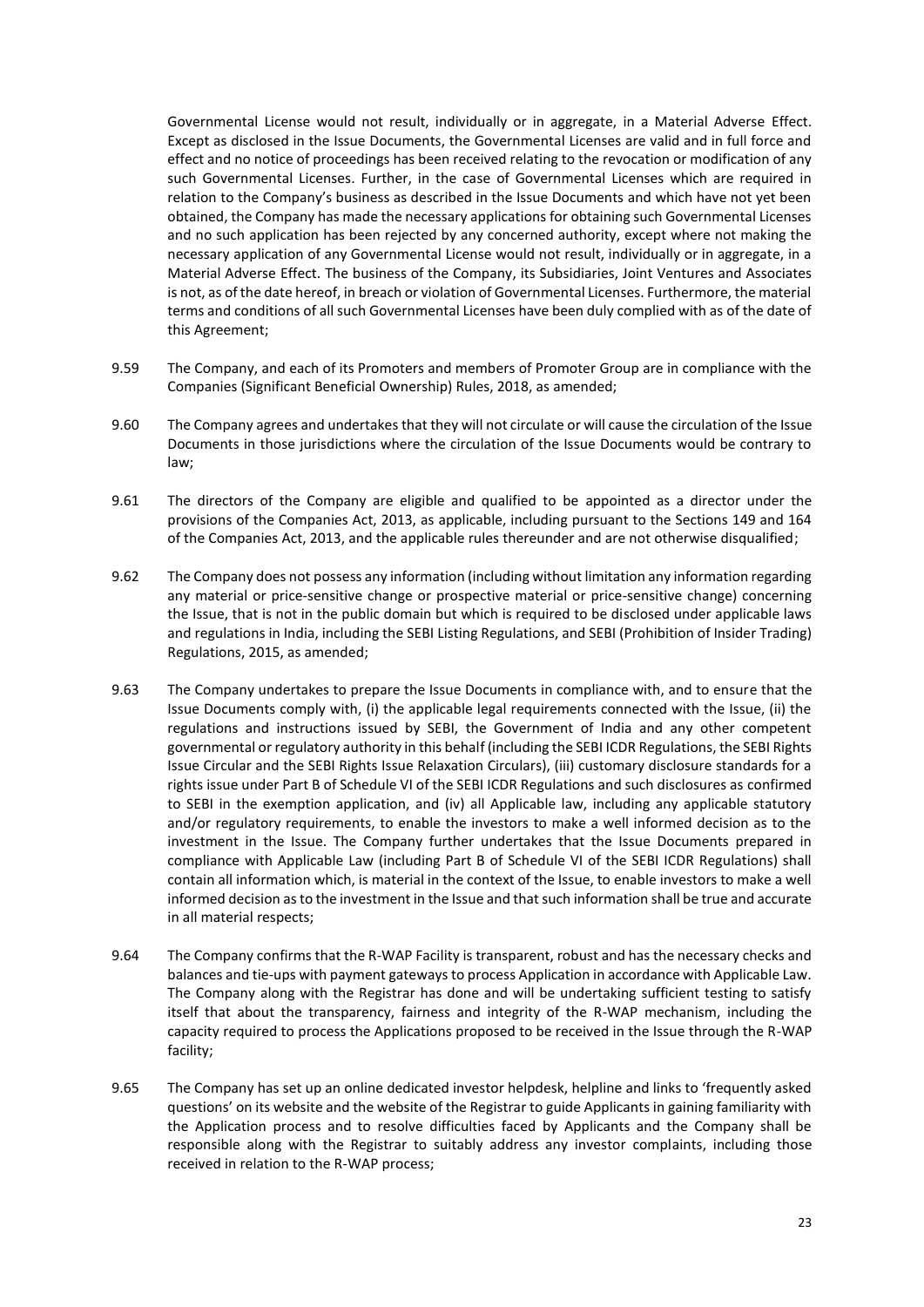- 9.66 The Company undertakes that it shall, credit the Rights Entitlement of each shareholder in a designated suspense demat account in the event (i) the ownership of the Equity Shares is currently under dispute (including any court proceedings); (ii) the Equity Shares are currently under transmission; or (iii) the Equity Shares are held in a demat suspense account pursuant to Regulation 39 of the SEBI Listing Regulations; or (iv) the Equity Shares are held in the account of IEPF authority; or (v) the demat accounts of the Eligible Equity Shareholder are frozen or (vi) details of demat account of the Eligible Equity Shareholders which are unavailable with the Company or with the Registrar as on the Record Date; or (vii) the Equity Shares are held in physical form by the Eligible Equity Shareholders as on the Record Date and who have not provided the details of their respective demat account details to the Company and/or the Registrar; or (viii) instances where the crediting of Rights Entitlements into the respective demat accounts of the Eligible Equity Shareholders could not take place for any other reasons, not within the control of the Company and/or the Registrar, including those cases where emails sent to the Eligible Equity Shareholders could not be delivered, and shall intimate or cause an intimation to be sent to such shareholders;
- 9.67 All announcements made by the Company or any information supplied or disclosed in writing or orally or electronically or in any other form by the Company including, without limitation, the answers and documents provided at due diligence calls (and any new or additional information serving to update or amend such information supplied or disclosed by the Company or on its behalf to each of the Lead Manager or the legal and other professional advisers to the Lead Manager), and all publicly available information and records of the Company is and was, when supplied or published, and remains true and accurate in all material respects and not misleading in any material respect;
- 9.68 Any correspondence with the SEBI, the Stock Exchanges, the RBI or any other Governmental Authority in connection with the Issue shall promptly be provided by the Company to the Lead Manager to enable the Lead Manager to correspond, on behalf of itself or the Company with the SEBI, or the Stock Exchanges or any other regulatory authorities in connection with the Issue;
- 9.69 The Company undertakes to ensure that, all matters in relation to investor complaints arising with respect to the Issue shall be directed to the compliance officer of the Company and shall be handled by the Company in accordance with Applicable Law;
- 9.70 Except as disclosed in the Issue Documents, as of the date of this Agreement, the COVID-19 pandemic has not resulted in any Material Adverse Effect;
- 9.71 The Company and Promoters have not received any communication from SEBI / Stock Exchanges seeking any information (including stock market movement of shares or details of holding or purchase of sale of shares) in the last three years;
- 9.72 There are no fraudulent transactions involving the Company's and its Subsidiaries' employees, customers or other third parties, affecting the Company and/or its Subsidiaries including in respect of their financial position, which might result in a Material Adverse Effect. Further, they have not been a director of any company or other entities which have experienced any bankruptcies, receiverships, winding up proceedings or liquidations for the previous five years. Additionally, they have not been prosecuted by any statutory or regulatory authorities (including designated professional bodies), nor been disqualified by a court from acting as a member of the administrative, management or supervisory bodies of an issuer or from acting in the management or conduct of the affairs of any company for the previous five years. The Company has not provided any loans to any of its directors which are currently outstanding; and
- 9.73 It agrees that all representations, warranties, undertakings and covenants in this Agreement and the Engagement Letter relating to, or given by, the Issuer on its behalf or on behalf of its Subsidiaries, Joint Ventures, Associates, Directors, Promoters and Promoter Group Members ,are after due consideration and enquiry, and that the Lead Manager may seek recourse from the Issuer for any breach of these representations, warranties, undertakings or covenants relating to or given by the Issuer on its behalf or on behalf of such entities.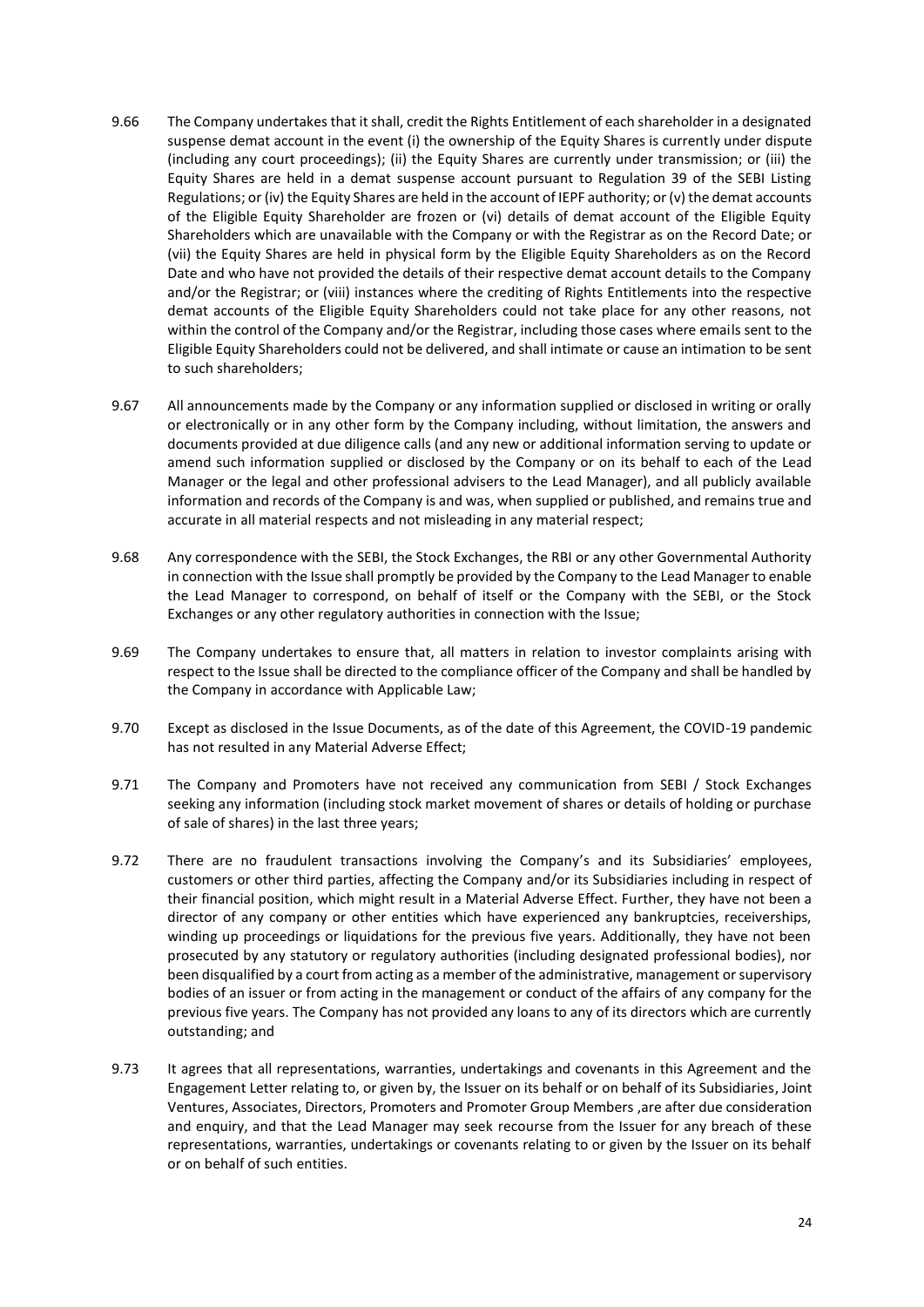#### <span id="page-28-0"></span>**10. Representations and Warranties of the Lead Manager**

- 10.1 The Lead Manager hereby represents and warrants to the Issuer, as to itself only, that this Agreement has been duly authorised, executed and delivered by it, and is a valid and legally binding obligation of it, enforceable against it in accordance with its terms.
- 10.2 The Lead Manager hereby represents and warrants to the Issuer, that SEBI has granted to it a certificate of registration to act as a merchant banker in accordance with the Securities and Exchange Board of India (Merchant Bankers) Regulations, 1992, as amended, and that it is entitled to carry on business as a merchant banker under the Securities and Exchange Board of India Act, 1992.
- 10.3 The Lead Manager hereby represents and warrants that the Equity Shares have not been and will not be registered under the Securities Act or any other applicable state securities laws of the United States and, unless so registered, may not be offered or sold within the United States except pursuant to an exemption from, or in a transaction not subject to, the registration requirements of the Securities Act and applicable U.S. state securities laws. Accordingly, the Equity Shares are being offered and sold outside the United States in offshore transactions in reliance on Regulation S under the Securities Act and the Applicable Laws of the jurisdiction where those offers and sales are made.
- 10.4 The Lead Manager hereby represents and warrants that neither it nor any of its Affiliates (as defined under the Securities Act) has engaged or will engage in any "directed selling efforts" (as defined in Regulation S) with respect to the Equity Shares and it and they have complied and will comply with the offering restriction requirements of Regulation S;
- 10.5 The Lead Manager hereby represents and warrants that neither it nor any of its Affiliates (as defined under the Securities Act), has engaged or will engage in any form of "general solicitation" or "general advertising" (within the meaning of Regulation D) in connection with any offer and sale of the Equity Shares in the United States.

#### <span id="page-28-1"></span>**11. Appointment of Intermediaries**

- 11.1 The Issuer shall, in consultation with the Lead Manager, appoint the Intermediaries. Fees payable to the Intermediaries shall be payable by the Issuer in accordance with the appointment or engagement letters of such Intermediaries and the Lead Manager shall not be responsible for the payment of any fees or expenses of any Intermediary.
- 11.2 The Parties agree that any Intermediary who is appointed shall be registered with SEBI, where applicable under the applicable regulations issued by SEBI from time to time
- 11.3 Whenever required, the Issuer shall, in consultation with the Lead Manager, enter into a memorandum of understanding or agreement with the concerned Intermediary associated with the Issue, clearly setting out their mutual rights, responsibilities and obligations. Certified true copies of such memorandum of understanding or agreement shall be furnished to the Lead Manager.
- 11.4 The Issuer shall not, directly or indirectly, engage or associate with any other agency to carry out any part of the service agreed to be performed by the Lead Manager without consulting the Lead Manager. Fees and expenses due to such agencies, if appointed, shall be payable by the Issuer directly and the Lead Manager shall not be liable or responsible therefore.
- 11.5 All cost and expenses relating to the Issue including listing fees, costs relating to road shows (if any), hotel and travel expenses of Issuer's personnel and fees and expenses paid to any Intermediaries or other agencies legal counsel to the Issue shall be borne by the Issuer.
- 11.6 The Lead Manager is, and shall be, the exclusive Lead Manager in respect of the Issue, subject to terms of the Agreement and the Engagement Letter. The Issuer shall not, during the term of this Agreement, appoint any other advisor or Lead Manager in relation to this Issue without the prior written consent of the Lead Manager. During the period of engagement of the Lead Manager hereunder, except what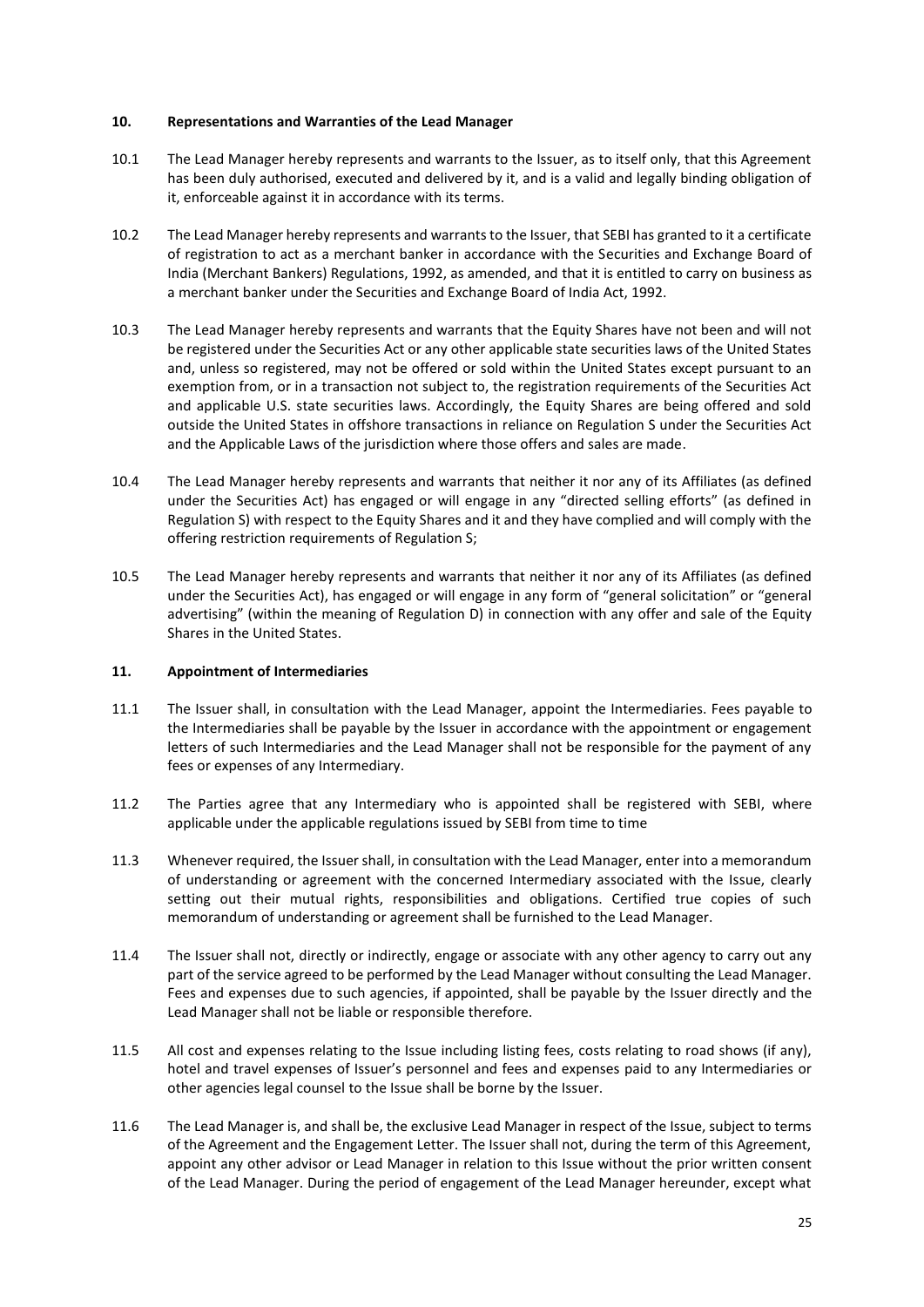is in the public domain, neither the Issuer nor any of its Subsidiaries will discuss the Issue or any other placement or issuance and allotment of any equity or equity linked securities of the Issuer relating to this issue with any third parties, except with the prior consent of the Lead Manager, (which consent shall not be unreasonably withheld), and it will promptly notify the Lead Manager if it receives any inquiry concerning the Issue. Nothing contained herein shall be interpreted to prevent the Issuer from retaining legal counsel or such other advisers or parties as may be required for taxation, accounts, legal matters, employee matters, due diligence and related matters in connection with the Issue. However, the Lead Manager shall not be liable in any manner whatsoever for the actions of any other advisors or parties appointed by the Issuer.

11.7 The Lead Manager shall have no liability with respect to acts or omissions of any Intermediary, except to the extent of the Lead Manager's bad faith, wilful misconduct or gross negligence, as finally determined by a court of competent jurisdiction after exhaustion of all revisional, writ and/or appellate procedures. The Parties acknowledge that any such Intermediary, being an independent entity, shall be fully and solely responsible for the performance of its duties and obligations.

#### <span id="page-29-0"></span>**12. Publicity for the Issue**

- 12.1 The Issuer shall enter into an agreement with an advertising/public relations service provider/agency, in a form which is satisfactory to the Lead Manager prior to filing of the Letter of Offer or such other extended date as may be agreed to in writing by the Lead Manager. The Issuer shall ensure that the advertising/public relations service provider/agency so appointed submits under clause (11) of Schedule IX of the SEBI ICDR Regulations in the form of a report in the format specified in Part E of Schedule X of the SEBI ICDR Regulations to enable Lead Manager to submit compliance report with SEBI.
- 12.2 The Issuer shall obtain prior approval of the Lead Manager and Khaitan & Co. (legal advisor to the Issue as to Indian law) in respect of all Issue advertisements, publicity material or any other media communications in connection with the Issue and shall make available to them copies of all Issuerelated material. The Issuer shall ensure that all publicity materials including advertisements prepared and released by the advertising agency or otherwise in connection with the Issue conform to the SEBI ICDR Regulations and instructions given by the Lead Manager from time to time. The Issuer shall not make any misleading or incorrect statements or release any material or information, which is not contained in the Issue Documents, in the advertisements or at any press, broker or investor conference without the approval of the Lead Manager. Furthermore, the Issuer shall follow the restrictions prescribed by SEBI in respect of its corporate and product advertisements up to the listing of shares proposed to be issued in this Issue. The Issuer accepts full responsibility for the content of any announcement or any information contained in any document in connection with the Issuer which the Issuer requests the Lead Manager to issue or approve.
- 12.3 Subject to the applicable regulations and laws regarding publicity restrictions issued by SEBI, the Lead Manager may, at its own expense place advertisements in newspapers and other external publications describing its involvement in the Issue and the services rendered by it, and may use the Issuer's name and logo in this regard after the completion of the Issue and with the prior consent of the Issuer and such consent would not be unreasonably withheld. The Lead Manager agrees that such advertisements shall be issued only after the date on which the Rights Equity Shares to be offered and issued pursuant to the Issue are approved for trading on the Stock Exchanges, and in the event that approval for trading on each of the Stock Exchanges occurs on different dates, the later date shall be the relevant date for the purpose of this Clause.

#### <span id="page-29-1"></span>**13. Post-Issue Work**

13.1 The Issuer shall take such steps as are necessary to ensure the completion of allotment and dispatch of letters of allotment and refund orders to the Applicants for the Rights Equity Shares soon after the basis of allotment has been approved by the Designated Stock Exchange and/or the Rights Issue Committee of the Company and in any case not later than the statutory time limit, if any, save and except on account of reasons beyond its control, and in the event of failure to do so, pay interest and penalty to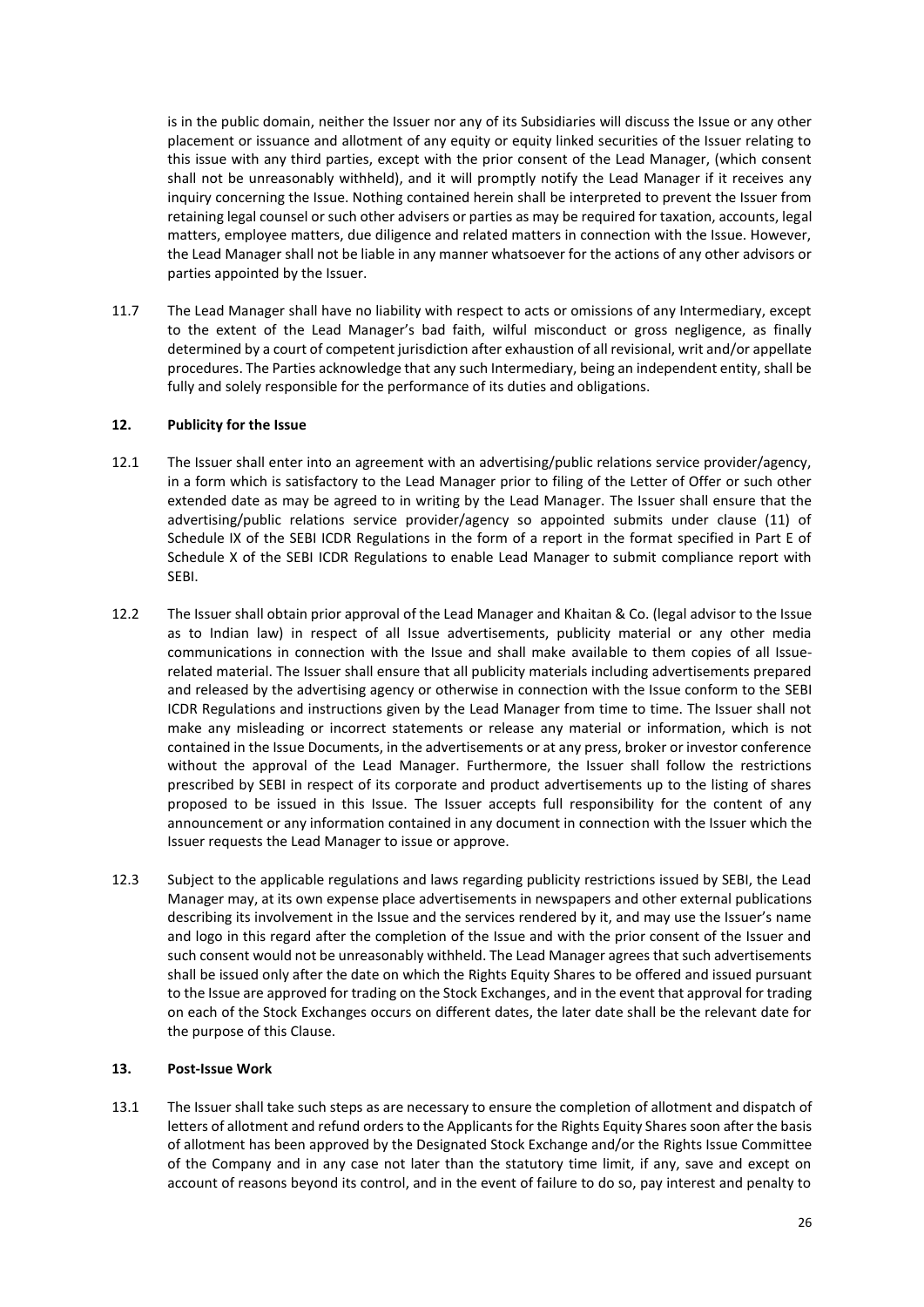the applicants for the Rights Equity Shares as provided in the Letter of Offer or otherwise required under any applicable law or regulation or pursuant to any order or direction of the SEBI, the Stock Exchanges or any regulatory authority.

- 13.2 The Issuer shall set up an investor grievance redressal system to redress all Issue related grievances to the satisfaction of the Lead Manager.
- 13.3 The Issuer shall refund the money raised in the Issue to the applicants for the Rights Equity Shares if required to do so for any reason such as failing to get listing permission or under any direction or order of SEBI and shall pay the requisite interest amount if so required under law or under any direction or order of SEBI.

#### <span id="page-30-0"></span>**14. Duties of the Lead Manager**

- 14.1 The Lead Manager shall manage the Issue process in accordance with the SEBI ICDR Regulations and other laws and regulations applicable to the Issue process.
- 14.2 The services rendered by the Lead Manager are on a reasonable efforts basis and in an advisory capacity. The Lead Manager shall not be held responsible for any acts of commission or omission of the Issuer or its directors, agents, employees or authorised persons, Affiliates or its associates.
- 14.3 The duties and responsibilities of the Lead Manager under this Agreement shall be limited to those expressly set out in this Agreement, and shall not include general financial, strategic advice and providing services as receiving bankers or Registrar. No tax, legal, regulatory, accounting or technical or specialist advice is being given by the Lead Manager.
- 14.4 The Issuer acknowledges that the Lead Manager and its Affiliates (together, the "**LM Group**") are not acting as an agent or fiduciary and are independent contractors, retained to act for the Issuer (and any duties of the Lead Manager arising out of this Agreement will be owed only to the Issuer). The Issuer acknowledges and agrees that the Lead Manager have neither assumed nor will assume a fiduciary responsibility in favour of the Issuer with respect to the Issue (irrespective of whether the Lead Manager has advised or is currently advising the Issuer on other matters) and the Lead Manager does not have any obligation to the Issuer with respect to the Issue except the obligations expressly set forth herein. Accordingly, the Lead Manager shall not be liable for any claims brought against it for the issue price being set at a level that it is too high or too low or for any sale of Rights Equity Shares by investors to which such Rights Equity Shares are allocated.
- 14.5 The provision of services by the Lead Manager herein is subject to the requirements of any laws and regulations applicable to the LM Group. The LM Group is authorised by the Issuer to carry out all such acts, deeds and things which it considers appropriate, necessary or desirable to carry out their services herein or to comply with any applicable laws, rules, regulations, codes of conduct, authorisations or consents and the Issuer hereby agrees to ratify and confirm all such actions lawfully taken.
- 14.6 The Issuer hereby acknowledges and agrees that the LM Group are engaged in a wide range of financial services and businesses (including investment management, financing securities trading, financial advisory, corporate and investment banking and research). Members of the LM Group and the businesses within each such member generally act independent of each other, both for their own account and for the account of clients. Accordingly, there may be situations where members of the LM Group and/or their clients either now have or may in the future have interests, or take actions that may conflict with interests of the Issuer. For example, a member of the LM Group may, in the ordinary course of business, engage in trading in financial products or undertake other investment businesses for its own account or on behalf of its clients, including, but not limited to, trading in or holding long, short or derivative positions in securities, loans or other financial products of the Issuer or other entities connected with the Issue. In recognition of the foregoing, the Issuer agrees that the LM Group is not required to restrict their activities as a result of this engagement, and that the LM Group may undertake any business activity without further consultation with or notification to the Issuer. Provided however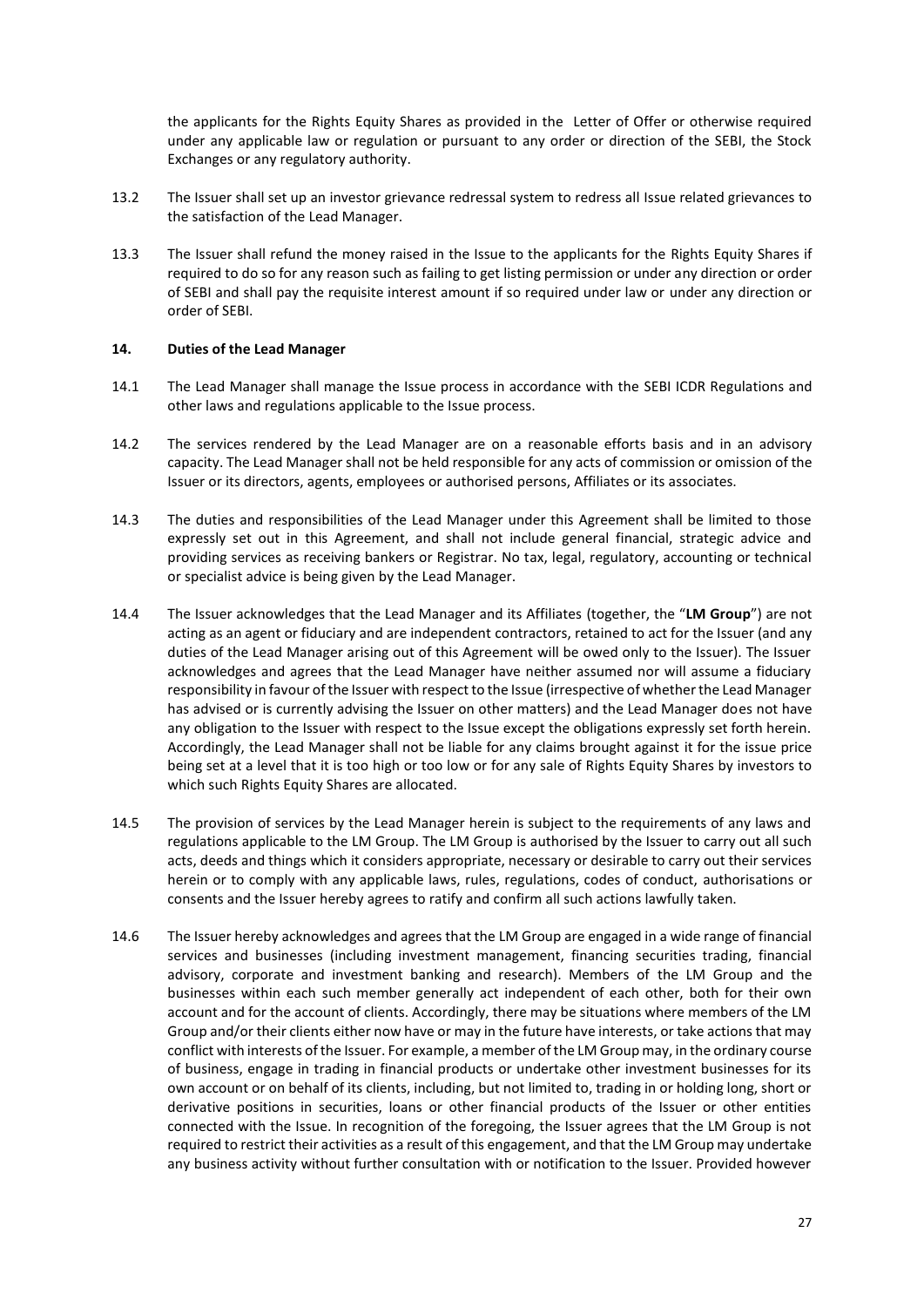that, nothing contained in this Clause 14.6 shall affect the obligations of confidentiality set forth in this Agreement.

14.7 Neither this Agreement nor the receipt by the Lead Manager of confidential information or any other matter shall give rise to any fiduciary, equitable or contractual duties (including without limitation any duty of trust or confidence) that would prevent or restrict the LM Group from acting on behalf of other customers or for their own accounts. Furthermore, the Issuer agrees that neither the LM Group nor any member or business of the LM Group is under a duty to disclose to the Issuer or use on behalf of the Issuer any information whatsoever about or derived from those activities or to account for any revenue or profits obtained in connection with such activities. The Lead Manager or its Affiliate(s) involved in the Issue will not use confidential information obtained from the Issuer except in connection with its services to, and its relationship with, the Issuer or except as in situations identified in Clause 19 of this Agreement.

#### <span id="page-31-0"></span>**15. Indemnity**

- 15.1 The Issuer shall indemnify and hold harmless the Lead Manager, its Affiliates and their respective directors, officers, agents, controlling persons, successors, permitted assigns and employees (the Lead Manager and each such Affiliate and each such person being an "**Indemnified Party**"), from and against any and all claims, actions, losses, demands, damages, notices, penalties, costs, charges, expenses, suits, investigations, appeals, liabilities or interest of any kind or proceedings of whatever nature made, suffered or incurred (collectively, "**Liabilities**") to which such Indemnified Party may become subject under any applicable laws, including the law of any applicable foreign jurisdiction or otherwise relating to or consequent upon or arising out of the Issue, including:
	- (a) any breach or alleged breach by the Issuer of its obligations under this Agreement, any of the agreements entered into in relation to the Issue, any Issue Documents and /or the Application Form and /or the Engagement Letter and/or applicable laws;
	- (b) any untrue statement or alleged untrue statement of a material fact contained in the Issue Documents or the omission or the alleged omission thereof of a material fact necessary in order to make the statements therein, in the light of the circumstances under which they were made or arising from this engagement, not misleading;
	- (c) to the extent of any aggregate amount paid in settlement of any litigation, or any investigation or proceeding by any governmental agency or body, commenced, or of any claim whatsoever arising out of or based upon: (i) any such untrue statement or omission or any such alleged untrue statement or omission; provided that (subject to Clause 15.2 hereof) any such settlement is effected with the written consent of the Issuer; or (ii) any breach of the representations, warranties or covenants contained in this Agreement; provided that (subject to Clause 15.2 hereof) any such settlement is effected with the written consent of the Issuer;
	- (d) any correspondence with the Stock Exchanges or any other governmental authority in connection with the Issue or any written information provided by the Issuer to any Indemnified Party to enable such Indemnified Party to correspond, on behalf of the Company with the Stock Exchanges or any other regulatory authorities in connection with the Issue; and
	- (e) any of the warranties, representations or undertakings in this Agreement being untrue or incorrect;

and agrees to reimburse each such Indemnified Party, as suffered or incurred, for any legal or other expenses incurred by it in connection with investigating or defending any such loss, claim, damage, liability, action, penalty, expense, suit or proceeding.

Notwithstanding anything contained in this Agreement, the Issuer shall not be liable to indemnify the Lead Manager for any loss, claims, damages and liabilities directly attributable to any untrue statement of a material fact or omission relating to information about the Lead Manager, and provided to the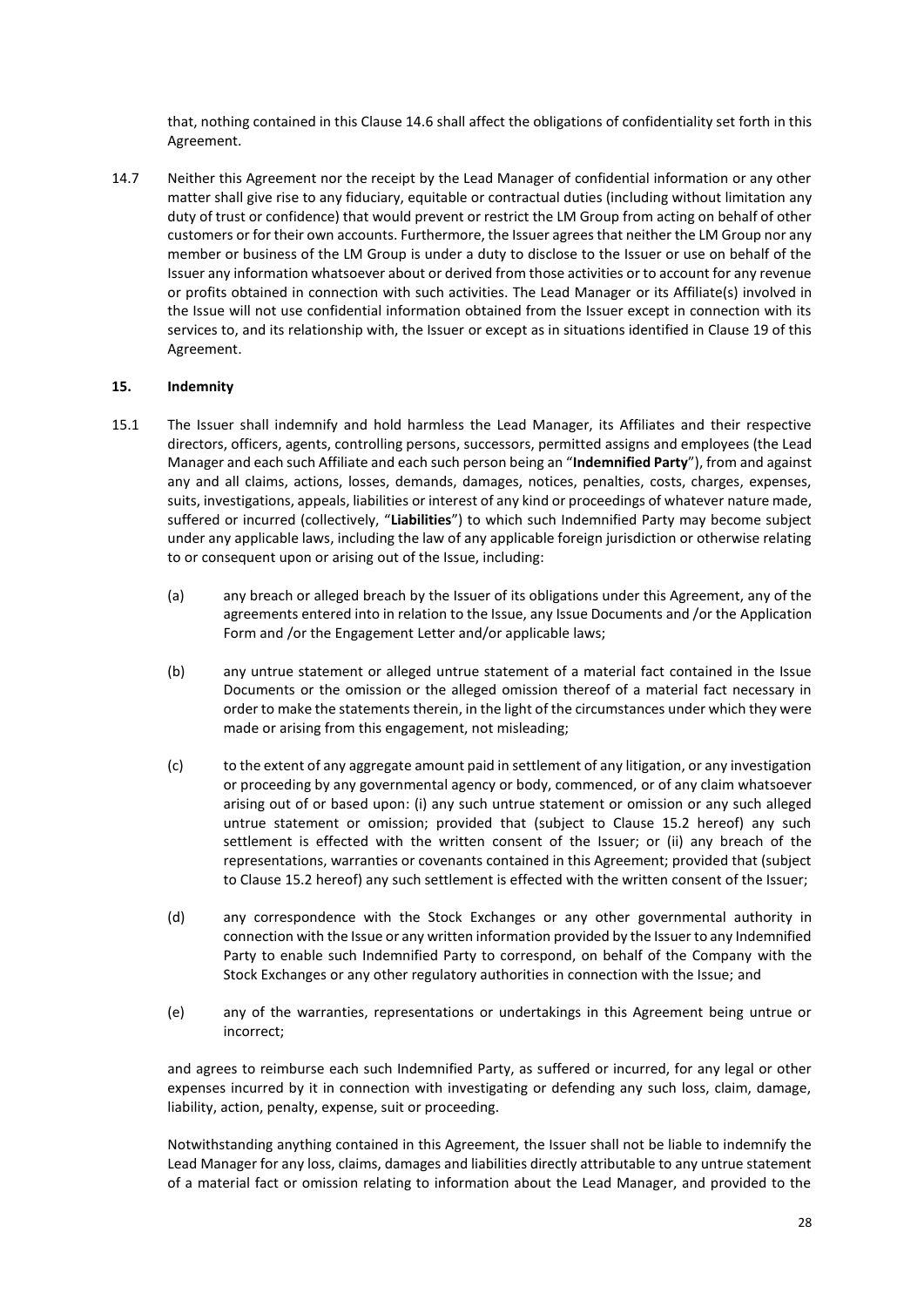Issuer by the Lead Manager, in writing, expressly for inclusion in the Issue Documents, which the Parties hereto agree, shall only consist of the names of the Lead Manager, their respective contact details and SEBI registration numbers.

- 15.2 Promptly after receipt by the Indemnified Party of notice of the commencement of any action, such Indemnified Party will notify the Issuer in writing of the commencement thereof; but the failure to so notify the Issuer, (i) will not relieve it from liability above unless and to the extent it did not otherwise learn of such action and such failure results in the forfeiture by the Issuer of substantial rights and defences, and (ii) will not, in any event, relieve the Issuer from any obligations to any Indemnified Party. The Indemnified Party shall be entitled to appoint counsel (including local counsel) of the Issuer's choice at the Issuer's expense to represent the Indemnified Party in any action for which indemnification is sought. Notwithstanding the Issuer's election to appoint counsel (including local counsel) to represent the Indemnified Party in an action, the Indemnified Party shall have the right to employ separate counsel (including local counsel), and the Issuer shall bear the fees, costs and expenses of such separate counsel if, (i) the use of counsel chosen by the Issuer to represent the Indemnified Party would present such counsel with a conflict of interest; (ii) the actual or potential defendants in, or targets of, any such action include both the Indemnified Party and the Issuer and the Indemnified Party shall have reasonably concluded that there may be legal defences available to it and/or other Indemnified Parties that are different from or additional to those available to the Issuer; (iii) the Issuer shall not have employed counsel satisfactory to the Indemnified Party to represent the Indemnified Party within a reasonable time after notice of the institution of such action; or (iv) the Issuer shall authorise the Indemnified Party to employ separate counsel at the expense of the Issuer.
- 15.3 To the extent the indemnification provided for in Clause 15.1 is unavailable to an Indemnified Party or insufficient in respect of any losses, claims, damages or liabilities referred to therein, then the Issuer, in lieu of indemnifying such Indemnified Party thereunder shall contribute to the amount paid or payable by such Indemnified Party as a result of such losses, claims, damages or liabilities (or actions in respect thereof) in such proportion as is appropriate to reflect the relative benefits received by the Issuer on the one hand and the Lead Manager on the other from the Issue. If, however, the allocation provided by the immediately preceding sentence is not permitted by applicable law, then the Issuer shall contribute to such amount paid or payable by such Indemnified Party in such proportion as is appropriate to reflect not only such relative benefits but also the relative fault of the Issuer on the one hand and the Lead Manager on the other in connection with the statements or omissions which resulted in such losses, claims, damages or liabilities (or actions in respect thereof), as well as, any other relevant equitable considerations. The relative benefits received by the Issuer on the one hand and the Lead Manager on the other shall be deemed to be in the same proportion as the total net proceeds from the issue of the Rights Equity Shares purchased under this Agreement (before deducting expenses) received by the Issuer bear to the total underwriting fees (net of expenses and taxes) received by the Lead Manager with respect to the Rights Equity Shares purchased under this Agreement as set forth in this Agreement. The relative fault shall be determined by reference to, among other things, whether the untrue or alleged untrue statement of a material fact or the omission or alleged omission to state a material fact relates to information supplied by the Issuer on the one hand or the Lead Manager on the other and the parties' relative intent, knowledge, access to information and opportunity to correct or prevent such statement or omission. The Issuer and the Lead Manager agree that it would not be just and equitable if contributions pursuant to this Clause 15.3 were determined by pro rata allocation or by any other method of allocation which does not take account of the equitable considerations referred to above in this Clause 15.3. The amount paid or payable by an Indemnified Party as a result of the losses, claims, damages or liabilities (or actions in respect thereof) referred to above in this Clause 15.3 shall be deemed to include any legal or other expenses incurred by such Indemnified Party in connection with investigating or defending any such action or claim. No person guilty of fraudulent misrepresentation shall be entitled to contribution from any person who was not guilty of such fraudulent misrepresentation.
- 15.4 The remedies provided for in this Clause 15 are not exclusive and shall not limit any rights or remedies which may otherwise be available to any Indemnified Party at law or in equity.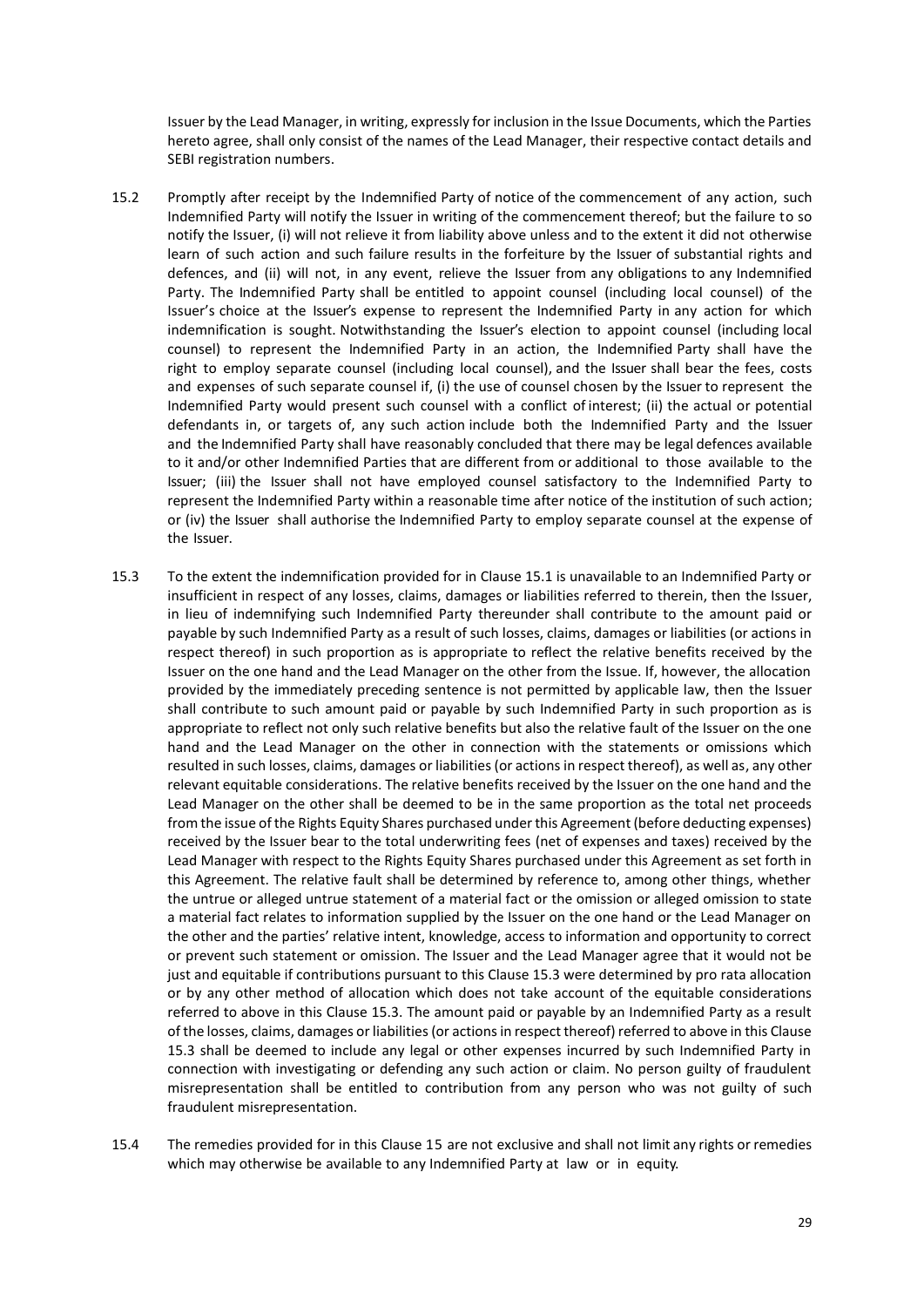15.5 The indemnity contained in this Clause 15 and the representations and warranties of the Issuer set forth in this Agreement shall survive and remain operative and in full force and effect regardless of, (a) any termination of this Agreement, (b) any investigation made by or on behalf of the Lead Manager, its Affiliates or any person controlling the Lead Manager or by or on behalf of the Issuer, its officers or directors or any other person controlling the Issuer, and (c) acceptance of and payment for any of the Rights Equity Shares.

The Issuer shall not, without the prior written consent of the Indemnified Party, effect any settlement of any pending or threatened proceeding in respect of which any Indemnified Party is or could have been a party and indemnity could have been sought hereunder by such Indemnified Party, unless such settlement includes an unconditional release (present and/or future) of such Indemnified Party from all liability on claims that are the subject matter of such proceeding.

15.6 The termination of this Agreement by the Parties shall be without prejudice to any rights or remedies of the Indemnified Party for, or in respect of, any breach or non-performance by the Issuer of its obligations under this Agreement prior to such termination.

#### <span id="page-33-0"></span>**16. Notices**

Any notice between the Parties hereto relating to this Agreement shall be effective upon receipt and shall, except as otherwise expressly provided herein, be sent by hand delivery, by first class mail, email or airmail, or by facsimile transmission to:

If to the Issuer:

#### **EIH Limited**

7 Shamnath Marg Delhi 110 054 New Delhi, India **Fax:** +91 2389 0103 **Attention:** Mr. Vikram Oberoi, Managing Director & CEO **Tel:** +91 11 2389 0505 **Email:** Vikram.oberoi@oberoigroup.com

If to the Lead Manager:

#### **Ambit Capital Private Limited**

Ambit House, 449 Senapati Bapat Marg Lower Parel, Mumbai 400 013 Maharashtra, India **Fax:** +91 22 6623 3100 **Attention:** Vikas Khattar **Tel:** +91 22 6623 3000 **Email:** vikas.khattar@ambit.co

Any Party hereto may change its address by a notice given to the other Parties hereto in the manner set forth above.

#### <span id="page-33-1"></span>**17. Arbitration**

17.1 If any dispute, difference or claim arises between the Parties ("**Disputing Parties**") hereto in connection with this Agreement or the validity, interpretation, implementation or alleged breach of the terms of this Agreement or anything done or omitted to be done pursuant to this Agreement, the Disputing Parties shall attempt in the first instance to resolve the same through amicable negotiations. If the dispute is not resolved through such negotiations within 15 days after commencement of discussions,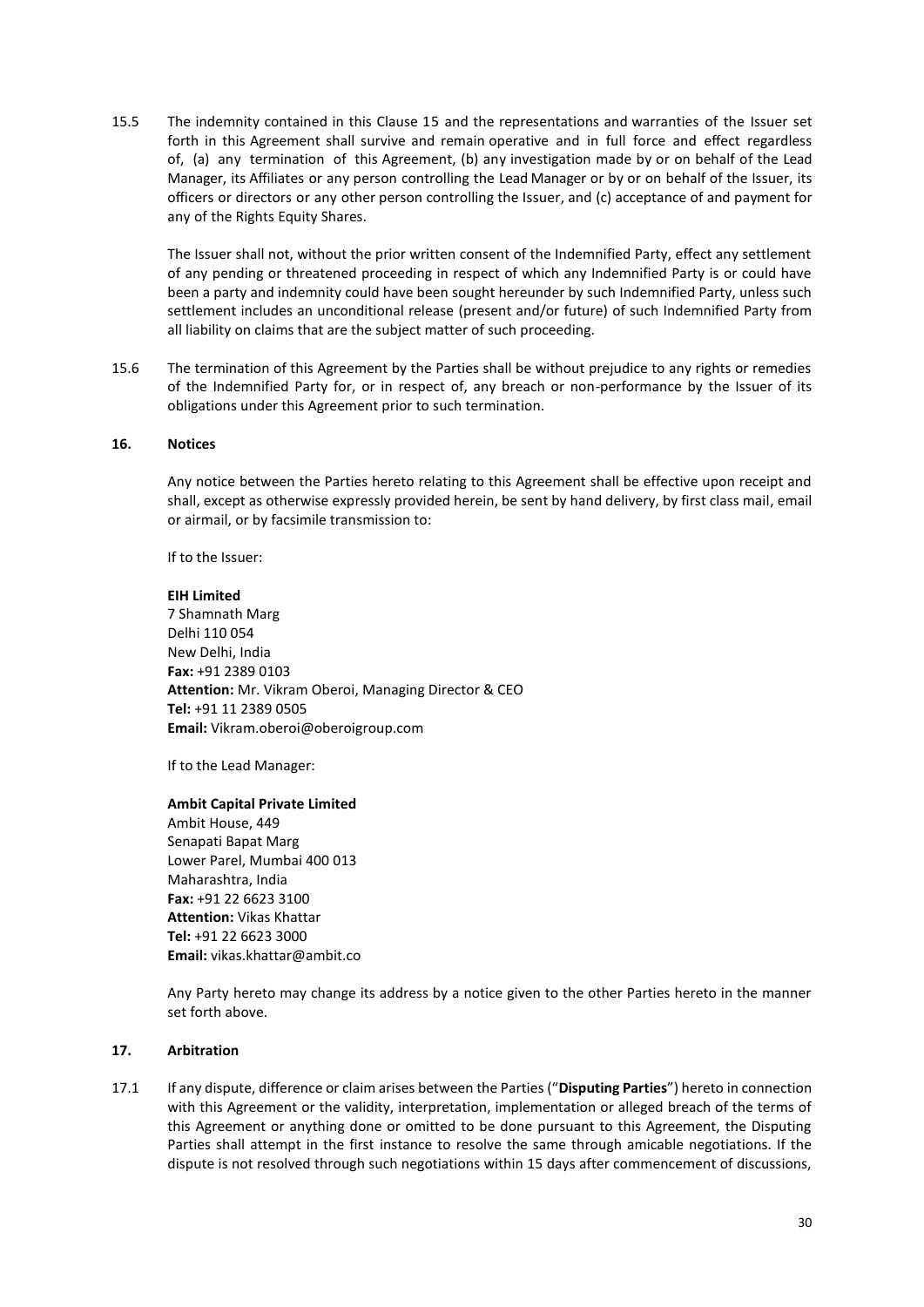then, any Disputing Party may by notice in writing to the other refer the dispute to binding arbitration to be conducted in accordance with the Arbitration and Conciliation Act, 1996, as amended.

- 17.2 Any reference made to the arbitration tribunal under this Agreement shall not affect the performance of terms, other than the terms related to the matter under arbitration, by Parties under the Agreement and the Engagement Letter.
- 17.3 The arbitration shall be conducted as follows:
	- (a) all claims, disputes and differences between the Parties arising out of or in connection with this Agreement shall be referred to or submitted for arbitration in Mumbai;
	- (b) the arbitration shall be conducted by a panel of three arbitrators, one to be appointed by the Issuer and one to be appointed by the Lead Manager within 15 days of the Disputing Party referring the matter to arbitration and the two arbitrators so appointed shall appoint the third or the presiding arbitrator within 15 days of the appointment of the last of the two aforementioned arbitrators. In the event that the Lead Manager or the Issuer fails to appoint an arbitrator or the arbitrators fail to appoint the third arbitrator as provided herein, such arbitrator(s) shall be appointed in accordance with the Arbitration and Conciliation Act, 1996. The arbitrators so appointed shall have relevant expertise in the area of securities and commercial laws such as laws related to companies, accounting and finance;
	- (c) all proceeding shall be conducted in English language;
	- (d) the arbitral tribunal shall have the power to award interest on any sums awarded;
	- (e) notwithstanding the power of the arbitrator to grant interim relief, the Disputing Parties shall have the power to seek appropriate interim relief from the courts of Mumbai only;
	- (f) the arbitration award shall state the reasons on which it was based and shall be final and binding on the Disputing Parties and the Disputing Parties agree to be bound thereby and to act accordingly;
	- (g) the Parties shall bear their respective costs incurred in the arbitration unless otherwise awarded or fixed by the arbitrators;
	- (h) the arbitrator may award to a Disputing Party that substantially prevails on the merits, its costs and actual expenses (including actual fees of its counsel); and
	- (i) the Disputing Parties shall co-operate in good faith to expedite, to the maximum extent practicable, the conduct of any arbitral proceedings commenced pursuant to this Agreement.

#### <span id="page-34-0"></span>**18. Termination**

18.1 This Agreement may be terminated either by the Issuer or the Lead Manager, only with cause, upon giving 30 days written notice thereof to the other party.

No such termination by the Issuer or by the Lead Manager, would affect (i) the Lead Manager's right to receive the fees for services rendered till such termination as set forth above, or (ii) the Lead Manager's right to receive reimbursement for out of pocket expenses as per actuals against production of bills and vouchers incurred prior to such termination as set forth above, and such payment of fees and reimbursement or expenses would be subject to the milestones specified in the Engagement Letter. The Issuer shall be responsible for making payments to the Lead Manager as indicated above for services rendered till such termination.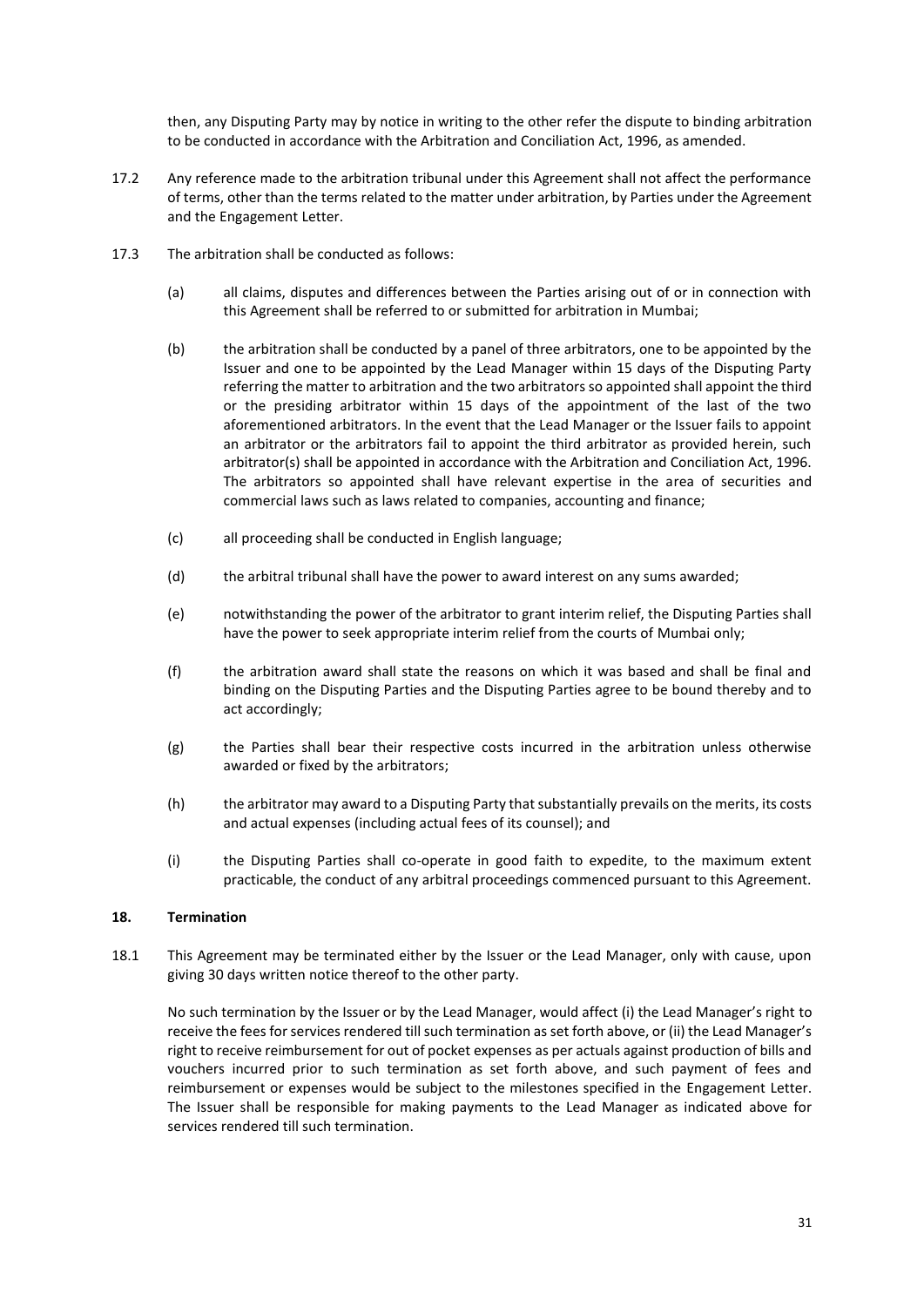- 18.2 Notwithstanding anything contained herein, the Lead Manager shall have the option, to be exercised in the sole discretion of the Lead Manager and to be exercised at any time until the allotment of the Rights Equity Shares, of termination of this Agreement under any or all of the following circumstances:
	- (a) (I) there shall have been any breach or potential breach by the Issuer of, or any event rendering untrue or incorrect or misleading in any respect, any of the representation or warranties contained herein or any failure to perform any of the Issuer's undertakings or agreements in this Agreement which is, in the opinion of the Lead Manager, materially adverse in the context of the Issue or the allotment of the Rights Equity Shares pursuant to the Issue; (II) or if there is any non-compliance by the Issuer of (i) applicable laws and regulations related to the Issue, or (ii) applicable laws and regulations related to its business and operations and such noncompliance, either singly or in the aggregate results in a Material Adverse Effect; or (III) all corporate and regulatory approvals and lender consents required to be obtained by the Issuer for the Issue prior to the Closing Date, have not been obtained by the Issuer as of the dates on which such corporate and regulatory approvals and lender consents are required to be obtained;
	- (b) trading in any securities of the Issuer has been suspended or limited by the SEBI on any exchange or over-the-counter market or trading generally has been suspended or materially limited on or by any of the Stock Exchanges or minimum or maximum prices for trading have been fixed by the Stock Exchanges or any other applicable governmental or regulatory authority or a material disruption has occurred in commercial banking, securities settlement or clearance services in the United Kingdom, the United States of America, Hong Kong or Singapore or with respect to the Clearstream or Euroclear systems in Europe or in any of the cities of Mumbai, Kolkata, Chennai or New Delhi;
	- (c) A general moratorium on commercial banking activities has been declared by either Indian, United Kingdom, the European Union, Singapore, Hong Kong or United States Federal or New York State authorities;
	- (d) Any material adverse change in the financial markets in India, the UK, USA or the international financial markets, any outbreak of hostilities (including terrorism) or escalation thereof or any calamity or crisis or any other change or development involving a prospective change in India, the UK, USA or Indian or international political, financial or economic conditions (including the imposition of or a change in exchange controls or a change in currency exchange rates) in each case the effect of which event, singularly or together with any other such event, is such as to make it, in the sole judgment of the Lead Manager, impracticable or inadvisable to market the Rights Equity Shares on the terms and in the manner contemplated in the Issue Documents;
	- (e) There shall have occurred any change, or any development involving a prospective change, in the condition, financial or otherwise, or in the earnings, business, management or operations of the Issuer or its Subsidiaries, whether or not arising in the ordinary course of business that, in the sole judgment of the Lead Manager, are material and adverse and that makes it, in the sole judgment of the Lead Manager, impracticable to market the Rights Equity Shares or to enforce contracts for the sale of the Rights Equity Shares on the terms and in the manner contemplated in the Issue Documents; or
	- (f) There shall have occurred any regulatory change, or any development involving a prospective regulatory change (including, but not limited to, a change in the regulatory environment in which the Issuer and its Subsidiaries operates or a change in the regulations and guidelines governing the terms of this Issue) or any order or directive from SEBI, Registrar of Companies, Stock Exchanges or any other Indian governmental, regulatory or judicial authority that, in the sole judgment of the Lead Manager, are material and adverse and that makes it, in the sole judgment of the Lead Manager, impracticable to market the Rights Equity Shares or to enforce contracts for the sale of the Rights Equity Shares on the terms and in the manner contemplated in the Letter of Offer.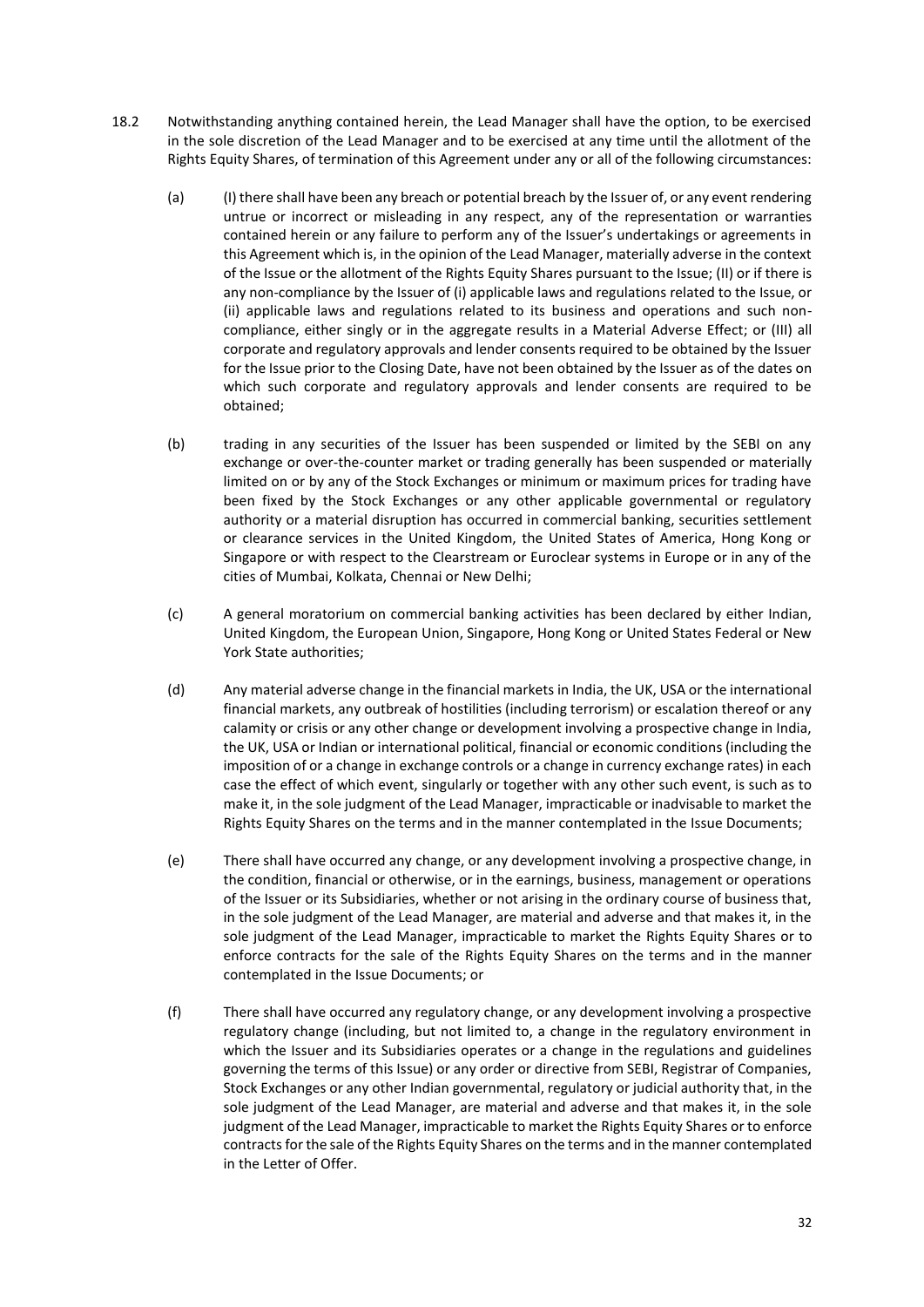18.3 Notwithstanding anything stated hereinabove, the provisions of Clause 3 (Payments), Clause 7 (Supplying of Information and Documents), Clause 9 (Representations and Warranties of the Issuer), Clause 15 (Indemnity), Clause 16 (Notices), Clause 17 (Arbitration), Clause 19 (Confidentiality), Clause 21 (Governing Law), Clause 22 (Severability), Clause 23 (Binding Effect, Entire Agreement), and Clause 24 (Miscellaneous) and other statements of the Issuer or its officers and of the Lead Manager set forth in or made pursuant to this Agreement shall survive the termination of this Agreement pursuant to this Clause 18, regardless of any investigation made by or on behalf of the Lead Manager or the Issuer, and will survive delivery of and payment for the Rights Equity Shares of this Agreement shall survive any termination of this Agreement.

#### <span id="page-36-0"></span>**19. Confidentiality**

- 19.1 The Lead Manager agrees from the date hereof to treat as confidential this Agreement and any information relating specifically to the Issue that is disclosed by the Issuer to the Lead Manager for the purpose of the execution of this engagement, by any employee, officer or Director of the Issuer involved in the Issue ("**Confidential Information**"), except that the foregoing shall not apply:
	- (a) To any information which, prior to its disclosure in connection with this Issue, was already in the possession of the Lead Manager when not acting as Lead Manager for purposes of the Issue;
	- (b) To any information which is required to be disclosed, or is disclosed, in the Issue Document;
	- (c) Any information which is made public with the prior consent of the Issuer;
	- (d) To any disclosure by Lead Manager to its Affiliates and their respective employees, analysts, legal counsel, independent auditors and other experts or agents who need to know such information for and in connection with the Issue;
	- (e) To any information, which is or comes into the public domain without any default on the part of the Lead Manager of the terms of this Agreement or comes into the possession of the Lead Manager other than in breach of any confidentiality obligation owed to the Issuer of which they are aware;
	- (f) To any disclosure pursuant to any law or order of any court or pursuant to any direction, request or requirement (whether or not having the force of law) of any central bank or any governmental, statutory, regulatory, administrative, quasi-judicial or, supervisory or other authority, subject to notice to the Issuer, provided (i) the Lead Manager are permitted under law, rule or regulation to provide the Issuer with such notice, and (ii) such notice does not prejudice or diminish the Lead Manager's rights under any such direction, request or requirement; or
	- (g) To the extent that the Lead Manager needs to disclose any information with respect to any proceeding for the protection or enforcement of any of its rights arising out of this Agreement or the Issue, subject to prior notice to the Issuer, wherever practicable, provided, (i) the Lead Manager are permitted under law, rule or regulation to provide the Issuer with such notice, and (ii) such notice does not prejudice or diminish the Lead Manager's rights in any such proceeding.
- 19.2 Obligation of confidentiality will not apply to any information that is stated in the Issue Documents, which may have been filed with relevant regulatory authorities (excluding any informal filings or filings where the documents are treated in a confidential manner), or was included in any investor presentation or advertisements or in the opinion of the Lead Manager is necessary to make the statements therein not misleading.
- 19.3 The Issuer acknowledges that, any advice or opinions provided by the Lead Manager under or pursuant to this Issue shall not be disclosed or referred to publicly or to any third party except in accordance with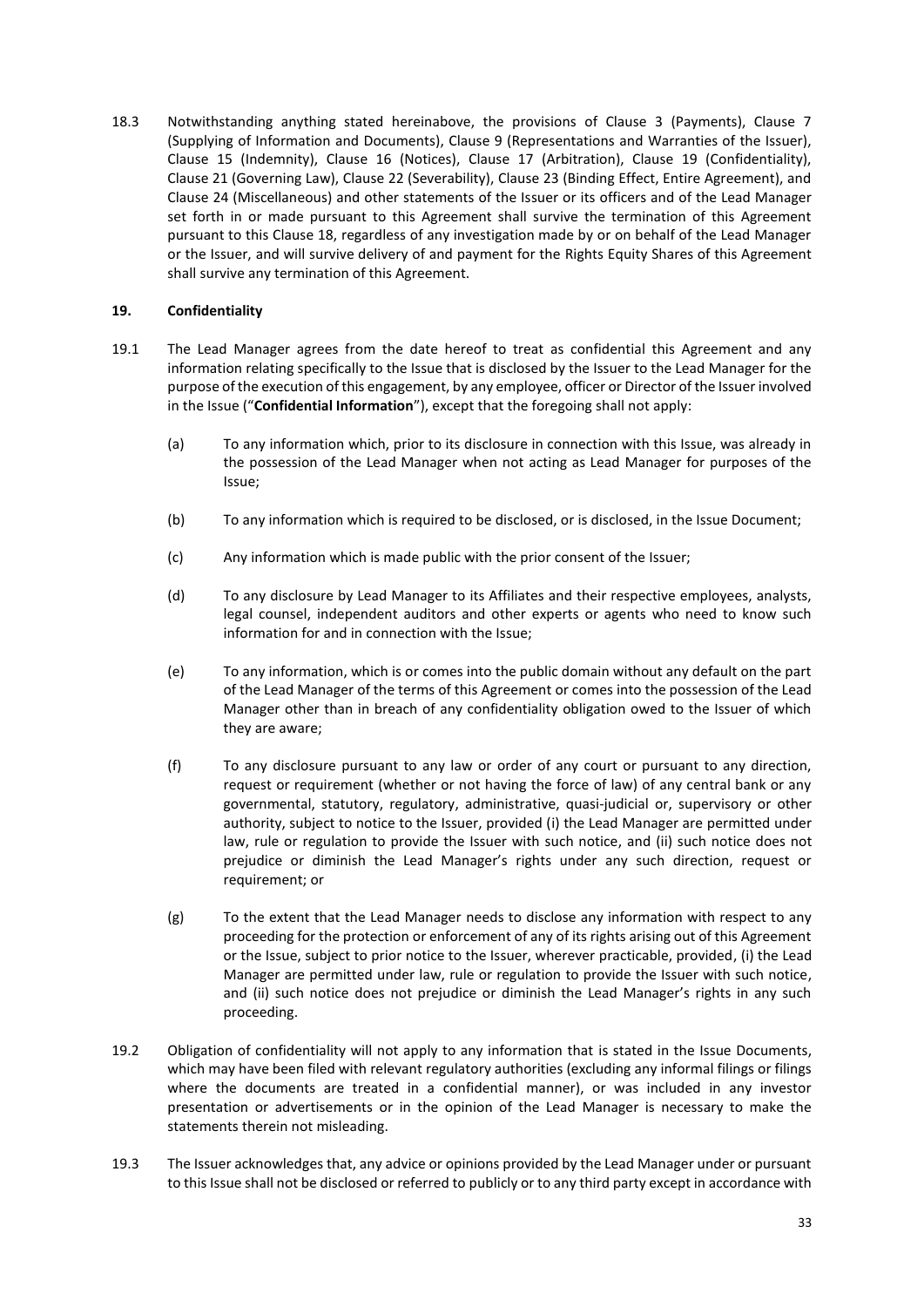the prior written consent from the Lead Manager and except where such information is required to be disclosed by law or in connection with disputes between the Parties or if required to be disclosed by a court of law or any other regulatory authority. Each Party agrees to keep the confidential the terms specified under this Agreement and the Engagement Letter and agrees that no public announcement or communication related to the subject matter of this Agreement or the Engagement Letter shall be issued or dispatched without the prior consent of the Lead Manager.

- 19.4 The Lead Manager shall be entitled to retain all information furnished by the Issuer and its advisors, representatives or counsel to the Lead Manager in connection with the Issue, and to rely upon such information in connection with any defences available to the Lead Manager under applicable laws, including, without limitation, any due diligence defences. Further, the Lead Manager shall be entitled to retain all correspondence, records, workings, analysis and other papers prepared by it or its Affiliates in connection with the Issue either stored electronically or physically or otherwise.
- 19.5 The confidentiality obligation shall be operative until a period of one year from the date of this Agreement.

#### <span id="page-37-0"></span>**20. Consequences of Breach**

- 20.1 In the event of breach of any of the conditions mentioned in this Agreement, each of the non-defaulting Party shall have the absolute right to take such action as they may deem fit including but not limited to withdrawing from the Issue either temporarily or permanently, without prejudice to the compensation payable to it in accordance with the terms of this Agreement. The Lead Manager shall not be liable to refund the monies paid to it as fees or reimbursement of out-of-pocket expenses unless finally determined by the court of competent jurisdiction that there is primarily a bad faith or gross negligence or wilful default on the part of the Lead Manager. Subject to applicable laws, in the event of a breach by any Party, the defaulting Party shall have the right to cure any such breach within a period of 10 days of the breach. The defaulting Party shall immediately upon occurrence of a breach or the knowledge of a breach give notice in writing to other Party. In the event that the breach is not cured within the aforesaid period, the non-defaulting Party shall not be liable or responsible for the consequences if any, resulting from such termination and withdrawal.
- 20.2 The Company may not recover from the Lead Manager, in contract or tort, under statute or otherwise, any amount with respect to loss of profit, data or goodwill, or any other consequential, incidental, indirect, punitive or special damages in connection with claims arising out of this Agreement or otherwise relating to the Services, whether or not the likelihood of such loss or damage was contemplated. The Company shall also not recover from the Lead Manager, in contract or tort, under statute or otherwise, aggregate damages in excess of the fees actually paid for the Services to the Lead Manager that directly caused the loss in connection with claims arising out of this Agreement or otherwise relating to the Services.

#### <span id="page-37-1"></span>**21. Governing Law**

This Agreement shall be governed by and performed in accordance with the law of India and, subject to Clause 17 of this Agreement, the courts in Mumbai shall have sole and exclusive jurisdiction in relation to the matters pertaining hereto.

#### <span id="page-37-2"></span>**22. Severability**

If any provision or any portion of a provision of this Agreement or the Engagement Letter is or becomes invalid or unenforceable, such invalidity or unenforceability will not invalidate or render unenforceable the Agreement or Engagement Letter, but rather the Agreement or Engagement Letter will be construed as not containing the particular invalid or unenforceable provision or portion thereof, and the rights and obligations of the Parties hereto will be construed and enforced accordingly. Each Party will use its reasonable efforts to negotiate and implement a substitute provision which is valid and enforceable and which as nearly as possible provides the Parties hereto the benefits of the invalid or unenforceable provision.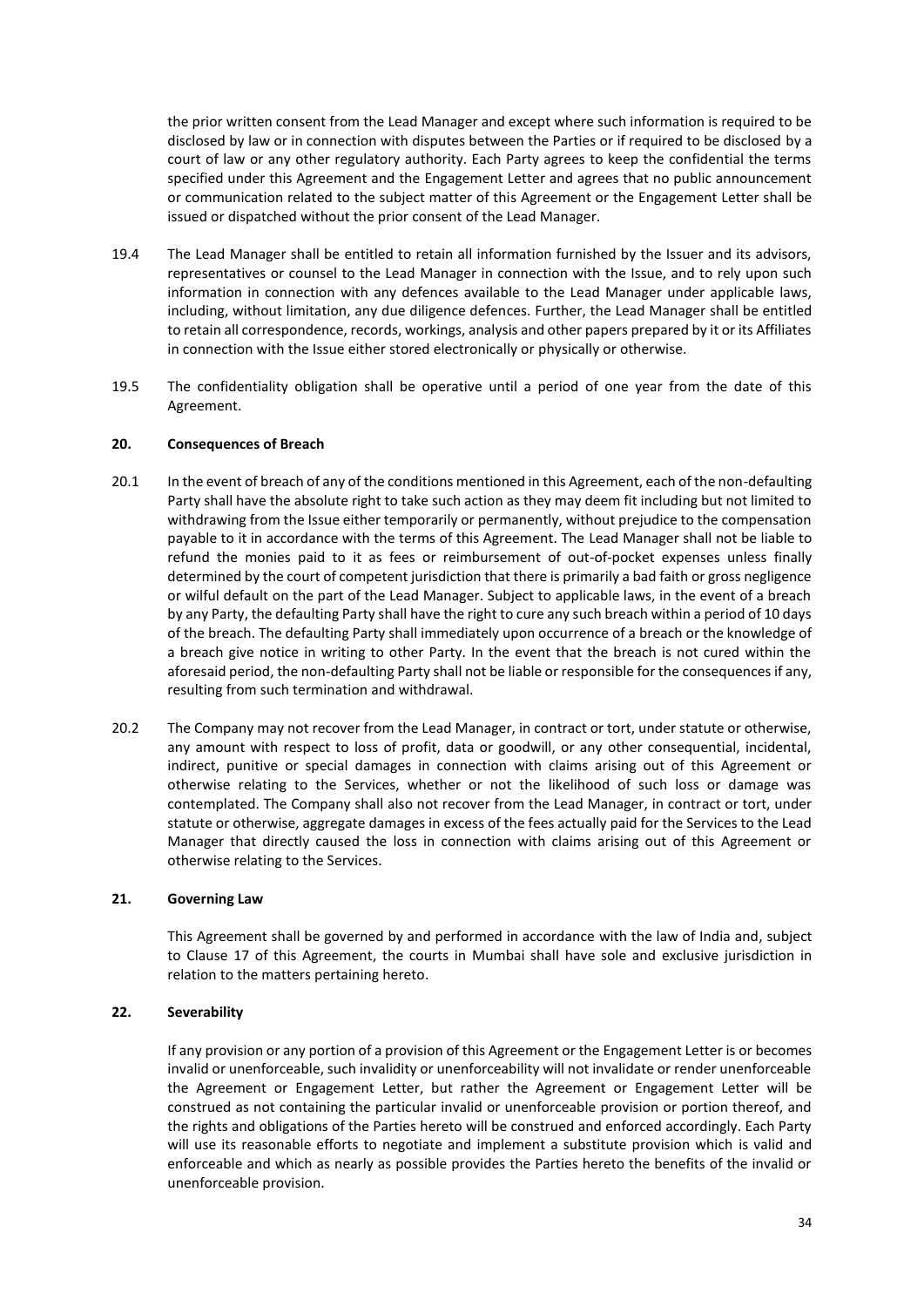#### <span id="page-38-0"></span>**23. Binding Effect, Entire Agreement**

- 23.1 These terms and conditions will be binding on and inure to the benefit of the Parties hereto, their successors, and permitted assigns. These terms and conditions supersede and replace any and all prior contracts, understandings or arrangements, whether oral or written, heretofore made between any of the Parties hereto and relating to the subject matter hereof, and as of the date hereof constitute the entire understanding of the Parties with respect to the Issue.
- 23.2 The Parties hereto acknowledge, declare and confirm that this Agreement, together with the Engagement Letter referred to herein, represents the entire agreement between them regarding the subject matter hereof and no alterations, additions or modifications hereto shall be valid and binding unless the same are reduced to writing and signed by all the Parties.

#### <span id="page-38-1"></span>**24. Miscellaneous**

- 24.1 No modification, alteration or amendment of this Agreement or any of its terms or provisions shall be valid or legally binding on the Parties unless made in writing and duly executed by or on behalf of all the Parties hereto.
- 24.2 These terms and conditions of this Agreement are not assignable by any Party hereto without the prior written consent of all the other Parties hereto.

[REMAINING PAGE HAS BEEN INTENTIONALLY LEFT BLANK]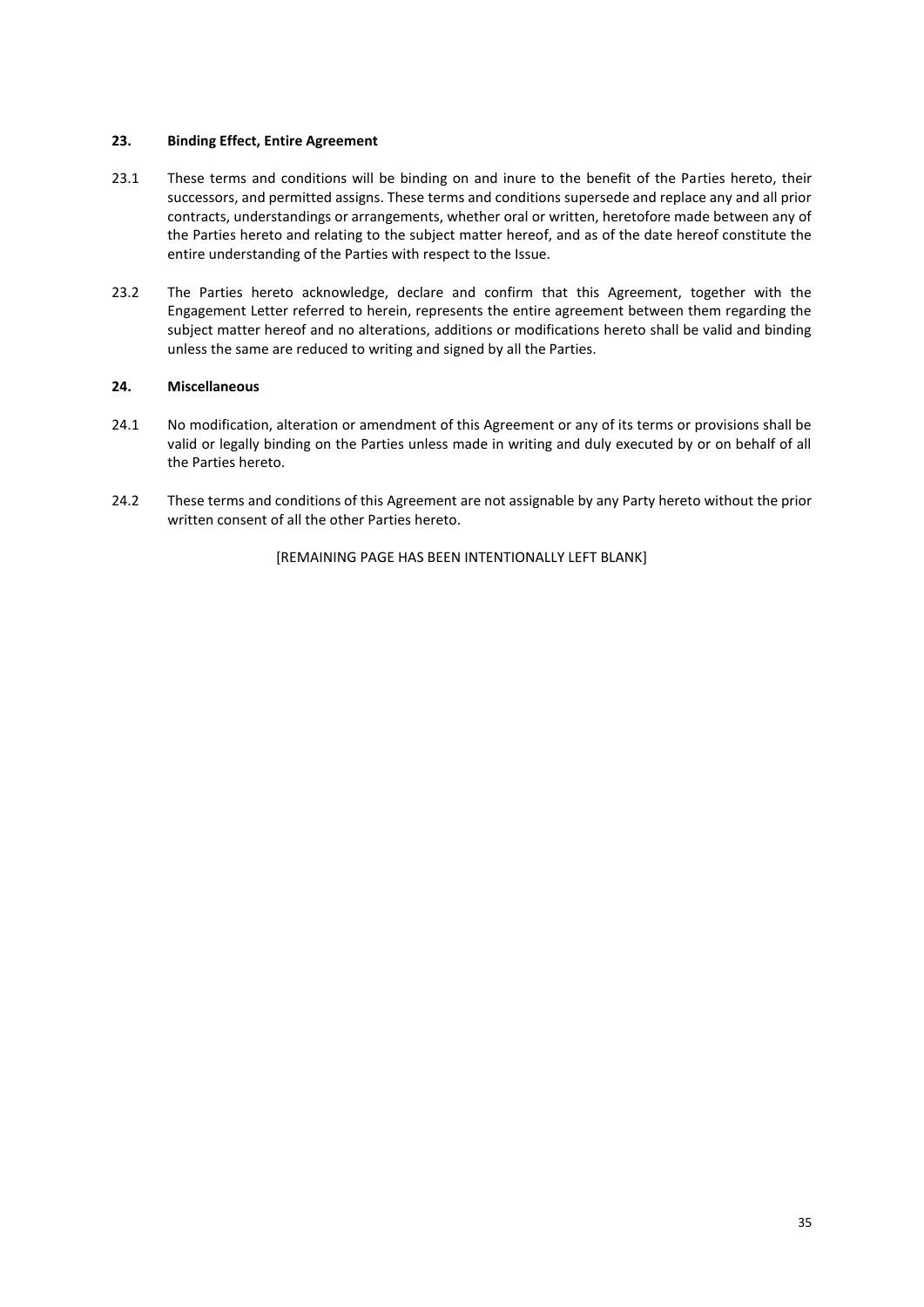**IN WITNESS WHEREOF,** this Agreement has been duly executed by the Parties or their duly authorised signatories on the date mentioned above:

**SIGNED**

#### **ON BEHALF OF EIH LIMITED**

\_\_\_\_\_\_\_\_\_\_\_\_\_\_\_\_\_\_\_\_\_\_\_\_\_\_\_\_\_\_\_\_\_

**Name: Designation:** Kallol Kundu Chief Financial Officer

**Date: Place:** New Delhi September 21, 2020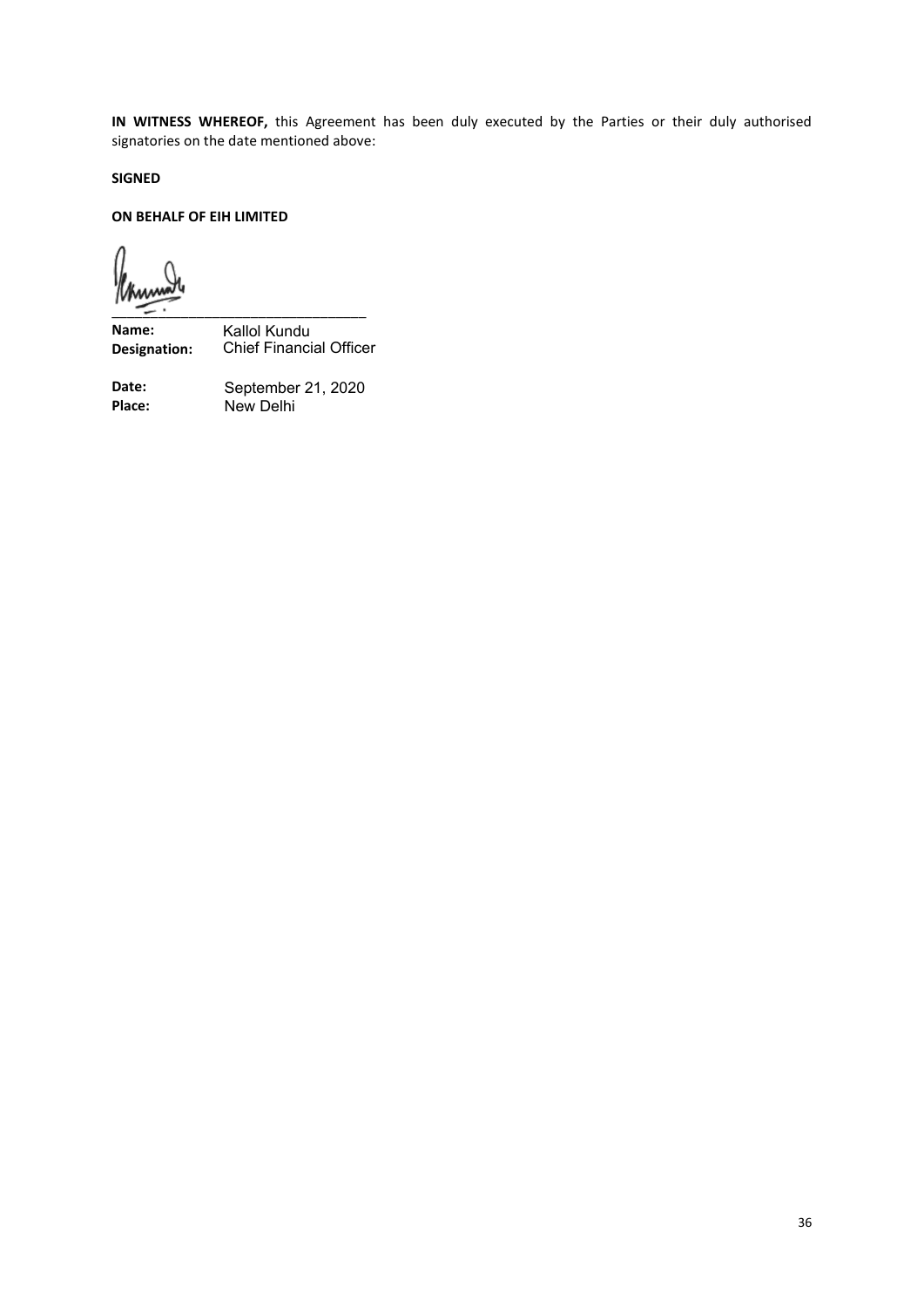This signature page forms an integral part of the Issue Agreement executed by and between EIH Limited and Ambit Capital Private Limited.

IN WITNESS WHEREOF, this Agreement has been duly executed by the Parties or their duly authorised signatories on the date mentioned above:

#### **SIGNED**

ON BEHALF OF AMBIT CAPITAL PRIVATE LIMITED

Smearp Shirtonia.

Name: Sandeep Sharma **Designation: Vice President** 

Date: September 21, 2020 Place: Mumbai